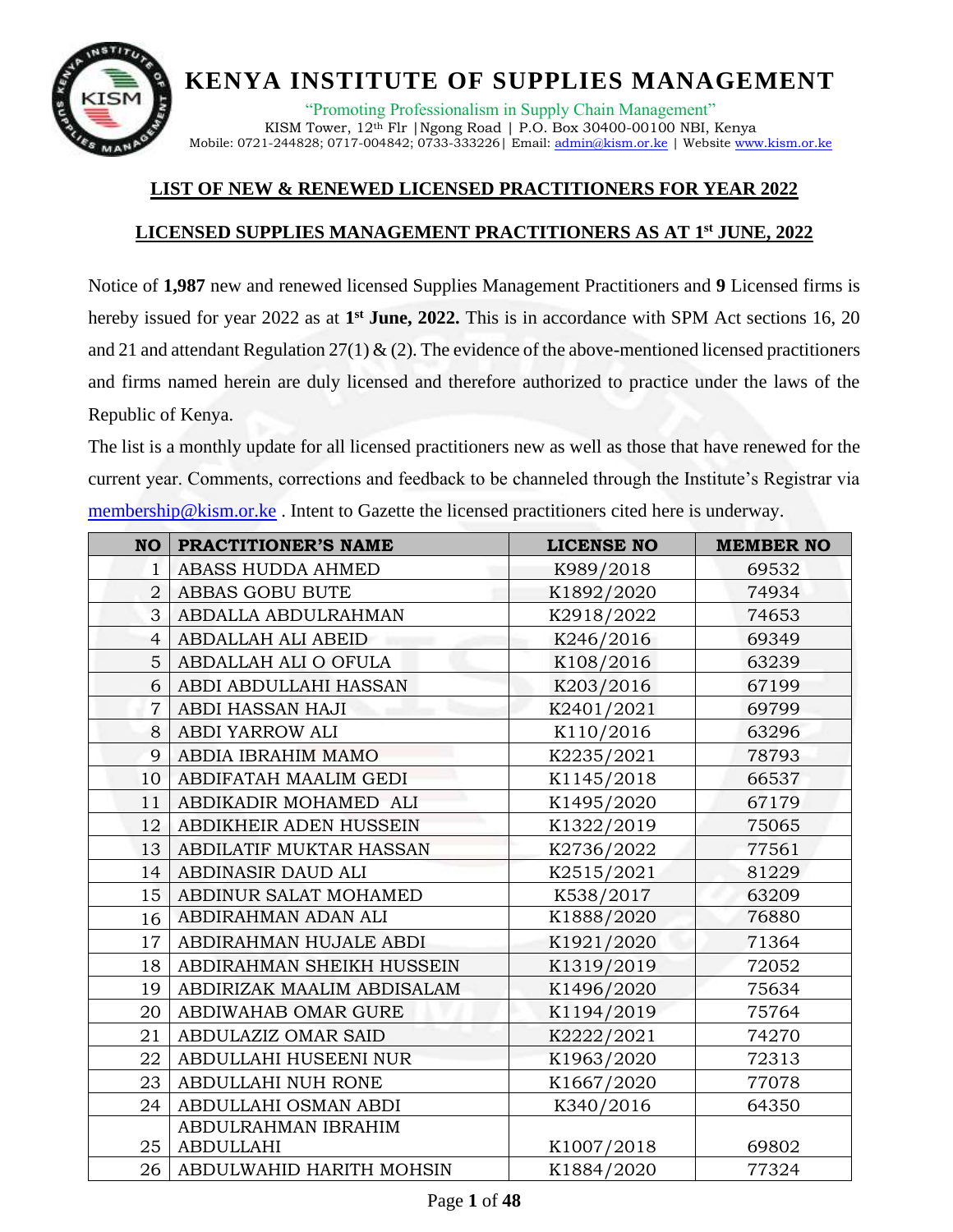

"Promoting Professionalism in Supply Chain Management" KISM Tower, 12th Flr |Ngong Road | P.O. Box 30400-00100 NBI, Kenya

| 27 | ABIGAEL MALEMBA SALERI      | K2014/2020 | 65136 |
|----|-----------------------------|------------|-------|
| 28 | ABIGAIL CHELAGAT CHEPKWONY  | K2181/2021 | 68771 |
| 29 | ABRAHAM MUTUKU MUTWIWA      | K3029/2022 | 64347 |
| 30 | ACHIENG KICHE ISCAH         | K2823/2022 | 77435 |
| 31 | ACHIENG NYADONGO ELIZABETH  | K2978/2022 | 78661 |
| 32 | ADAM HUSSEIN ALI            | K3031/2022 | 81699 |
| 33 | <b>ADAMS OMOLLO</b>         | K263/2016  | 63223 |
| 34 | <b>ADAN ALIO ABDI</b>       | K1515/2020 | 72513 |
| 35 | ADAN ANAB IBRAHIM           | K2121/2020 | 69398 |
| 36 | ADAN BARRE AFFEY            | K714/2017  | 65575 |
| 37 | ADAN DIDA WAKO              | K2767/2022 | 69777 |
| 38 | ADAN GEDI ALI               | K1348/2019 | 68544 |
| 39 | <b>ADAN HASSAN NOOR</b>     | K2905/2022 | 72806 |
| 40 | ADAN HUSSEIN ADAN           | K3009/2022 | 70679 |
| 41 | ADAN IBRAHIM ABDILLE        | K747/2018  | 66422 |
| 42 | ADAN KATELLO ADANO          | K1460/2019 | 66232 |
| 43 | <b>ADANNOOR HAMISI NUR</b>  | K2966/2022 | 75029 |
| 44 | ADEN ABDI HUSSEIN           | K2302/2021 | 77698 |
| 45 | ADHO GODANA GUYO            | K2747/2022 | 75731 |
| 46 | ADRIAN MUTHURI              | K2853/2022 | 67901 |
| 47 | AGGREY CHAGWAYA KEMOLI      | K2849/2022 | 63078 |
| 48 | AGGREY MUKOLWE SITENDECHELE | K2837/2022 | 81386 |
| 49 | AGGREY WAMBAYA KITUYI       | K1931/2020 | 68088 |
| 50 | AGNES KAWIRA MWARANIA       | K414/2017  | 63351 |
| 51 | AGNES ACHIENG ASIDI         | K2982/2022 | 64848 |
| 52 | AGNES AKUMU ABADE           | K2763/2022 | 64820 |
| 53 | AGNES KAMATHI MURUGU        | K2615/2022 | 81302 |
| 54 | AGNES KEMUNTO MISIOCHA      | K2935/2022 | 65318 |
| 55 | AGNES MKAMUZI MUMO          | K951/2018  | 63783 |
| 56 | AGNES MUTHEU JUSTUS         | K1647/2020 | 72743 |
| 57 | AGNES MWENDE OMIJA          | K309/2016  | 62732 |
| 58 | AGNES WANGUI MWAI           | K2392/2021 | 63063 |
| 59 | <b>AGNES WANJIRU NJERU</b>  | K1686/2020 | 69206 |
| 60 | AGOSTINO MADIAVALE IMBWANA  | K015/2008  | 62915 |
| 61 | AHMED ADAN YUSSUF           | K1446/2019 | 73238 |
| 62 | AHMED BARE ULOW             | K1734/2020 | 65537 |
| 63 | AHMED HARED ABDIRAHMAN      | K2787/2022 | 75856 |
| 64 | AHMED SAHAL DAGANE          | K2353/2021 | 77358 |
| 65 | AJELE DAN DICK              | K1544/2020 | 63161 |
| 66 | AKOTH MATILDA AJWANG        | K1032/2018 | 71238 |
| 67 | ALBERT IRUNGU MURIITHI      | K206/2016  | 62502 |
| 68 | ALBERT MUMA MOUKO           | K1961/2020 | 73680 |
| 69 | ALBERT NYACHIEO MOMANYI     | K1206/2019 | 71749 |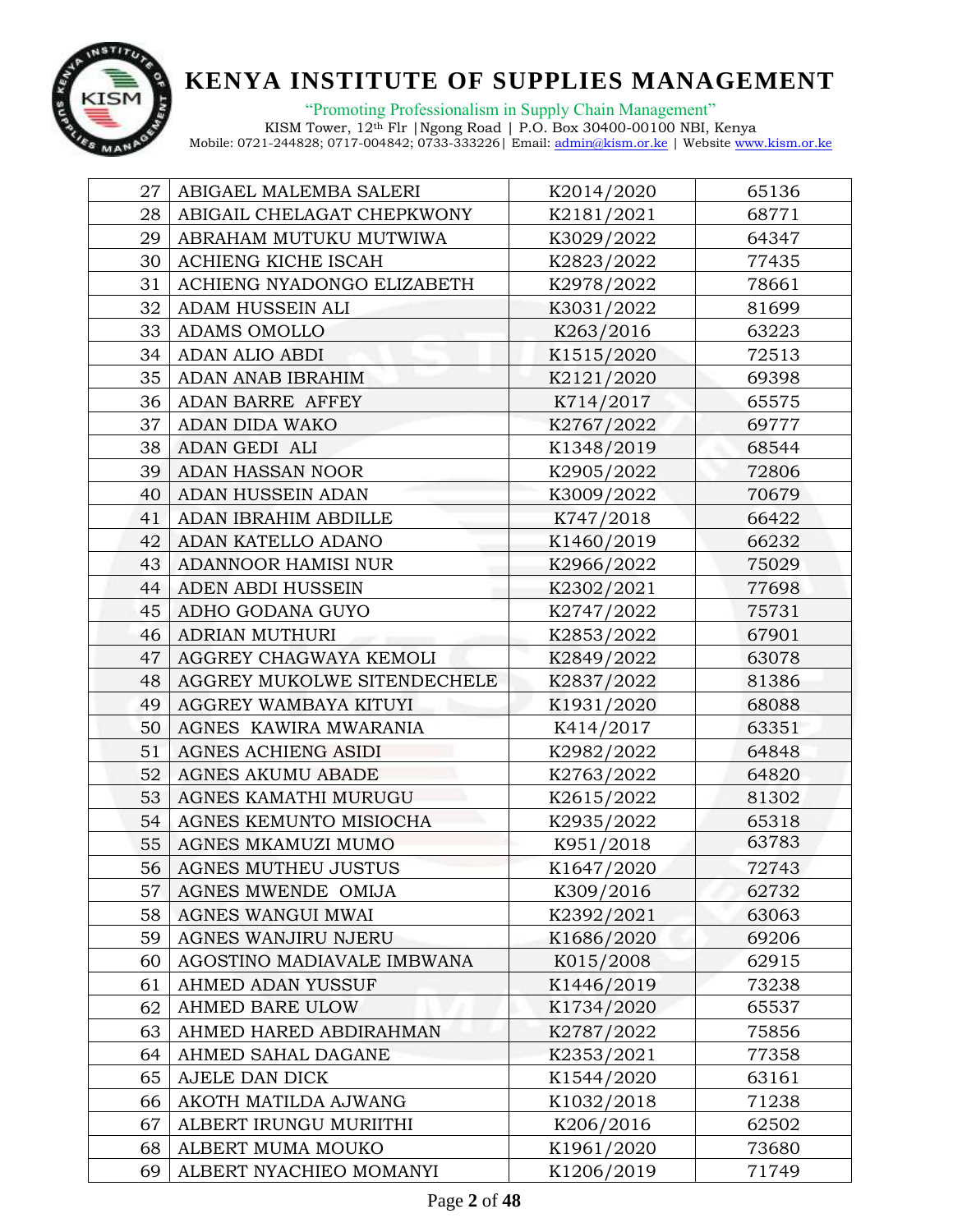

| 70  | ALEX GACHERU RUHIA       | K1592/2020 | 72508 |
|-----|--------------------------|------------|-------|
| 71  | ALEX GITOBU KINYUA       | K1907/2020 | 68757 |
| 72  | ALEX JOHN MUSINGI MULI   | K1987/2020 | 69194 |
| 73  | ALEX KYALO MUTUKU        | K985/2018  | 67475 |
| 74  | ALEX LEONARD MUSUNGU     | K048/2014  | 62641 |
| 75  | ALEX LUMULA LWANGU       | K324/2016  | 68640 |
| 76  | ALEX MUSONYE ODANGA      | K168/2016  | 63468 |
| 77  | ALEX PUNGU KARISA        | K1853/2020 | 64381 |
| 78  | ALEXANDER MUTUKU KYALO   | K2126/2021 | 78621 |
| 79  | ALFAYO OGAMBA ANTHONY    | K228/2016  | 73226 |
| 80  | ALFRED KIMUTAI BALIACH   | K134/2016  | 63104 |
| 81  | ALFRED MACHIMBO KARANI   | K1927/2020 | 73662 |
| 82  | ALFRED MWAENGO WAROMBO   | K1238/2019 | 69213 |
| 83  | ALFRED MWATIKA MGANGA    | K1337/2019 | 73582 |
| 84  | ALFRED WAMUKOTA SIFUMA   | K1099/2018 | 70913 |
| 85  | ALI DIKA WAKO            | K1202/2019 | 72623 |
| 86  | ALI HAMISI MATSUDZO      | K2655/2022 | 80687 |
| 87  | ALI IDDI MWIN'JAKA       | K495/2017  | 63947 |
| 88  | ALI ISSACK ABDI          | K2370/2021 | 79297 |
| 89  | ALI JATTANI HALAKHE      | K593/2017  | 75143 |
| 90  | ALIBHAI ABIZER ESMAIL    | K2752/2022 | 68132 |
| 91  | ALICE KALUHI AMEGA       | K525/2017  | 69749 |
| 92  | ALICE NYAMBURA MWAURA    | K2939/2022 | 82058 |
| 93  | ALICE WANGUI GATUMIA     | K1537/2020 | 78831 |
| 94  | ALICE WANJIRU NJERI      | K466/2017  | 71247 |
| 95  | ALLAN MULOMA KADENGE     | K1076/2018 | 71150 |
| 96  | ALLAN MWANGI MUTURI      | K045/2014  | 63469 |
| 97  | ALLOICE KING'ALA NGEREZA | K2054/2020 | 68166 |
| 98  | ALMAS SHUMA MWANZOKA     | K2303/2021 | 68907 |
| 99  | ALPHONCE OGAYE MISACHI   | K2544/2021 | 77527 |
| 100 | <b>ALYCE ANYONA</b>      | K2723/2022 | 76128 |
| 101 | AMBROSE GITENGE RIASI    | K1687/2020 | 74096 |
| 102 | AMINAZAHRA MOHAMUD SIGAT | K391/2017  | 71524 |
| 103 | AMON KIMELI MUGE         | K524/2017  | 66109 |
| 104 | AMOS CHOMBA MUGO         | K1481/2019 | 64030 |
| 105 | AMOS JUMA SIKUKU         | K515/2017  | 71156 |
| 106 | AMOS KARANJA NG'ENDO     | K2864/2022 | 69547 |
| 107 | AMOS MELONYIE LEPATEI    | K1450/2019 | 72756 |
| 108 | AMOS MUREGI KIMANI       | K728/2018  | 68741 |
| 109 | AMOS MUTHIANI            | K2940/2022 | 69130 |
| 110 | AMOS MWAIGHOYI WANYELO   | K2196/2021 | 64371 |
| 111 | AMOS NYAMAWI MWANGALA    | K2620/2022 | 69918 |
| 112 | AMOS ODIWUOR OCHIENG     | K2932/2022 | 67630 |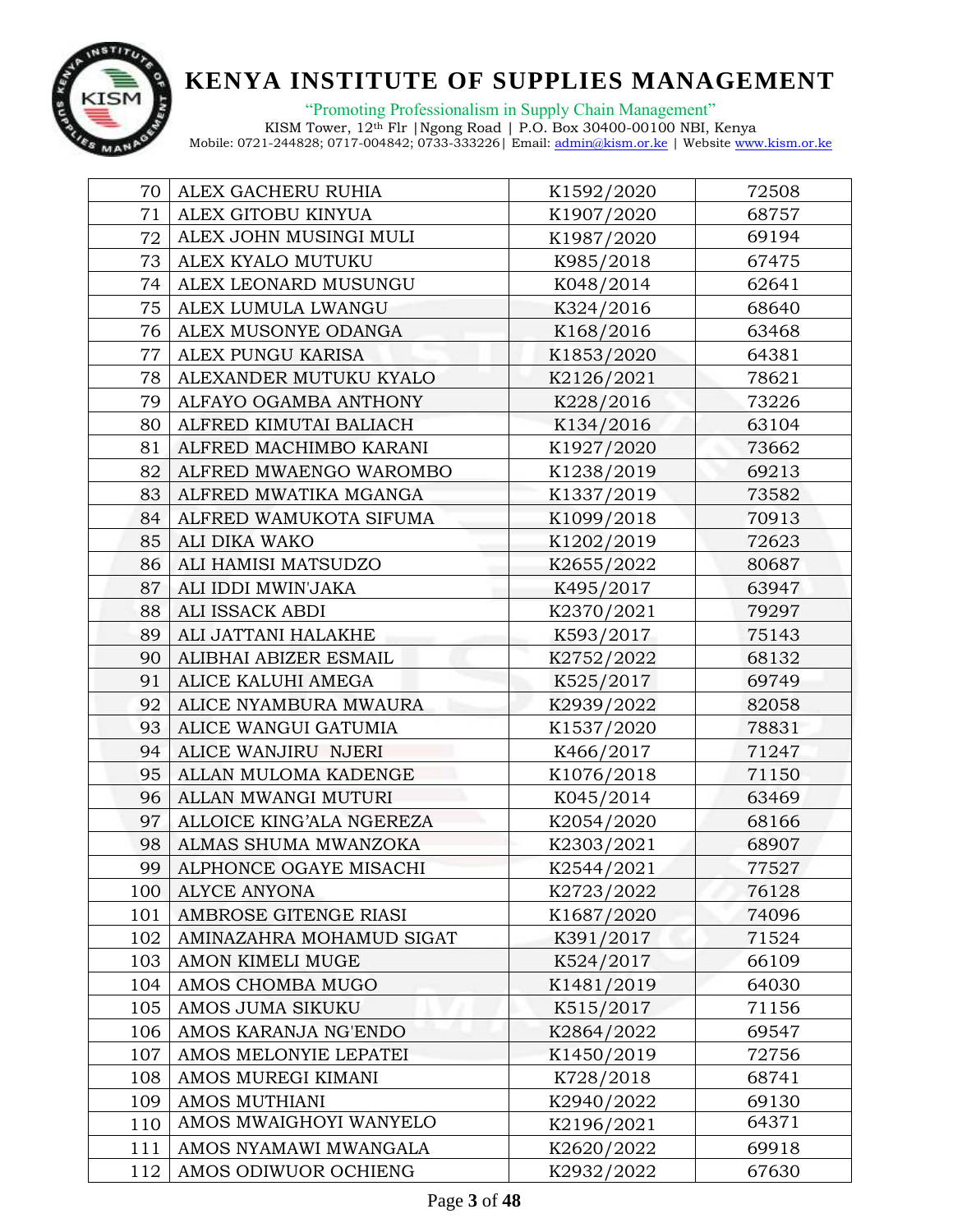

"Promoting Professionalism in Supply Chain Management" KISM Tower, 12th Flr |Ngong Road | P.O. Box 30400-00100 NBI, Kenya

| 113 | AMOS OKINYI OCHIENG       | K639/2017  | 66777 |
|-----|---------------------------|------------|-------|
| 114 | AMRIYA ISSA YAHYA         | K2646/2022 | 72721 |
| 115 | AMUMA JOSEPH KINZANI      | K570/2017  | 74758 |
| 116 | ANASTACIA CHEROTICH       | K1349/2019 | 64962 |
| 117 | ANASTASIA WAGIKUYU GITHUA | K1184/2019 | 71540 |
| 118 | ANDERSON WERU MACHARIA    | K1060/2018 | 64675 |
| 119 | ANDREW ESHITUBI ASHENE    | K043/2013  | 63254 |
| 120 | ANDREW KAI ANDERSON       | K793/2018  | 69128 |
| 121 | ANDREW KALELI KIMEU       | K2983/2022 | 77228 |
| 122 | ANDREW KARIUKI NJOROGE    | K334/2016  | 62767 |
| 123 | ANDREW KIARIE NJERU       | K074/2016  | 65770 |
| 124 | ANDREW MWANIKI GACHUBA    | K018/2009  | 63173 |
| 125 | ANDREW WANGILA OMONDI     | K1835/2020 | 70323 |
| 126 | ANDREW WAWERU KARANI      | K476/2017  | 65995 |
| 127 | ANGELLA NYABOKE MARAGIA   | K2826/2022 | 81598 |
| 128 | ANGELO OKINYO OGOLA       | K2873/2022 | 76939 |
| 129 | ANGOKHO AIRO CYPRIANO     | K2778/2022 | 76840 |
| 130 | ANISA MOHAMED AHMED       | K2598/2021 | 69408 |
| 131 | ANN MERCY ACHOLA ODINDO   | K356/2016  | 73351 |
| 132 | ANN MUMBUA MUTUKU         | K521/2017  | 64737 |
| 133 | ANN SYOVATA MUTUA         | K1763/2020 | 74869 |
| 134 | ANN WAITHIRA WAGATIRA     | K1001/2018 | 62423 |
| 135 | ANN WANJIKU NDUNG'U       | K2565/2021 | 69271 |
| 136 | ANNE ATIENO OGENDO        | K2089/2020 | 73081 |
| 137 | ANNE ATIENO OKELO         | K2765/2022 | 78602 |
| 138 | ANNE ATIENO SADIMBA       | K2232/2021 | 65468 |
| 139 | ANNE AUMA OTIT            | K1246/2019 | 62886 |
| 140 | ANNE CHEROBON TWOLYO      | K2818/2022 | 79995 |
| 141 | ANNE GACHERI MUTHAMIA     | K316/2016  | 63263 |
| 142 | <b>ANNE JERONO</b>        | K1240/2019 | 69212 |
| 143 | ANNE NDARAMA CHOPETA      | K1755/2020 | 70377 |
| 144 | ANNE NYAKIO KAMARU        | K650/2017  | 65953 |
| 145 | ANNE NYAMBURA GITAU       | K2946/2022 | 77111 |
| 146 | ANNE NYAMBURA IREGI       | K1664/2020 | 64958 |
| 147 | ANNE WANGARI MBATIA       | K787/2018  | 63140 |
| 148 | ANNE WANGUI BURUGU        | K2114/2020 | 79035 |
| 149 | ANNESSSER NDUTA KIARIE    | K1159/2018 | 68443 |
| 150 | ANNEVERLYN NJOKI          | K3028/2022 | 82468 |
| 151 | ANNMARIE WAMBOI KURIA     | K486/2017  | 68533 |
| 152 | ANTHONY KATUKU KITUNGU    | K1068/2018 | 65928 |
| 153 | ANTHONY KARIMI MUNYERIA   | K761/2018  | 69487 |
| 154 | ANTHONY KIMETTO CHERUIYOT | K2699/2022 | 65937 |
| 155 | ANTHONY KIPKEMOI KORIR    | K245/2016  | 64039 |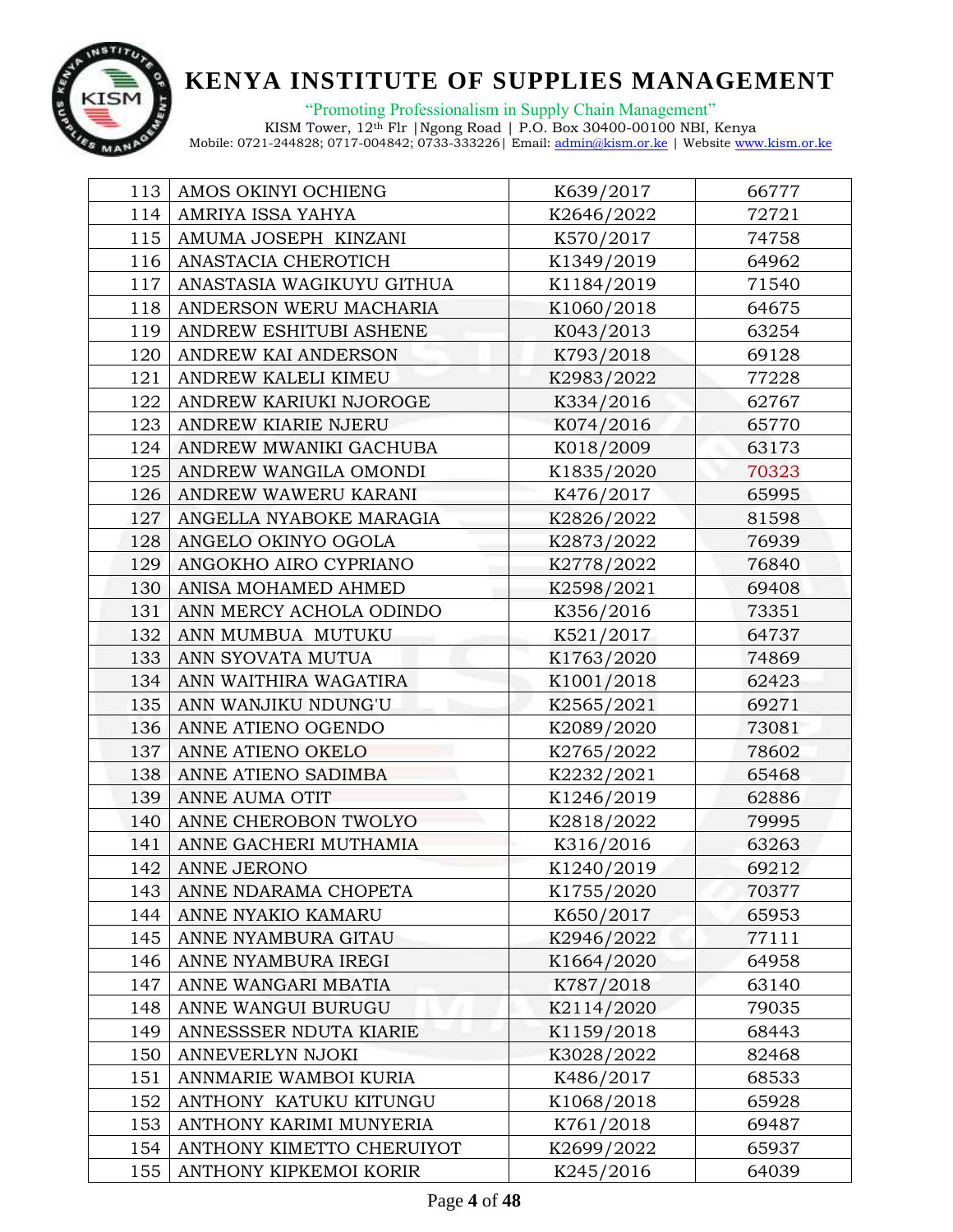

| 156 | ANTHONY LUNG'AHO LUSULI    | K173/2016  | 68059 |
|-----|----------------------------|------------|-------|
| 157 | ANTHONY NDAGO TUNJE        | K696/2017  | 63828 |
| 158 | ANTHONY ODUOR OMORO        | K2282/2021 | 80805 |
| 159 | ANTONETTE CHEBET MUEMA     | K028/2010  | 64266 |
| 160 | ANTONEY OMONDI OCHIENG     | K2516/2021 | 75550 |
| 161 | ANTONY MAIYUKU MUTUA       | K2347/2021 | 70138 |
| 162 | ANTONY NYUTU CHEGE         | K298/2016  | 65922 |
| 163 | ANTONY OCHIENG OGWANG      | K1272/2019 | 67750 |
| 164 | ANZWAN BAKARI SALIM        | K070/2015  | 69338 |
| 165 | ARON KIPRUTO ROP           | K2036/2020 | 80064 |
| 166 | ASENATH KERUBO BWANA       | K2000/2020 | 72356 |
| 167 | ATIENO JANET ODHIAMBO      | K2876/2022 | 71649 |
|     | AUDREY CHRISTINE AWUOR     |            |       |
| 168 | <b>ARUNGA</b>              | K870/2018  | 71312 |
| 169 | AUMA PENINAH NYARATO       | K2764/2022 | 72703 |
| 170 | AUSTINE KITINYA OKUNGU     | K1660/2020 | 68836 |
| 171 | BACKSTONE OTIENO ANG'ANA   | K083/2016  | 68250 |
| 172 | <b>BAHATI JANET LEINTE</b> | K1690/2020 | 72081 |
| 173 | BARNABAS MAIYO KANDA       | K2886/2022 | 64279 |
| 174 | BATETAH RABECCAH KHAYECHA  | K836/2018  | 69238 |
| 175 | BEATRICE ACHIENG OMALA     | K1879/2020 | 73322 |
| 176 | BEATRICE ANYANGO OHITO     | K498/2017  | 69321 |
| 177 | BEATRICE AOKO OGWENO       | K2844/2022 | 78302 |
| 178 | BEATRICE APIYO ONYANGO     | K1650/2020 | 73990 |
| 179 | BEATRICE AWUOR OSAMBA      | K1374/2019 | 65284 |
| 180 | <b>BEATRICE AYOTI</b>      | K383/2017  | 62705 |
| 181 | BEATRICE BUNDOTICH TALLAM  | K2189/2021 | 72587 |
| 182 | BEATRICE CHEBELYON KOSKE   | K2857/2022 | 79152 |
| 183 | BEATRICE CHELANGAT         | K848/2018  | 69770 |
| 184 | BEATRICE JERUIYOT SAWE     | K2843/2022 | 66502 |
| 185 | BEATRICE KANANU KAHIU      | K945/2018  | 63667 |
| 186 | BEATRICE MBAIKA MAKAU      | K2928/2022 | 64050 |
| 187 | BEATRICE MBAISI AMBEHI     | K539/2017  | 65229 |
| 188 | BEATRICE MUKUHI KINYANJUI  | K1169/2019 | 67453 |
| 189 | BEATRICE NJERI WAIRIMU     | K2960/2022 | 77592 |
| 190 | BEATRICE NYAMBURA KANYAGO  | K1207/2019 | 75918 |
| 191 | BEATRICE TAIGONG           | K355/2016  | 67189 |
| 192 | BEATRICE WAMBUI MBOCHI     | K1335/2019 | 74271 |
| 193 | BEATRICE WANJIRU MURAGURI  | K2897/2022 | 79084 |
| 194 | BEDUNI MEALI ALI           | K2735/2022 | 63993 |
| 195 | BELDINE AKUMU MGANDA       | K1906/2020 | 73541 |
| 196 | BENARD KIPKOECH RONO       | K566/2017  | 69492 |
| 197 | BENARD MONG'ERI NDEMO      | K189/2016  | 63473 |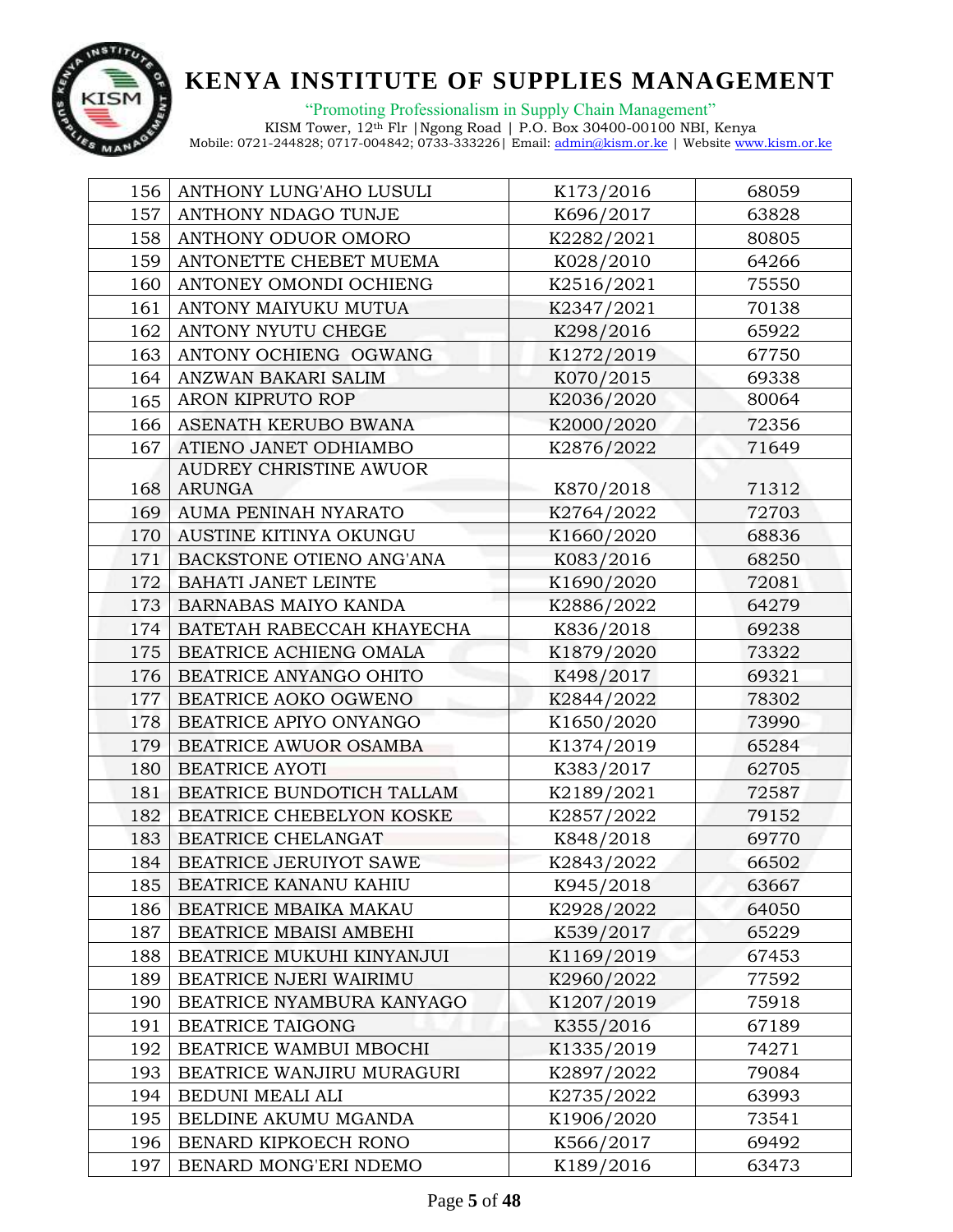

"Promoting Professionalism in Supply Chain Management"

| 198 | BENARD OCHIENG             | K2240/2021 | 80645 |
|-----|----------------------------|------------|-------|
| 199 | BENARD ODUOR OPIYO         | K2827/2022 | 81083 |
| 200 | BENARD OMONDI OPAR         | K1363/2019 | 65309 |
| 201 | BENARD OMONDI OKELLO       | K1847/2020 | 69110 |
| 202 | BENARD OMORO BOSIRE        | K2634/2022 | 77487 |
| 203 | BENARD ONYANGO OWUOR       | K2430/2021 | 65379 |
| 204 | BENARD OTIENO OBOGE        | K2280/2021 | 65850 |
| 205 | BENEDETTA NTHENYA KAVISA   | K1253/2019 | 63597 |
| 206 | BENEDICT KIEMA KAVUA       | K129/2016  | 65534 |
| 207 | BENEDICT MUOKI MATIBO      | K616/2017  | 68941 |
| 208 | BENEDICT MUTINDA KIMWAKI   | K090/2016  | 65966 |
| 209 | BENEDICTO KIPRONO KANDA    | K2812/2022 | 78828 |
| 210 | BENIGNAS ANYANGO LUYERA    | K1276/2019 | 68275 |
| 211 | BENJAMIN MUSYOKA MUTUA     | K1936/2020 | 73733 |
| 212 | BENJAMIN NYARIKI ONCHOKE   | K824/2018  | 63454 |
| 213 | BENJAMIN ODHIAMBO OTIENO   | K2712/2022 | 73019 |
| 214 | BENSON BARASA NAIBEI       | K254/2016  | 64541 |
| 215 | BENSON KARANI KIRUJA       | K1316/2019 | 64644 |
| 216 | BENSON MURIITHI KINYANJUI  | K1798/2020 | 66294 |
| 217 | BERITER NZILANI MUNYAKA    | K2745/2022 | 72539 |
| 218 | BERNARD DECHE CHONGAH      | K2228/2021 | 73547 |
| 219 | BERNARD KIPYEGON RONOH     | K2462/2021 | 68758 |
| 220 | BERNARD KOECH              | K1407/2019 | 67443 |
| 221 | BERNARD KURIA MWANGI       | K1008/2018 | 64821 |
| 222 | BERNARD MBOLE KAVOO        | K679/2017  | 64783 |
| 223 | BERNARD MUYA MUKUNDI       | K1051/2018 | 65213 |
| 224 | BETH NGONYO MBUTHIA        | K2551/2021 | 70956 |
| 225 | BETTY DEBORAH MUOKI        | K3020/2022 | 79051 |
| 226 | BETTY KEMUNTO RAINI        | K1558/2020 | 65555 |
| 227 | BETTY KITWA CHEGE          | K148/2016  | 67975 |
| 228 | BETWEL KIPNGETICH SERONEY  | K1331/2019 | 72814 |
| 229 | BEVERLINE KAHUNGWI ALUSE   | K1345/2019 | 67128 |
| 230 | BEVERLYNE LUKAMIKA LUNDU   | K267/2016  | 64965 |
| 231 | BILLY BLASTO OKOTH OLICK   | K434/2017  | 66849 |
| 232 | BILLY KIPTOO KOECH         | K315/2016  | 70273 |
| 233 | <b>BISHAR MUSA GEDI</b>    | K445/2017  | 70322 |
| 234 | BOARD ALFRED OMONDI ARUNDA | K1073/2019 | 64367 |
| 235 | <b>BOAZ OKOTH AKELLO</b>   | K406/2017  | 63567 |
| 236 | BOB MOYO SONGOI            | K2351/2021 | 78343 |
| 237 | <b>BOB ONDERI ATUTI</b>    | K185/2016  | 65237 |
| 238 | BONARERI JUNE MOMANYI      | K2987/2022 | 71239 |
| 239 | BONAYA KINYWII MUATWA      | K713/2017  | 74867 |
| 240 | BONFACE ONGERE OKOTH       | K2904/2022 | 64117 |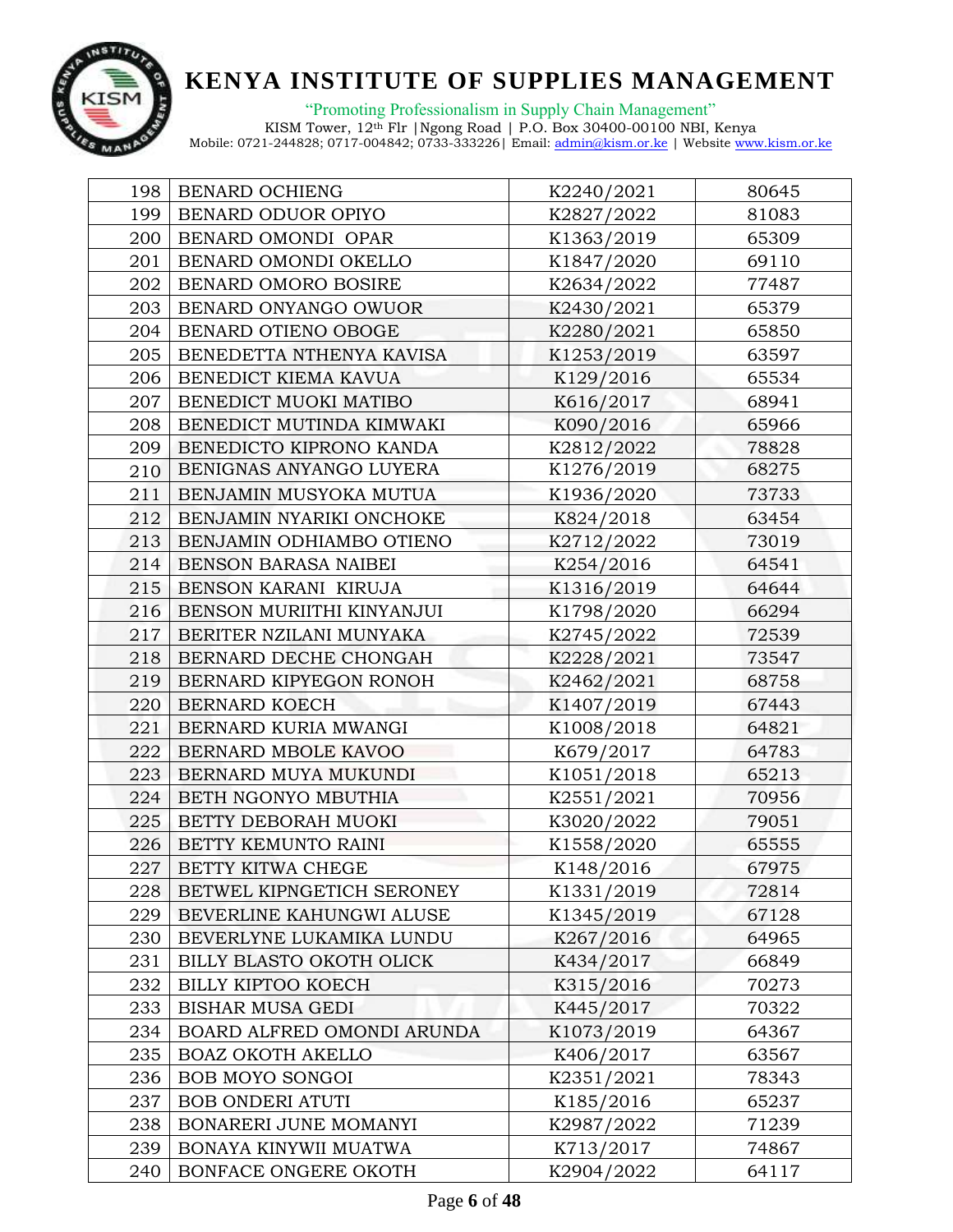

| 241 | BONIFACE KYOVE KIVUVA       | K1158/2018 | 75838 |
|-----|-----------------------------|------------|-------|
| 242 | BONIFACE LUILYE MUTUA       | K2963/2022 | 73337 |
| 243 | BONIFACE MASABU ICHIVINI    | K444/2017  | 70085 |
| 244 | BONIFACE OKINYI MIGAI       | K1795/2020 | 76390 |
| 245 | BONIFACE OPIYO ODHIAMBO     | K2706/2022 | 81813 |
| 246 | BONVENTURE WANZALA LUCHIRI  | K1440/2019 | 73737 |
| 247 | BRANICE KIVARI MULEHANE     | K1043/2018 | 67529 |
| 248 | BRENDA JELAGAT KORIR        | K1103/2018 | 71385 |
| 249 | BRENDA JEPCHIRCHIR KIPTOO   | K1670/2020 | 67240 |
| 250 | BRENDA WANJIRU WANJUGU      | K1954/2020 | 70984 |
| 251 | BRIAN KIPRONO KOECH         | K2341/2021 | 80381 |
| 252 | BRIAN MALALI WANJALA MANANA | K2071/2020 | 72217 |
| 253 | BRIAN MULI MWELELU          | K1239/2019 | 68795 |
| 254 | BRIAN NELSON ODHIAMBO       | K2950/2022 | 78870 |
| 255 | BRIAN OCHIENG NDEGE         | K2797/2022 | 78121 |
| 256 | BRIDGID NANYAMA WABOMBA     | K1167/2019 | 73546 |
| 257 | <b>BRIGID SAWE</b>          | K2755/2022 | 71512 |
| 258 | BRIGID WAGAKI WANJAU        | K1757/2020 | 71679 |
| 259 | CALEB KIPROP SAINA          | K1817/2020 | 76151 |
| 260 | CALEB WANYAMA EGESA         | K2428/2021 | 67906 |
| 261 | CALISTUS WANYAMA            | K2751/2022 | 71874 |
| 262 | CALLEN JEPNGETICH           | K2815/2022 | 74772 |
| 263 | CAMILLA CHEPKOSGEI SIELEI   | K673/2017  | 64634 |
| 264 | CAREN JEBIWOTT BUNDOTICH    | K1950/2020 | 64640 |
| 265 | CAROL NTHAMBI MWANIA        | K2340/2021 | 71343 |
| 266 | CAROLINE ANYANGO OKUL       | K167/2016  | 62847 |
| 267 | CAROLINE ANYANGO WERE       | K1218/2019 | 75702 |
| 268 | CAROLINE AUMA OCHELLE       | K130/2016  | 63174 |
| 269 | CAROLINE JEMUTAI KIPRUTO    | K949/2018  | 62435 |
| 270 | CAROLINE JEMUTAI KOSGEI     | K513/2017  | 71376 |
| 271 | CAROLINE JULIANA KAUNDA     | K1548/2020 | 78318 |
| 272 | CAROLINE KERUBO GICHINGA    | K455/2017  | 62916 |
| 273 | CAROLINE KINYA KIARA        | K487/2017  | 64067 |
| 274 | CAROLINE MBITHE KIOKO       | K2785/2022 | 74296 |
| 275 | CAROLINE MBITHE KITEME      | K2941/2022 | 66112 |
| 276 | CAROLINE MUTHONI MAINA      | K2958/2022 | 75880 |
| 277 | CAROLINE MUTHONI NDERI      | K2208/2021 | 76663 |
| 278 | CAROLINE NJERI WAWERU       | K2836/2022 | 68917 |
| 279 | CAROLINE NKATHA MWONGERA    | K909/2018  | 75506 |
| 280 | CAROLINE NKIROTE GACHEKE    | K1990/2020 | 71200 |
| 281 | CAROLINE NKIROTE KIGUNDA    | K1295/2019 | 67627 |
| 282 | CAROLINE WAMBUI MWANGI      | K1056/2018 | 66282 |
| 283 | CAROLINE WAMBUI NJUE        | K064/2015  | 70641 |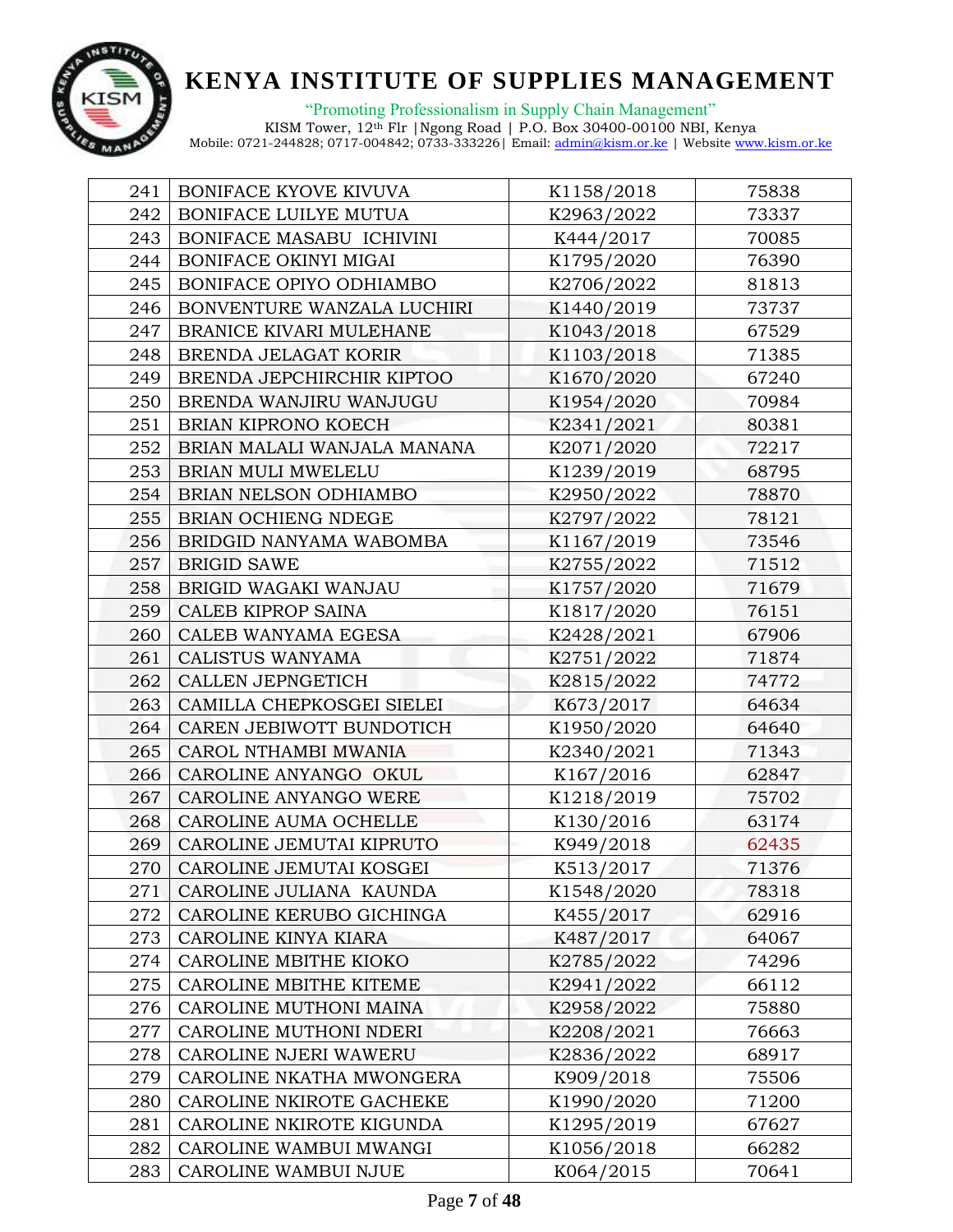

| 284 | CAROLINE WANGARE MUGO         | K1655/2020 | 64006 |
|-----|-------------------------------|------------|-------|
| 285 | CAROLINE WANJIKU KIROGO       | K2732/2022 | 65431 |
| 286 | CAROLYN JEPKOSGEI KIPSANG     | K2856/2022 | 79893 |
| 287 | CARREN AKOTH OLWERO           | K2548/2021 | 66625 |
| 288 | CATHERINE JEPCHIENG BOWEN     | K457/2017  | 65093 |
| 289 | CATHERINE WANJIRU MACHARIA    | K795/2018  | 64875 |
| 290 | CATHERINE MATITI NZIOKA       | K2741/2022 | 70247 |
| 291 | CATHERINE MUMBI KAIRU         | K1320/2019 | 68913 |
| 292 | CATHERINE NAMASAYA OTIDO      | K853/2018  | 68181 |
| 293 | CATHERINE NTHENYA MULI        | K2275/2021 | 66334 |
| 294 | CATHERINE WAITHIRA KANG'ANG'I | K175/2016  | 63987 |
| 295 | CATHERINE WANGUI GICHUKI      | K1566/2020 | 77781 |
| 296 | CATHERINE WANJIKU MURAGE      | K2540/2021 | 65199 |
| 297 | CECILIA WANJIRU GAKUHA        | K2671/2022 | 70051 |
| 298 | CELESTINE AISHA NAHASHON      | K2868/2022 | 78667 |
| 299 | CELESTINE AUMA ONYANGO        | K1871/2020 | 69414 |
| 300 | CHARITY DAMA MWAMBIRE         | K1306/2019 | 77847 |
| 301 | CHARITY JELAGAT CHERUIYOT     | K1361/2019 | 77611 |
| 302 | CHARITY WAVINYA MUTHINI       | K2647/2022 | 81976 |
| 303 | CHARLES KIPCHUMBA KIPTOO      | K119/2016  | 65391 |
| 304 | CHARLES MUIRURI KAMANDE       | K259/2016  | 64460 |
|     | CHARLES BERNARD NYANYA        |            |       |
| 305 | <b>OFWONA</b>                 | K883/2018  | 64314 |
| 306 | CHARLES CHONJO CHAMA NZAI     | K247/2016  | 68282 |
| 307 | CHARLES JUMA EZEKIEL          | K205/2016  | 63192 |
| 308 | CHARLES KIBERENGE MWANGI      | K2291/2021 | 73017 |
| 309 | CHARLES KIPKOECH KOTUT        | K1208/2019 | 67674 |
| 310 | CHARLES KIPLAGAT SALIL        | K682/2017  | 69783 |
| 311 | CHARLES KIPRONO MARITIM       | K572/2017  | 75059 |
| 312 | CHARLES KIPROP RUTTOH         | K141/2016  | 70888 |
| 313 | CHARLES KIPYEGO TANUI         | K1842/2020 | 67202 |
| 314 | CHARLES MURIUKI KARANI        | K596/2017  | 63478 |
| 315 | CHARLES MUTUA MUINDE          | K223/2016  | 68674 |
| 316 | CHARLES MUTUA KIBAARA         | K718/2017  | 72000 |
| 317 | CHARLES WAINAINA WANGUI       | K1943/2020 | 71169 |
| 318 | CHEBOSS JUMA BEN              | K710/2017  | 69728 |
| 319 | CHELIMO VINCENT KIPTARUS      | K758/2018  | 62858 |
| 320 | CHEPCHIRCHIR NELLY            | K2805/2022 | 69101 |
| 321 | CHEPKURUI JUDITH RONO         | K2927/2022 | 77122 |
| 322 | CHERIL ATIENO ARIKO           | K2078/2020 | 72235 |
| 323 | CHILION OTIENO OGOL           | K851/2018  | 65620 |
| 324 | CHIRCHIR LASOI                | K2809/2022 | 71363 |
| 325 | CHRISPUS WAINAINA NDUMBI      | K1792/2020 | 72368 |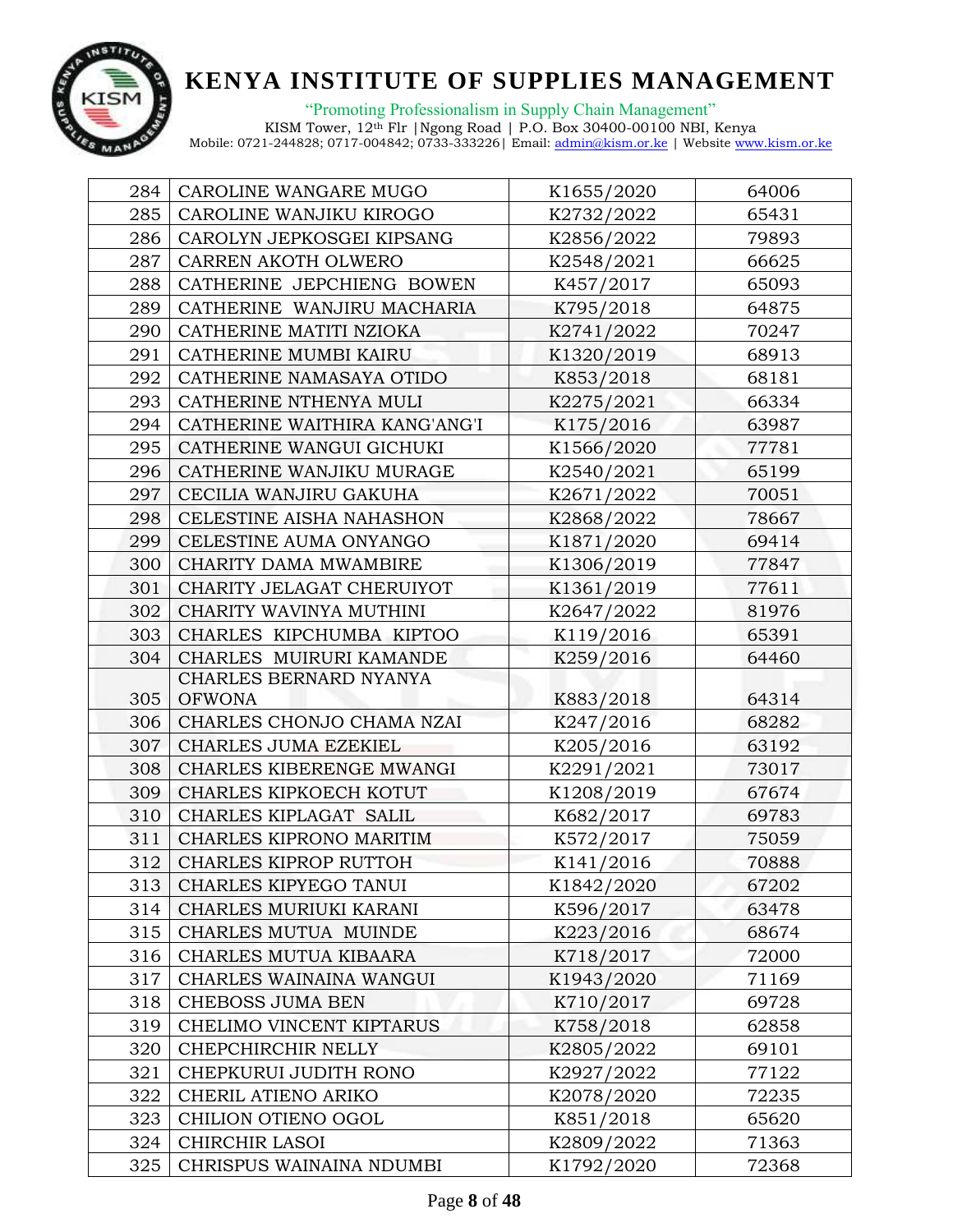

"Promoting Professionalism in Supply Chain Management" KISM Tower, 12th Flr |Ngong Road | P.O. Box 30400-00100 NBI, Kenya

| 326 | CHRISTINA NDUNGE KILONZO      | K2660/2022 | 75610 |
|-----|-------------------------------|------------|-------|
| 327 | CHRISTINE KHALIFA NGOME       | K1631/2020 | 73280 |
| 328 | CHRISTINE NASIMIYU MAKOKHA    | K2627/2022 | 75377 |
| 329 | CHRISTINE NDUKU MAKAU         | K1775/2020 | 77474 |
| 330 | CHRISTOPHER KIPKOECH TIREN    | K1474/2019 | 70776 |
| 331 | CHRISTOPHER MUGODO MUSASIAH   | K2807/2022 | 65353 |
| 332 | CHRISTOPHER OMONDI ODIDA      | K056/2015  | 65108 |
| 333 | CHRISTOPHER ONUONGA OANDA     | K009/2008  | 62401 |
|     | CHRISTOPHER PAUL AGOLA        |            |       |
| 334 | NYONG'O                       | K1720/2020 | 76049 |
| 335 | CHRISTOPHER RAINI GEKE        | K234/2016  | 63670 |
| 336 | CHRISTOPHER SILA MUTUA        | K2614/2022 | 76750 |
| 337 | CHUMO CHEMELI                 | K1083/2018 | 70249 |
| 338 | CLARE WANJIKU KINUTHIA        | K1420/2019 | 68396 |
| 339 | <b>CLASTON AINEAH ANYONJE</b> | K2278/2021 | 75745 |
| 340 | CLAUDER NANDIKOVE MUSI        | K1144/2018 | 64144 |
| 341 | CLEOPHAS KIPKORIR CHEPKWONY   | K1546/2020 | 65999 |
| 342 | CLIFFORD MBUGUA KIRAGU        | K1889/2020 | 75311 |
| 343 | COLLINS KIPKOECH RONO         | K1117/2018 | 71122 |
| 344 | COLLINS KIPROP KONGA          | K432/2017  | 71507 |
| 345 | COLLINS MUHANDO UNGUKU        | K1974/2020 | 70132 |
| 346 | COLLINS MWANGA OKOTH          | K2777/2022 | 75167 |
| 347 | COLLINS ODHIAMBO NGESA        | K1124/2018 | 63415 |
| 348 | COLLINS WANG'ANYA OTIENO      | K2923/2022 | 78252 |
| 349 | COLNEL NDUNG'U NG'ANG'A       | K1872/2020 | 70398 |
| 350 | CONSOLATA MUHIA MBUIYA        | K1177/2019 | 65762 |
| 351 | CONSOLATA NDUKU MASINDE       | K332/2016  | 68153 |
| 352 | CONWAY KILONZO KIBET          | K2689/2022 | 75996 |
| 353 | CORNEL MWASI NGULI            | K721/2017  | 66482 |
| 354 | CORNELIUS KIPRUTO LEL         | K478/2017  | 66699 |
| 355 | <b>CORNELIUS LANGAT</b>       | K571/2017  | 74949 |
| 356 | CORNELLIUS MACHAGE MUSA       | K2683/2022 | 76124 |
| 357 | COSMAS GETATE MAKORI          | K939/2018  | 63965 |
| 358 | COSMAS MUTUGI MURUNGI         | K2412/2021 | 66302 |
| 359 | <b>COSMAS RUTTO CHEPTOO</b>   | K3008/2022 | 68022 |
| 360 | COSMUS MUTWIRI NJAGI          | K859/2018  | 71318 |
| 361 | CYNTHIA NALIAKA MARUTI        | K2030/2020 | 73585 |
| 362 | CYRUS MWANZI MUMU             | K1401/2019 | 78247 |
| 363 | CYRUS NJUE NYAGA              | K581/2017  | 65946 |
| 364 | <b>CYRUS OKUMU WAWIRE</b>     | K1367/2019 | 68596 |
| 365 | DAHIRA YARROW IBRAHIM         | K409/2017  | 68492 |
| 366 | DAINA ATIENO KIBOGO           | K611/2017  | 70251 |
| 367 | DAISY ESTHER MULI             | K2440/2021 | 70492 |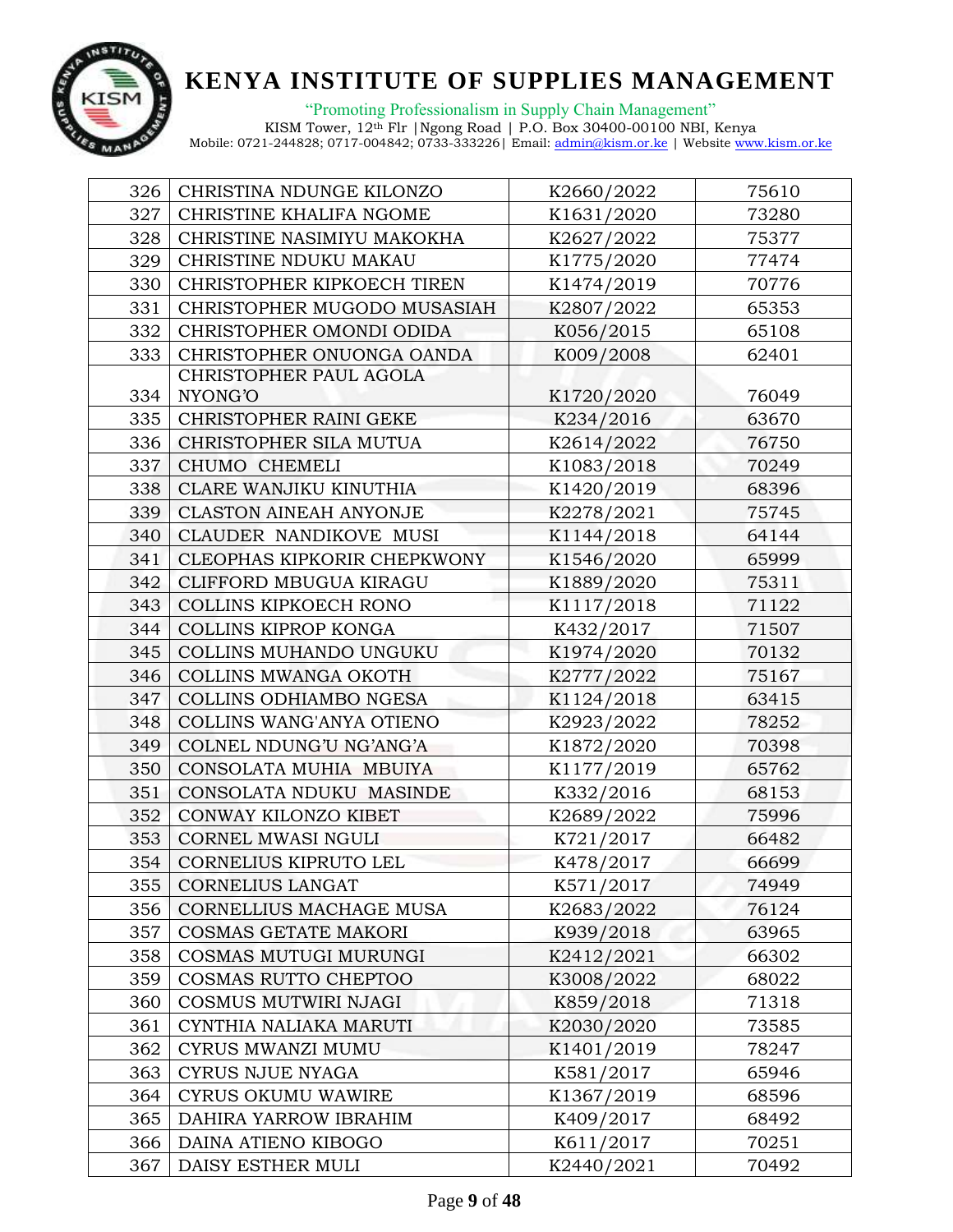

| 368 | DAISY ORICHO MBOYA           | K1135/2018  | 69457 |
|-----|------------------------------|-------------|-------|
| 369 | DAIZY GAKII NDIGA            | K2869/2022  | 75839 |
| 370 | DAKANE RAMLA ABDI            | K739/2018   | 64880 |
| 371 | DAMARIS JEPKORIR JOHN        | K2554/2021  | 79258 |
| 372 | DAMARIS MUTHONI MBURU        | K265/2016   | 63480 |
| 373 | DAN KALABAI MALABE           | K2152/2021  | 72885 |
| 374 | DAN KIPSANG KIPROP           | K2139/2021  | 74297 |
| 375 | DANIEL AMUYUNZU MUTONGI      | K839/2018   | 65673 |
| 376 | DANIEL KASHERO SANGA         | K874/2018   | 71831 |
| 377 | DANIEL KILONZO MBOVU         | K194/2016   | 63201 |
| 378 | DANIEL MACHARIA NYAGU        | K367/2016   | 71292 |
| 379 | DANIEL MWENDWA MUKUNGA       | K1186/2019  | 62849 |
| 380 | DANIEL NTIYIEKI SIRE         | K2985/2022  | 69366 |
| 381 | DANIEL ONYANGO RADING        | K976/2018   | 69196 |
| 382 | DANIEL OYUNGE MORONGE        | K2881/2022  | 78499 |
| 383 | DANIEL SANDACHI LWANGU       | K1613/2020  | 70795 |
| 384 | DANSON IDY PEMBERE           | K124/2016   | 65862 |
| 385 | DAQAN ALI OMAR               | K485/2017   | 67096 |
| 386 | DARIUS MULINGE KILONZI       | K1271/2019  | 70764 |
| 387 | DAVID NASHON ODHIAMBO ADIEL  | K1174/2019  | 71210 |
| 388 | DAVID BARASA SIMIYU          | K2465/2021  | 77074 |
| 389 | DAVID CHELOTI LUSAKA MASINDE | K1182/2019  | 68803 |
| 390 | DAVID CHESIRE BARNGETUNY     | K177/2016   | 70338 |
| 391 | DAVID CHOGO MULWEYE          | K1676/2020  | 71455 |
| 392 | DAVID DAUGLAS WANDERA        | K1816/2020  | 79054 |
| 393 | DAVID FESTUS KYALO           | K2580/2021  | 79141 |
| 394 | DAVID KAMAU NJOROGE          | K022/2009   | 63841 |
| 395 | DAVID KARIUKI NGUGI          | K1424/2019  | 66460 |
| 396 | DAVID KILUNDO MUSYOKA        | K1880/2020  | 79522 |
| 397 | DAVID KIPCHIRCHIR NGETICH    | K239/2016   | 63056 |
| 398 | DAVID KIPKEMBOI KOECH        | K2842/2022  | 75121 |
| 399 | DAVID KIPKOECH KEINO         | K1911/2020  | 68983 |
| 400 | DAVID KUNG'U NDIRANGU        | K1810/2020  | 63919 |
| 401 | DAVID MAINA KIHIA            | K3026/2022  | 72118 |
| 402 | DAVID MAINA KIMUTAI          | K1070/2018  | 63362 |
| 403 | DAVID MAKAMA SIMIYU          | K2872/2022  | 79976 |
| 404 | DAVID MBOGO MUTHEE           | K2687/2022  | 81891 |
| 405 | DAVID MBOYA ACHOLA           | K842 / 2018 | 65761 |
| 406 | DAVID MUCHEKE MWANGI         | K2595/2021  | 81792 |
| 407 | DAVID OCHIENG OPAR           | K2914/2022  | 80087 |
| 408 | DAVID ODHIAMBO               | K284/2016   | 63119 |
| 409 | DAVID ODIKIRA ONGARIA        | K2199/2021  | 76893 |
| 410 | DAVID OYOLO OMBOYO           | K065/2015   | 70440 |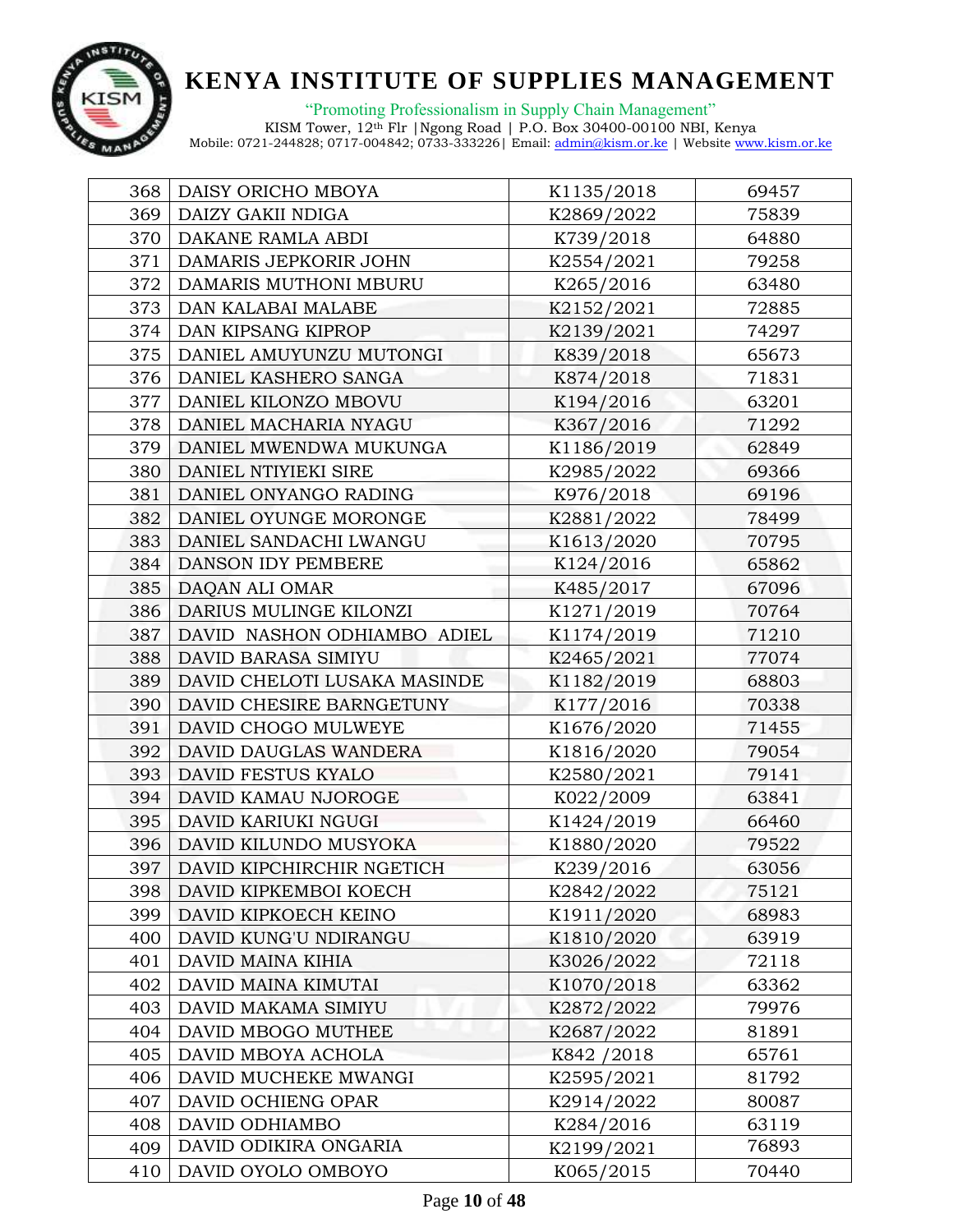

"Promoting Professionalism in Supply Chain Management" KISM Tower, 12th Flr |Ngong Road | P.O. Box 30400-00100 NBI, Kenya

| 411 | DAVID TOMNO NGETICH           | K1047/2018 | 64004 |
|-----|-------------------------------|------------|-------|
| 412 | DAVID WAHOME NDIRANGU         | K1914/2020 | 78503 |
| 413 | DAVIS NDAMBUKI MUSAU          | K3000/2022 | 66491 |
| 414 | DEBORAH KEMUNTO MOKEIRA       | K1951/2020 | 71265 |
| 415 | DEDE JUDE OCHIENG             | K339/2016  | 65486 |
| 416 | DENIS NGATIA MUCHIRI          | K2137/2021 | 69988 |
| 417 | DENIS OWINO OMOLO             | K1811/2020 | 67925 |
| 418 | DENNIS KIMANZI MUSEMBI        | K335/2016  | 64090 |
| 419 | DENNIS KIPLIMO MALEL          | K2967/2022 | 79419 |
| 420 | DENNIS MATOKE AMENYA          | K1535/2020 | 66049 |
| 421 | DENNIS ODUOR OMONDI           | K634/2017  | 65392 |
| 422 | DENNIS OVICDOS ONCHARI OICHOE | K1160/2019 | 72654 |
| 423 | DEPHENCE MNYANGO MWANGETI     | K2496/2021 | 77084 |
| 424 | DERRICK LEMAYIAN              | K2648/2022 | 67161 |
| 425 | DIANA AWINO OCHANDA           | K1183/2019 | 71021 |
| 426 | <b>DIANA NEKESA KITUI</b>     | K3022/2022 | 71203 |
| 427 | DICKSON MBATHA MBUVI          | K929/2018  | 76059 |
| 428 | DIRAMU GOLLO ABUDO            | K557/2017  | 72210 |
| 429 | DISMAS KUNGU KIRA             | K2691/2022 | 68052 |
| 430 | DOMINIC KIPKEMOI MUTAI        | K1934/2020 | 76780 |
| 431 | DOMINIC ONYANDO OGEGA         | K719/2017  | 75120 |
| 432 | DOMITILA WANZILA MUVANYA      | K040/2013  | 64635 |
| 433 | DOMNICK OMONDI ARIRO          | K364/2016  | 63531 |
| 434 | DORA AKINYI NJIRA             | K2850/2022 | 79889 |
| 435 | DORAH ANZAZI MWANGOVYA        | K1296/2019 | 73034 |
| 436 | DORCAS JEBET CHEMIRMIR        | K2481/2021 | 81407 |
| 437 | DORCAS WAIRIMU NDEGWA         | K2498/2021 | 78029 |
| 438 | DORCAS WANJIRU MUHIA          | K1593/2020 | 70032 |
| 439 | DOREEN NTINYARI MWIRIGI       | K969/2018  | 66182 |
| 440 | DORINE ACHOLA OCHOM           | K286/2016  | 65460 |
| 441 | DORIS KYAKA                   | K395/2017  | 62663 |
| 442 | DOROTHY ACHIEN'G OLOO         | K2883/2022 | 63150 |
| 443 | DOROTHY AKEYO KETCH           | K2908/2022 | 82210 |
| 444 | DOROTHY MOKEIRA NYAGITARI     | K1215/2019 | 65756 |
| 445 | DOROTHY MWIKALI MUTISYA       | K2409/2021 | 77021 |
| 446 | DOROTHY PRISCILLA KIRUI       | K1485/2019 | 77715 |
| 447 | DORRIS MWENDE MUTHINI         | K474/2017  | 69167 |
| 448 | DOUGLAS MUCHEE MUCHIRI        | K450/2017  | 64183 |
| 449 | DOUGLAS MUTUKU MUTUA          | K106/2016  | 63598 |
| 450 | DUNCAN GICHARA WANGARI        | K1923/2020 | 76082 |
| 451 | DUNCAN MBALUKA MUEMA          | K2233/2021 | 76259 |
| 452 | DUNCAN MWENDA KIRIMI          | K2587/2021 | 66407 |
| 453 | DUNCAN NJOROGE MUIRURI        | K2395/2021 | 66457 |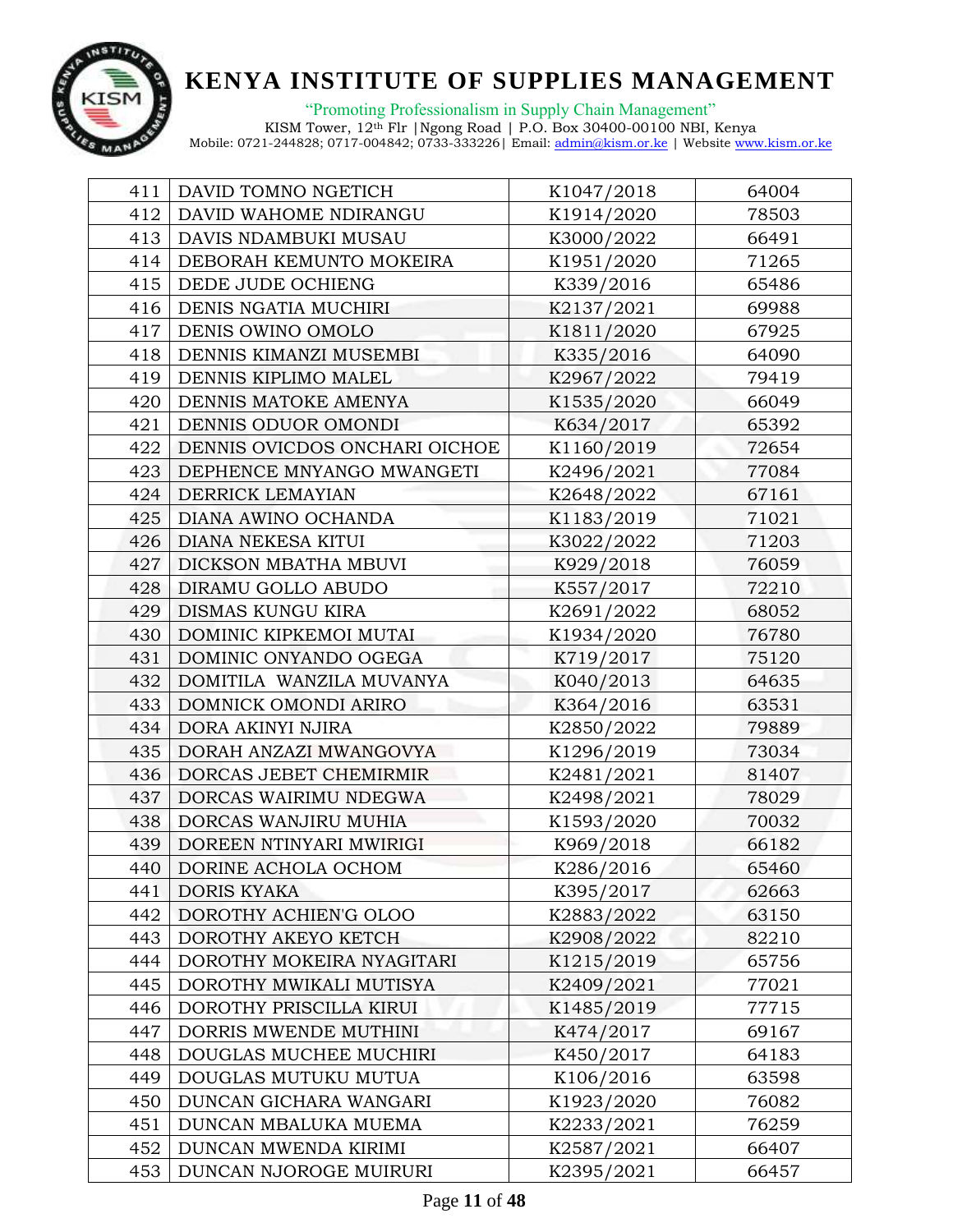

"Promoting Professionalism in Supply Chain Management"

| 454 | <b>DUNCAN OSANO</b>         | K2035/2020 | 72496 |
|-----|-----------------------------|------------|-------|
| 455 | EDDIE BENARD ODHIAMBO       | K050/2014  | 63961 |
| 456 | EDGAR VINCENT ABAYO         | K1555/2020 | 66297 |
| 457 | EDINAH KEMUNTO MAKORI       | K2890/2022 | 67847 |
| 458 | EDISON MBURA CHIGUBE        | K990/2018  | 67675 |
| 459 | EDITH CAROL AMONDI          | K1053/2018 | 73269 |
| 460 | EDITH NAVASAA WAFULA        | K750/2018  | 63190 |
| 461 | EDITH WAMBUI MATU           | K2730/2022 | 69545 |
| 462 | EDMUND ALHPONCE TOLE        | K091/2016  | 65328 |
| 463 | EDNA ATUYA MONG'INA         | K2822/2022 | 82235 |
| 464 | EDNA JEPCHUMBA SAWE         | K511/2017  | 65427 |
| 465 | EDWARD DAVID BOLO           | K2949/2022 | 82303 |
| 466 | EDWARD JOHN MUNENE KIBUCHI  | K1510/2020 | 63410 |
| 467 | EDWARD KEEM EKALALE         | K271/2016  | 67457 |
| 468 | EDWARD MIRUNI NALIANYA      | K561/2017  | 73803 |
| 469 | EDWARD SANYA BULUMA         | K2733/2022 | 64670 |
| 470 | EDWIN ANJILWA ONANI         | K2094/2020 | 77381 |
| 471 | EDWIN MURIMI KITHURE        | K2585/2021 | 80101 |
| 472 | EDWIN NEMWEL CHARANA        | K1820/2020 | 66485 |
| 473 | EDWIN OUMA KISIA            | K922/2018  | 71713 |
| 474 | EDWIN SAMUEL DIFFU          | K1203/2019 | 71390 |
| 475 | EDWIN WENANI                | K2435/2021 | 79469 |
| 476 | EDWINA AKINYI OBAT          | K166/2016  | 65343 |
| 477 | ELI BARASA ETILA            | K2695/2022 | 82070 |
| 478 | ELIJA JAMES KARISA          | K2638/2022 | 80060 |
| 479 | ELIJAH WILLIAMS WAHOME      | K926/2018  | 66285 |
| 480 | ELIJAH OBEBO                | K1634/2020 | 67185 |
| 481 | ELIJAH OGINDA               | K1467/2019 | 63892 |
| 482 | ELIJAH WEKESA WANAMBOE      | K753/2018  | 67493 |
| 483 | ELISHA ARUNGA KENDO         | K423/2017  | 71607 |
| 484 | ELISHA OCHIENG' OMBURO      | K622/2017  | 63157 |
| 485 | ELISHA OTIENO OWITI         | K292/2016  | 68294 |
| 486 | ELIUD EGIRON EKADELI        | K1198/2019 | 76178 |
| 487 | ELIUD KIMONDO MAINA         | K1752/2020 | 70139 |
| 488 | ELIYAH LIAMBULA WAKHONGOLA  | K2034/2020 | 72352 |
|     | ELIZABETH GRACE WASWA       |            |       |
| 489 | MANGENGE                    | K1371/2019 | 75994 |
| 490 | ELIZABETH NAEGU SAITOTI     | K1347/2019 | 74254 |
| 491 | ELIZABETH NYAGUTHII WANJIKU | K1913/2020 | 75351 |
| 492 | ELIZABETH NYANCHAMA MOMANYI | K2679/2022 | 77739 |
| 493 | ELIZABETH NYANCHOKA MOSOMI  | K1556/2020 | 68102 |
| 494 | ELIZABETH RUTTO             | K1512/2020 | 65115 |
| 495 | ELIZABETH VAATI MWENDWA     | K2185/2021 | 75599 |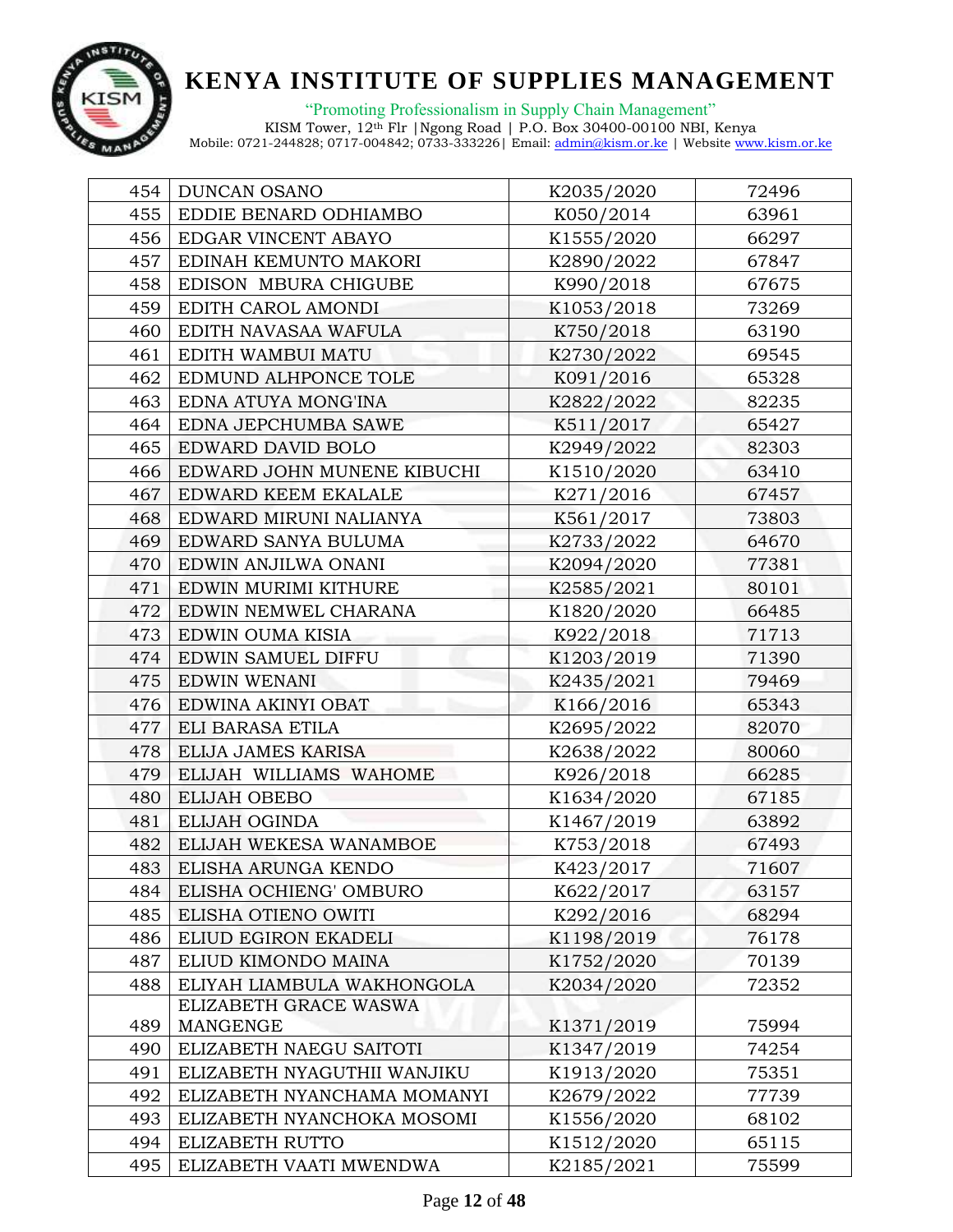

| 496 | ELIZABETH WANGARI MWANGI   | K2896/2022 | 81418 |
|-----|----------------------------|------------|-------|
| 497 | ELIZABETH WANJIRU KARUGIA  | K1779/2020 | 74243 |
| 498 | ELLY OCHIENG OSIR          | K1199/2019 | 68432 |
| 499 | ELLY OTIENO OGUT           | K1612/2020 | 79111 |
| 500 | ELMAH AKOTH OWUOR          | K2981/2022 | 71948 |
| 501 | ELSIE ACHIENG OKOTH        | K2480/2021 | 81406 |
| 502 | ELTON KIPKORIR LANGAT      | K1980/2020 | 69439 |
| 503 | ELVINA ATIENO OSODO        | K220/2016  | 68340 |
| 504 | EMILY CHEBET CHUMA         | K208/2017  | 72795 |
| 505 | EMILY CHEPNGENO KOECH      | K2885/2022 | 71609 |
| 506 | EMILY OKONJO ADHIAMBO      | K1815/2020 | 71372 |
| 507 | EMMA ALUOCH NYAGWETH       | K2259/2021 | 67126 |
| 508 | EMMA WAHU KINUTHIA         | K1948/2020 | 68530 |
| 509 | EMMAH WAIRIMU GITERE       | K2727/2022 | 74621 |
| 510 | EMMAH WANJIKU KIRUNGU      | K1470/2019 | 65661 |
| 511 | EMMANUEL KHAMALA WANJALA   | K2775/2022 | 75646 |
| 512 | EMMANUEL KIPLANG'AT BOR    | K1591/2020 | 78074 |
| 513 | EMMANUEL LOTABO LOONGORI   | K979/2018  | 76588 |
| 514 | EMMANUEL MUIA WAMBUA       | K2142/2021 | 80417 |
| 515 | EMMANUEL MULEMBO MWENDWA   | K1327/2019 | 69473 |
| 516 | EMMANUEL MWINI MUTUKU      | K1932/2020 | 72589 |
| 517 | EMMANUEL SHEM MARAMBA      | K456/2017  | 63131 |
| 518 | EMMY JEPKEMBOI             | K837/2018  | 65256 |
| 519 | ENID MORAA NYAMWARO        | K703/2017  | 65621 |
| 520 | ENOCK KIPKOSGEI SCHEI      | K2674/2022 | 78240 |
| 521 | EPHANTUS NGURU MACHARIA    | K2402/2021 | 63721 |
| 522 | EPHRAIM ABAKALWA AMEKHALA  | K2790/2022 | 80862 |
| 523 | ERASTO AWINO OLALI         | K086/2016  | 63280 |
| 524 | ERASTUS GACHUHI KANYIRI    | K349/2016  | 62956 |
| 525 | ERASTUS KURIA GITHUGO      | K428/2017  | 69735 |
| 526 | ERASTUS MWONGERA MIRITI    | K043/2014  | 62843 |
| 527 | ERIC LUVONGA MAGAMU        | K337/2016  | 73098 |
| 528 | ERIC MILGO ROROGU KIPKIRUI | K683/2017  | 66098 |
| 529 | ERIC MOSETI OMWERI         | K1813/2020 | 72717 |
| 530 | ERIC MUIRURI GITAU         | K1758/2020 | 76872 |
| 531 | ERIC MWANZIA KITONGA       | K1993/2020 | 63845 |
| 532 | ERIC OCHIENG ONYANGO       | K950/2018  | 63367 |
| 533 | ERIC OMONDI AGURE          | K2359/2021 | 68033 |
| 534 | ERIC OTIENO MUGA           | K1614/2020 | 63484 |
| 535 | ERIC WAMAE MAINA           | K708/2017  | 64190 |
| 536 | ERICK KIPTOO KIMETO        | K187/2016  | 69705 |
| 537 | ERICK MURIUKI GITAU        | K2643/2022 | 81295 |
| 538 | ERICK OTIENO ODEMO         | K2847/2022 | 75015 |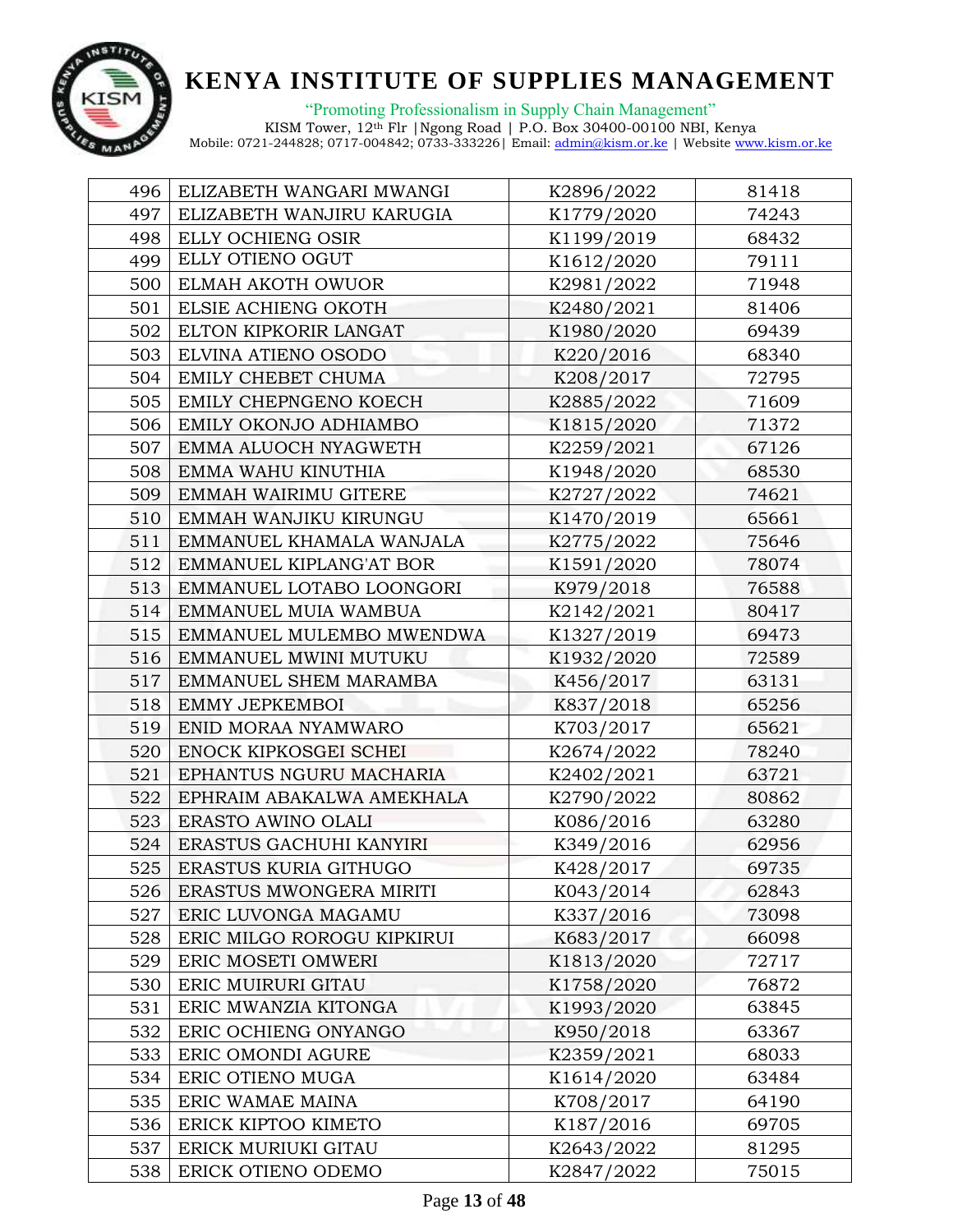

| 539 | ERICK ZARAI KULOBA         | K2715/2022 | 72737 |
|-----|----------------------------|------------|-------|
| 540 | ERICSON MOCHIEMO NYAMAMBA  | K1609/2020 | 67528 |
| 541 | ERNEST ANYONA MISATI       | K2027/2020 | 62488 |
| 542 | ERNEST KIPKURUI MUTAI      | K665/2017  | 66501 |
| 543 | ERNEST MWANGUKU MWANG'OMBE | K653/2017  | 71394 |
| 544 | ERNEST WACHIRA KINUTHIA    | K019/2009  | 63041 |
| 545 | ESTHER ADHIAMBO ONGONG     | K629/2017  | 72632 |
| 546 | ESTHER KAMUTU NZIOKA       | K1313/2019 | 64548 |
| 547 | ESTHER MUENI NJERU         | K2894/2022 | 79489 |
| 548 | ESTHER NAEKU NKARU         | K2794/2022 | 63021 |
| 549 | ESTHER NJERI MUIRURI       | K1584/2020 | 64286 |
| 550 | ESTHER NYAMBURA MUTERO     | K1571/2020 | 74454 |
| 551 | ESTHER NYATHIRA KIARIE     | K2693/2022 | 68880 |
| 552 | ESTHER RACHEL WASIKE       | K2529/2021 | 67107 |
| 553 | ESTHER WACHIRA NJERI       | K2369/2021 | 63831 |
| 554 | ESTHER WAITHERA NJENGA     | K805/2018  | 71116 |
| 555 | <b>ESTHER WAKESHO ASER</b> | K2968/2022 | 80137 |
| 556 | ESTHER WANGARI NGIGI       | K762/2018  | 69715 |
| 557 | ESTHER WANGUI NJUGUNA      | K1333/2019 | 72580 |
| 558 | ESTHER WANGUI MAINA        | K767/2018  | 65282 |
| 559 | ESTHER WANJIRU NDIRANGU    | K2686/2022 | 65737 |
| 560 | ESTHER WAYUA MULWA         | K273/2016  | 64886 |
| 561 | EUGINE DOLLAH NAGAFWA      | K2848/2022 | 82264 |
| 562 | EUNICE ACHIENG RADIRO      | K2558/2021 | 74470 |
| 563 | EUNICE ADHIAMBO OKOTH      | K1788/2020 | 70000 |
| 564 | EUNICE DAISY KIBWANA       | K1791/2020 | 77325 |
| 565 | EUNICE KALONDU MUSYOKA     | K1368/2019 | 70678 |
| 566 | EUNICE KARIMI MWAMBERE     | K1845/2020 | 79739 |
| 567 | EUNICE KOKI KYALO          | K2626/2022 | 73961 |
| 568 | EUNICE MARIGU NYAGA        | K867/2018  | 71001 |
| 569 | EUNICE MBITHE MUUO         | K2624/2022 | 65844 |
| 570 | EUNICE WANGARE KAMAU       | K2721/2022 | 67826 |
| 571 | EUPHASIA KEMUNTO MOSETI    | K2090/2020 | 73145 |
| 572 | <b>EVA MOISASI</b>         | K2731/2022 | 80380 |
| 573 | EVA WANJIRU KAMAU          | K2427/2021 | 69502 |
| 574 | EVA ZALE MSAGHA            | K2539/2021 | 65007 |
| 575 | EVALINE CHEPKOECH RONO     | K1452/2019 | 75688 |
| 576 | EVALYNE TABITHA MWANIA     | K2656/2022 | 70542 |
| 577 | EVALYNE WANJIKU NJOKI      | K3007/2022 | 77264 |
| 578 | EVANS ACHIMBA OMUYA        | K2753/2022 | 79591 |
| 579 | EVANS BIRAORI OTEKI        | K157/2016  | 65497 |
| 580 | EVANS JAKAIT BARASA        | K214/2016  | 63687 |
| 581 | EVANS KENGA CHOME          | K2231/2021 | 67392 |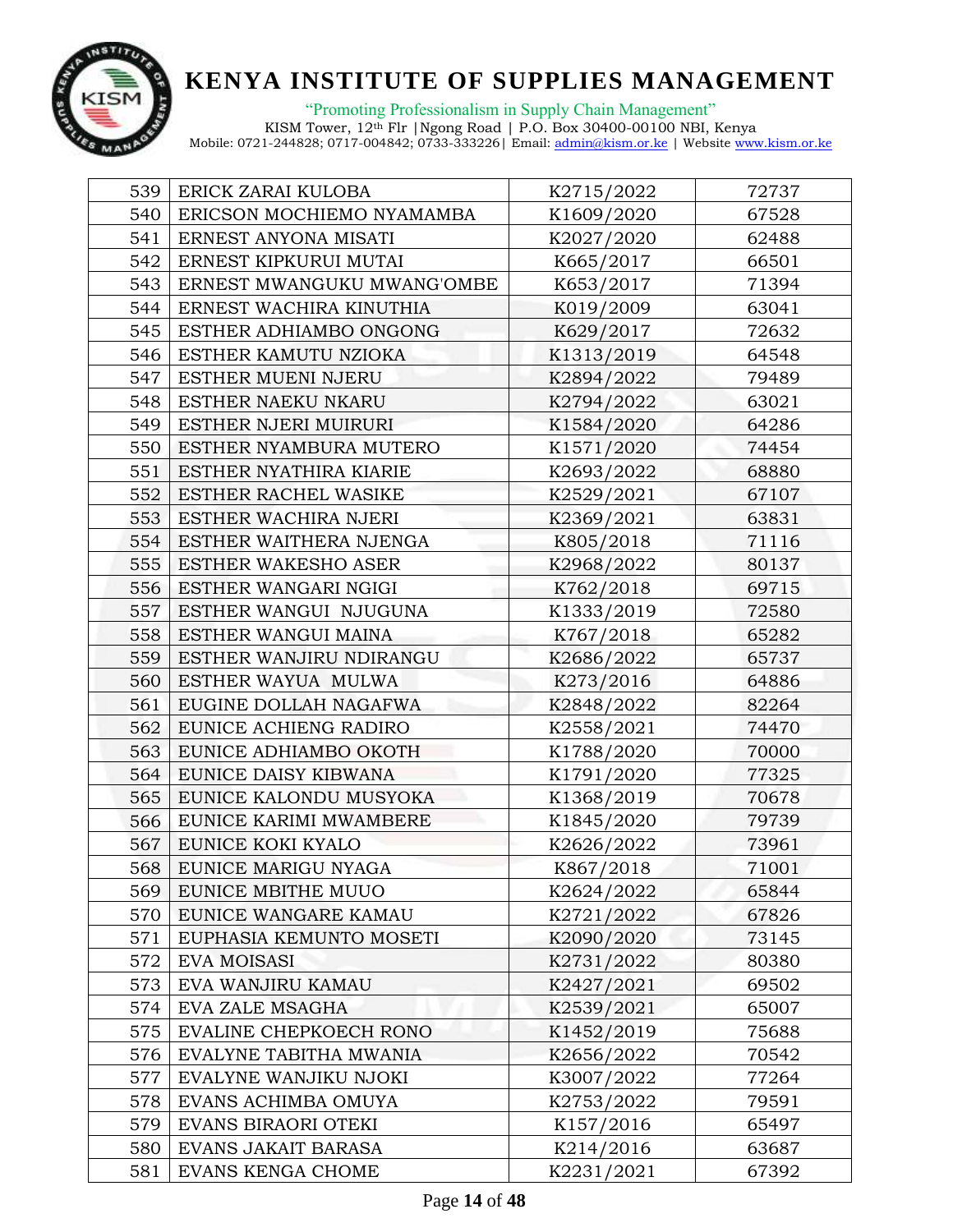

"Promoting Professionalism in Supply Chain Management"

| 582 | EVANS KIMUTAI               | K2800/2022 | 80701 |
|-----|-----------------------------|------------|-------|
| 583 | EVANS MASAMBU ISIAHO        | K392/2017  | 70736 |
| 584 | EVANS MUSYA MWASYA          | K1397/2019 | 77211 |
| 585 | EVANS MUTWIRI BUNDI         | K2226/2021 | 80338 |
| 586 | EVANS OCHIENG ONGATI        | K2241/2021 | 73540 |
| 587 | EVANS PETER OKWERA          | K1227/2019 | 70376 |
| 588 | EVE NEKESA WAKHUNGU         | K2773/2022 | 75137 |
| 589 | EVELINE IMBUKHA SHIGOLI     | K1179/2019 | 73119 |
| 590 | EVELYNE AKINYI OYAMO        | K548/2017  | 70773 |
| 591 | EVELYNE WACHUKA KARUGUTU    | K733/2018  | 65494 |
| 592 | EVELYNE WANGARI KAHURIA     | K2134/2021 | 67996 |
| 593 | EVERLYN AKOTH AYOROH        | K2929/2022 | 72507 |
| 594 | EVERLYN RITA WAWIRA MWANIKI | K2943/2022 | 76564 |
| 595 | <b>EVERLYNE CHEBET</b>      | K821/2018  | 69708 |
| 596 | EVERLYNE JUMA               | K1093/2018 | 75394 |
| 597 | EVERLYNE KACHE KAZUNGU      | K1042/2018 | 76877 |
| 598 | EVERLYNE NAISINKOI KUTATA   | K667/2017  | 71014 |
| 599 | EZEKIEL KIPKOECH CHIRCHIR   | K2083/2020 | 68248 |
| 600 | EZEKIEL OKUMU EKEYA         | K2766/2022 | 78930 |
| 601 | FAITH CHEPNGENO NGENO       | K2672/2022 | 79583 |
| 602 | FAITH HELLEN AKINYI ONYIMBO | K1221/2019 | 62495 |
| 603 | FAITH JELAGAT KIBOR         | K2816/2022 | 69966 |
| 604 | <b>FAITH JEMURGOR</b>       | K2144/2021 | 74655 |
| 605 | FAITH KAGWIRIA IBEERE       | K2783/2022 | 72438 |
| 606 | FAITH KAHASO NGALA          | K1391/2019 | 77328 |
| 607 | FAITH KINYA KINOTI          | K2154/2021 | 80495 |
| 608 | FAITH WAMBUI WAMBUGU        | K995/2018  | 66266 |
| 609 | FAITH WANGARI MACHIRA       | K2680/2022 | 80166 |
| 610 | FATMA ABDUL MOHAMMED        | K1237/2019 | 76747 |
| 611 | FEISAL FAUZ FADHIL          | K1645/2020 | 77287 |
| 612 | FELICINA MUTHONI WANJOHI    | K2300/2021 | 77540 |
| 613 | FELISTA NASIANOI LEKARAM    | K2796/2022 | 70884 |
| 614 | FELISTARS ONDARA KEMUNTO    | K1188/2019 | 70793 |
| 615 | FELISTAS ADHIAMBO OKERE     | K388/2017  | 67397 |
| 616 | FELISTAS SUPA MUSONYE       | K1812/2020 | 77245 |
| 617 | FELISTER KERUBO KEANA       | K809/2018  | 75629 |
| 618 | FELIX HOSEA MATASIO         | K2557/2021 | 71309 |
| 619 | FELIX ISABWA MUSUNGU        | K2726/2022 | 68415 |
| 620 | FELIX KIPLAGAT CHELIMO      | K030/2011  | 63086 |
| 621 | FELIX MBENGELI KASIMBU      | K2472/2021 | 77911 |
| 622 | FELIX MTUWETA MAGHANGA      | K159/2016  | 67254 |
| 623 | FELIX MUEMA                 | K003/2008  | 63018 |
| 624 | FELIX SING'ORA OUMA         | K1369/2019 | 65095 |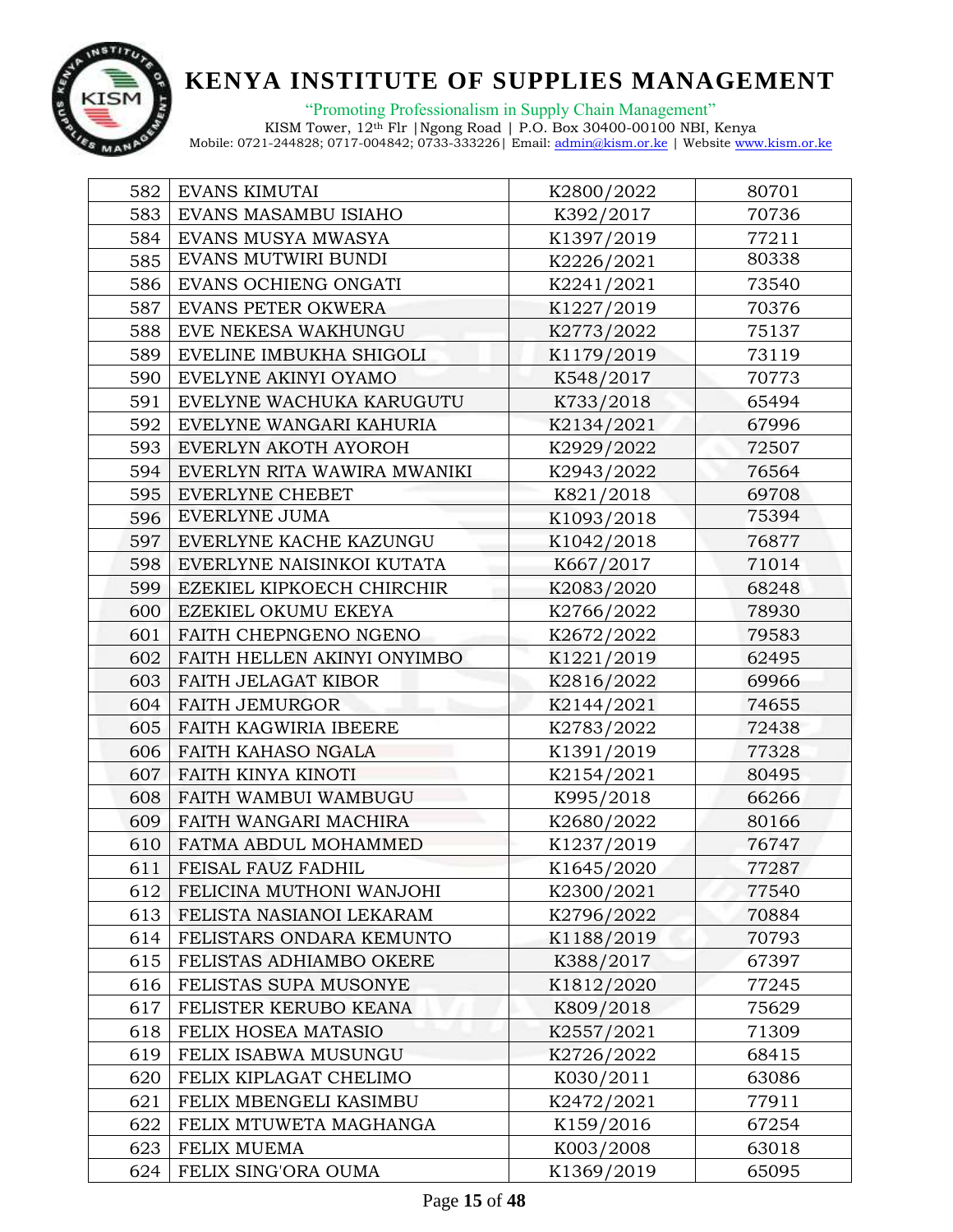

"Promoting Professionalism in Supply Chain Management"

| 625 | FELIX WENYA MURUNGA        | K2661/2022 | 78961 |
|-----|----------------------------|------------|-------|
| 626 | FESTO JAPHETH ONINGO       | K2605/2021 | 77167 |
| 627 | FESTUS CHERUIYOT LANGAT    | K1967/2020 | 77803 |
| 628 | FESTUS MUEMA MUSYOKA       | K2239/2021 | 70599 |
| 629 | FESTUS MUSEMBI MUTHENGI    | K3034/2022 | 79873 |
| 630 | <b>FESTUS MUTAI</b>        | K2509/2021 | 81437 |
| 631 | FIDEL MUEMA PETER          | K1329/2019 | 73355 |
| 632 | FINLEY MONYENYE GWARO      | K861/2018  | 65130 |
| 633 | <b>FLORENCE ATEMO</b>      | K1962/2020 | 76884 |
| 634 | FLORENCE CHEMTAI           | K3023/2022 | 74450 |
| 635 | FLORENCE KAWEE ISHMAEL     | K1028/2018 | 73368 |
| 636 | <b>FLORENCE KIBURI</b>     | K3006/2022 | 62497 |
| 637 | FLORENCE MWENDE MUTONI     | K1661/2020 | 70713 |
| 638 | FLORENCE NYOKABI NJOROGE   | K1079/2018 | 68964 |
|     | FLORENCE ROXANN AGATSIVA   |            |       |
| 639 | AMBUGA                     | K2522/2021 | 77112 |
| 640 | FLORENTINAR MBEYU KAZUNGU  | K2911/2022 | 81770 |
| 641 | FLORMINA NGINA MBII        | K299/2016  | 64034 |
| 642 | FRANCIS GITHINJI MURAKARU  | K403/2017  | 65399 |
| 643 | FRANCIS ANYANGO OKUBO      | K959/2018  | 63082 |
| 644 | FRANCIS ASIAGO MARITA      | K771/2018  | 64858 |
| 645 | FRANCIS CHELANGA CHELIMO   | K296/2016  | 69940 |
| 646 | FRANCIS CHILUYI SHIRANDULA | K2204/2021 | 78323 |
| 647 | FRANCIS ESIMIT EDAPAL      | K102/2016  | 64769 |
| 648 | FRANCIS GITAU WARUINGI     | K447/2019  | 63706 |
| 649 | FRANCIS K. MUTHUKA         | K2865/2022 | 63486 |
| 650 | FRANCIS KAMAU GATHUITA     | K502/2017  | 62707 |
| 651 | FRANCIS KARIUKI KAMENDI    | K591/2017  | 70865 |
| 652 | FRANCIS KIMANI MUNGA       | K2261/2021 | 71433 |
| 653 | FRANCIS KIOKO MUTUA        | K1562/2020 | 75555 |
| 654 | FRANCIS KIPKEMBOI SANGA    | K741/2018  | 64068 |
| 655 | FRANCIS NGIGI KANGETHE     | K2345/2021 | 79151 |
| 656 | FRANCIS WAMBUA KITAKA      | K1619/2020 | 74609 |
| 657 | FRANCIS YATOR KAMUREN      | K2608/2021 | 70420 |
| 658 | FRANCISCA JEPLETING        | K2813/2022 | 75092 |
| 659 | FRANCISCA KURGAT           | K2912/2022 | 73000 |
| 660 | FRANCISCAH NDUNGE NZIOKA   | K2043/2020 | 73789 |
| 661 | FRANKLINE DALLA MALAU      | K1383/2019 | 64995 |
| 662 | FRASIA WAIRIMU KINUTHIA    | K2267/2021 | 80187 |
| 663 | FRAZIER ALFRED ATOGO TOMBE | K873/2018  | 63528 |
| 664 | FRED MAVURU                | K2497/2021 | 76485 |
| 665 | FRED ONGISA NYANG'AU       | K1541/2020 | 66529 |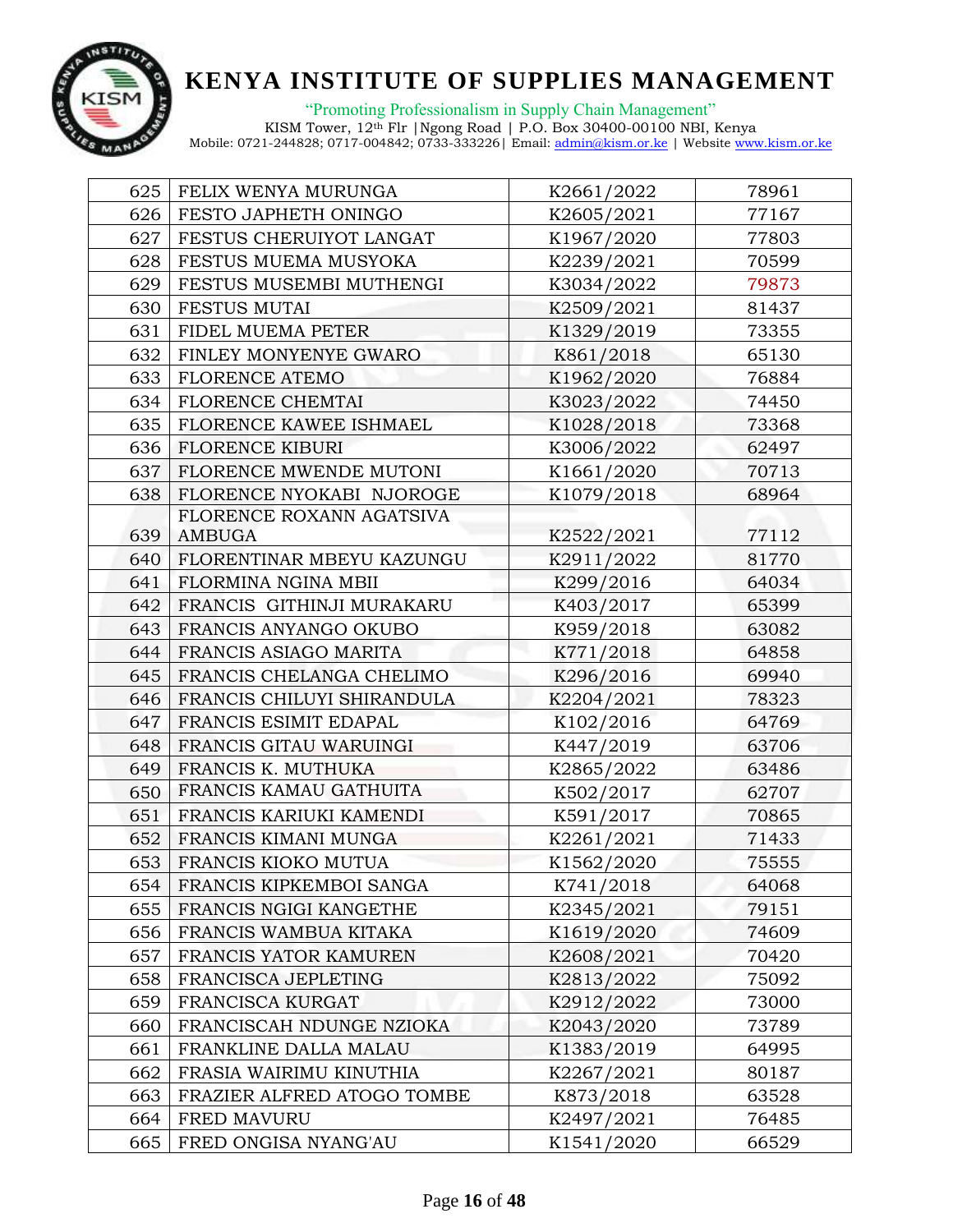

|     | FREDRICK ARTHUR OLUOCH       |            |       |
|-----|------------------------------|------------|-------|
| 666 | <b>OROMO</b>                 | K055/2014  | 63049 |
| 667 | FREDRICK CHORE OMBWAYO       | K2140/2021 | 66851 |
| 668 | FREDRICK GITONGA CHABARI     | K1785/2020 | 65189 |
| 669 | FREDRICK ISIKA MUEMA         | K170/2016  | 68668 |
| 670 | FREDRICK KIGADA NYAWANGA     | K987/2018  | 63175 |
| 671 | FREDRICK MASAI MUTISYA       | K2922/2022 | 70372 |
| 672 | FREDRICK NGAYO OGOMO         | K2795/2022 | 64742 |
| 673 | FREDRICK OGEMBO MAGICHO      | K236/2016  | 66528 |
| 674 | FREDRICK OKUMU OTIENO        | K563/2017  | 69114 |
| 675 | FREDRICK OOKO OBONDO         | K2995/2022 | 82510 |
| 676 | FREDRICK OPATI KANYANGI      | K796/2018  | 70349 |
| 677 | FREDRICK ZAKAYO MUTUNGI      | K2528/2021 | 65675 |
| 678 | FRIDAH GACHERI               | K1035/2018 | 71317 |
| 679 | FRIDAH KANGA MMUCHI          | K1718/2020 | 70645 |
| 680 | FRIDAH NGINA KASIATI         | K1831/2020 | 69694 |
| 681 | FRIDAH WANJIRU KINYUA        | K2421/2021 | 65360 |
| 682 | FUGICHA TUPICHA ASHU         | K2272/2021 | 80820 |
| 683 | GABTON SIMWENYI WANYONYI     | K2621/2022 | 75057 |
| 684 | GAKULA WILLIAM MUTETHIA      | K749/2018  | 67995 |
| 685 | GENTRIX JEROTICH KIPCHUMBA   | K1780/2020 | 74250 |
| 686 | <b>GEOFFREY ESENDI</b>       | K1574/2020 | 74762 |
| 687 | GEOFFREY MUHUNAMI AMUHAYA    | K1456/2019 | 67927 |
| 688 | GEOFFREY MUREITHI KABUE      | K1887/2020 | 62971 |
| 689 | GEOFFREY NZUE KITIKA         | K900/2018  | 72847 |
| 690 | GEOFFREY OCHIENG NYATUGA     | K2692/2022 | 62682 |
| 691 | GEOFFREY OSIYA OBUKOL        | K2221/2021 | 75784 |
| 692 | GEOFFREY RUTOH CHEBWAI       | K2182/2021 | 69919 |
| 693 | GEOFREY KIPNGENO ROTICH      | K325/2016  | 69482 |
| 694 | GEOFREY OBWOGE OMWANGE       | K2433/2021 | 79599 |
| 695 | GEORGE MUTUKU WAMBUA         | K1531/2020 | 63649 |
| 696 | GEORGE WAGANDA OUMA          | K646/2017  | 64163 |
| 697 | <b>GEORGE ARWA NG'INJA</b>   | K674/2017  | 63953 |
| 698 | <b>GEORGE EDWIN MUSUKHA</b>  | K431/2017  | 66762 |
| 699 | GEORGE GEOFREY OKUMU         | K510/2017  | 69616 |
| 700 | <b>GEORGE GOBANGA</b>        | K2313/2021 | 81121 |
| 701 | GEORGE KAGWINA KAHIA         | K684/2017  | 64876 |
| 702 | GEORGE M. M'IMIRONGO         | K740/2018  | 63985 |
| 703 | GEORGE MACHERU MATHENGE      | K2974/2022 | 68336 |
| 704 | GEORGE MAINA MBUTHIA         | K2256/2021 | 69922 |
| 705 | GEORGE MUCHANGI NGIRI        | K720/2017  | 71520 |
| 706 | <b>GEORGE MUTHUI KARIUKI</b> | K426/2017  | 68083 |
| 707 | GEORGE MUTUKU MASILA         | K171/2016  | 65627 |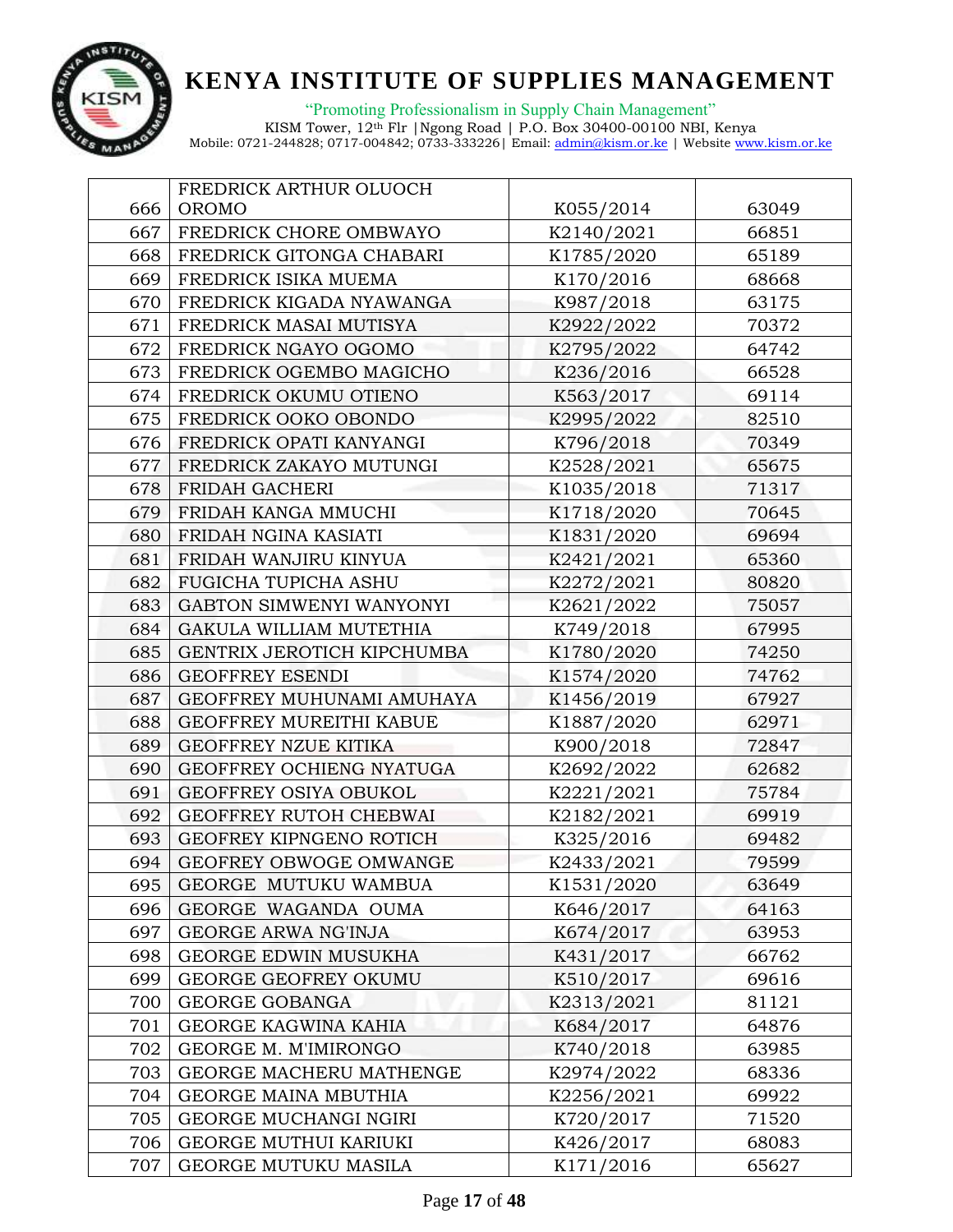

"Promoting Professionalism in Supply Chain Management" KISM Tower, 12th Flr |Ngong Road | P.O. Box 30400-00100 NBI, Kenya

| 708 | GEORGE NOMBI OMONDI          | K998/2018  | 65559 |
|-----|------------------------------|------------|-------|
| 709 | GEORGE OCHIENG OGOLA         | K1417/2019 | 72777 |
| 710 | GEORGE ODONGO OGWANG         | K814/2018  | 62438 |
| 711 | GEORGE ODUOR OWUOR           | K2888/2022 | 64909 |
| 712 | GEORGE SAMUEL MWALANDI       | K558/2017  | 73834 |
| 713 | GEORGE WAITHAKA NDEGWA       | K483/2017  | 65047 |
| 714 | GEORGINA CHARLETTE ACHOLA    | K2930/2022 | 75080 |
| 715 | GERALD MACHARIA MAINA        | K1620/2020 | 64558 |
| 716 | GERALD NDUNGU NYORO          | K1352/2019 | 76916 |
| 717 | GERALD OMONDI ONYANGO        | K049/2014  | 63451 |
| 718 | GERISHON KILAMBO MWACHARO    | K1902/2020 | 63232 |
| 719 | <b>GETRUDE JEPKEMBOI</b>     | K1332/2019 | 70481 |
| 720 | <b>GIDEON KIPYEGO</b>        | K965/2018  | 73430 |
| 721 | GIDEON MALUKI MUNUVE         | K2769/2022 | 66904 |
| 722 | <b>GIDEON MUMBA MJAMBILI</b> | K582/2017  | 67631 |
| 723 | GILBERT KEMBOI BOWEN         | K2632/2022 | 65158 |
| 724 | GILBERT ONGUSO NYAIRO        | K004/2008  | 62952 |
| 725 | GILLIAN CHEPKEMOI SOI        | K685/2017  | 69445 |
| 726 | GITARI DEDAN KIMATHI         | K1834/2020 | 77704 |
| 727 | <b>GITAU MUIRURI</b>         | K704/2017  | 62526 |
| 728 | <b>GIVINAL EJILO</b>         | K2665/2022 | 63636 |
| 729 | <b>GLADYCE LANGAT</b>        | K305/2016  | 63255 |
| 730 | <b>GLADYS CHEPKIRUI</b>      | K3011/2022 | 80998 |
| 731 | <b>GLADYS CHERONO BORE</b>   | K1654/2020 | 71748 |
| 732 | <b>GLADYS JEMUTAI KORIR</b>  | K2046/2020 | 66303 |
| 733 | <b>GLADYS KIMALA IKIKII</b>  | K2962/2022 | 78382 |
| 734 | <b>GLADYS KOSGEI</b>         | K2817/2022 | 75589 |
| 735 | <b>GLADYS NJERI THUKU</b>    | K1245/2019 | 69125 |
| 736 | GLADYS WANJIRU MATHENGE      | K1637/2020 | 74069 |
| 737 | <b>GLORIA MAKENA KIRUKI</b>  | K1435/2019 | 66632 |
| 738 | GLOTILDAH CHEROP LIMO        | K1422/2019 | 65113 |
| 739 | GODFREY ADEDE MATAMA         | K2972/2022 | 62751 |
| 740 | GORDON OCHIENG OWINO         | K071/2017  | 71440 |
| 741 | GORDON OTIENO ANDIEGO        | K2366/2021 | 78888 |
|     | <b>GRACE CATHERINE NJERI</b> |            |       |
| 742 | MURICHU                      | K322/2016  | 64189 |
| 743 | GRACE GATHEGU MATHENGE       | K2149/2021 | 70323 |
| 744 | <b>GRACE LUAH KUYA</b>       | K1852/2020 | 79243 |
| 745 | GRACE MUTANU KILONZO         | K1629/2020 | 78676 |
| 746 | <b>GRACE MUTHONI KIUNDU</b>  | K2307/2021 | 77390 |
| 747 | <b>GRACE NAIPEI MPAAYEI</b>  | K2450/2021 | 76900 |
| 748 | <b>GRACE NJERI MUNYUI</b>    | K716/2017  | 75546 |
| 749 | <b>GRACE ODERO</b>           | K1436/2019 | 65463 |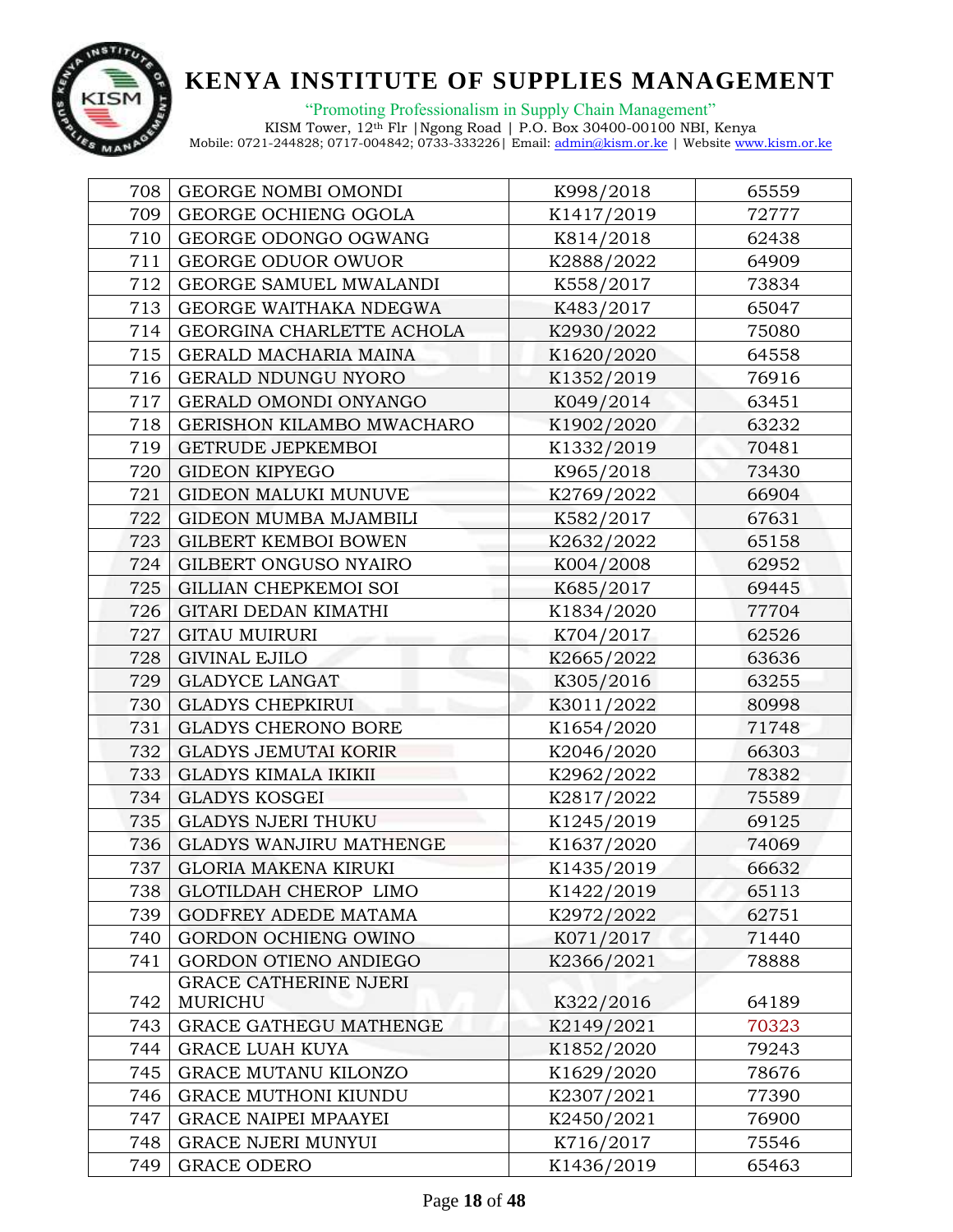

| 750 | <b>GRACE TINGWILI KIPCHILAT</b> | K343/2016  | 63085 |
|-----|---------------------------------|------------|-------|
| 751 | <b>GREGORY MATHEW KYALO</b>     | K2989/2022 | 65987 |
| 752 | HAARON KIPKEMOI NGENO           | K2860/2022 | 68988 |
| 753 | <b>HABIBA MOHAMED</b>           | K2996/2022 | 77961 |
| 754 | HALIMA ABDULRAZAK RAGEH         | K2376/2021 | 66834 |
| 755 | HALIMA ADAN DIBA                | K2688/2022 | 79023 |
| 756 | HALIMA MOHAMUD DOLAL            | K2772/2022 | 79398 |
| 757 | <b>HAMIDA MUKTAR</b>            | K2155/2021 | 74488 |
| 758 | HAMISI ABDALLAH NZIMO           | K465/2017  | 70387 |
| 759 | HANDARD MURIRA KIMARI           | K1978/2020 | 72651 |
| 760 | HANNAH MWAE WADUU               | K2664/2022 | 75903 |
| 761 | HANNAH NJOKI WAWERU             | K1223/2019 | 77703 |
| 762 | HANNAH RUGURU MIGWI             | K2729/2022 | 64653 |
| 763 | HANNAH WANGUI GICHUKI           | K1662/2020 | 71771 |
| 764 | HARETHA AHMED ALI               | K1020/2018 | 66159 |
| 765 | HARLEY KISYULA MUTISYA          | K085/2016  | 69701 |
| 766 | HARRIET KEMUNTO MATARA          | K2669/2022 | 73730 |
| 767 | HARRIS GACHERU MAINA            | K1468/2019 | 62449 |
|     | HARRISON FESTUS MUTWIRI         |            |       |
| 768 | MAGAJU                          | K1088/2018 | 73215 |
| 769 | HARRISON MUHIA KINUTHIA         | K1466/2019 | 77121 |
| 770 | HARRISON MUIA MBUVI             | K477/2017  | 74530 |
| 771 | HARRISON TISHO BAHARI           | K894/2018  | 74542 |
| 772 | HARUN KIPROP KIPYEGO            | K135/2016  | 64688 |
| 773 | HASSAN CHARO KITSAO             | K537/2017  | 73963 |
| 774 | HASSAN DEROW ALI                | K1378/2019 | 74141 |
| 775 | HASSAN KASAI AHMED              | K304/2016  | 68891 |
| 776 | HASSAN MOHAMED SURAW            | K2244/2021 | 70844 |
| 777 | HEIZEL NYANCHOKA BWOMBENGI      | K1354/2019 | 70828 |
| 778 | HELLEN CHEPKIRUI KOECH          | K774/2018  | 73885 |
| 779 | HELLEN CHEPKOSGEI CHUMO         | K2200/2021 | 80575 |
| 780 | HELLEN NKIROTE KAARIA           | K1193/2019 | 66189 |
| 781 | HENDERSON PARSINANTE LEMURT     | K1828/2020 | 66036 |
| 782 | HENRY KIPKURUI MUTAI            | K235/2016  | 62973 |
| 783 | HENRY KIPRONO KERICH            | K373/2016  | 72968 |
| 784 | HENRY KIRIMI MUKINDIA           | K869/2018  | 70067 |
| 785 | HENRY MBOCHO MWANGI             | K751/2018  | 63217 |
| 786 | HENRY MUSAU PHILIP              | K418/2017  | 67746 |
| 787 | HENRY NTHARI NJERU              | K727/2018  | 66408 |
| 788 | HESBON ONANGI OYUGI             | K3025/2022 | 82520 |
| 789 | HEZEKIAH OBISA OMORENDA         | K1550/2020 | 63882 |
| 790 | HEZRON GICHIA MBUGUA            | K1608/2020 | 79045 |
| 791 | HIBO MOHAMED OMAR               | K2623/2022 | 64916 |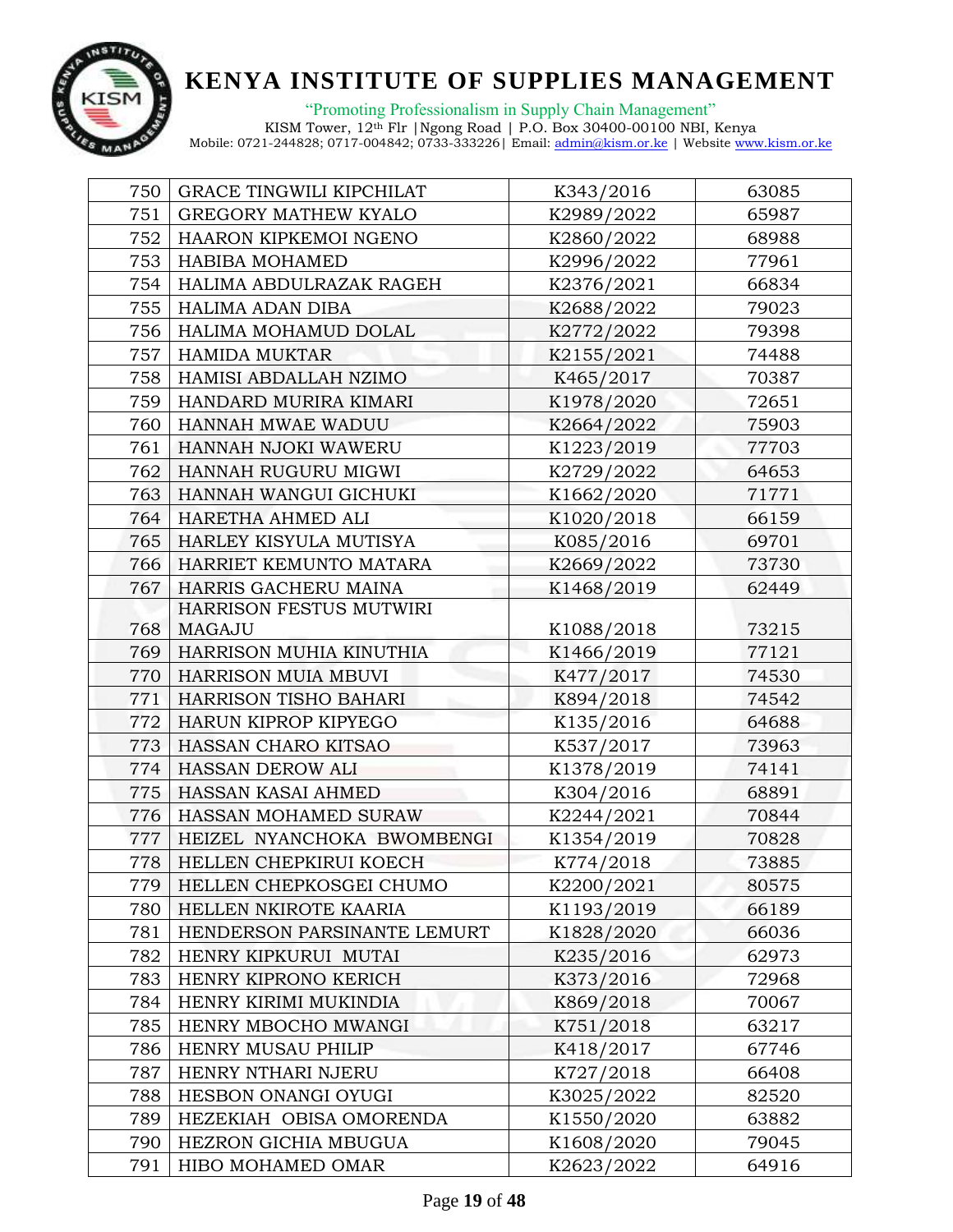

"Promoting Professionalism in Supply Chain Management" KISM Tower, 12th Flr |Ngong Road | P.O. Box 30400-00100 NBI, Kenya

| 792 | HILARY OMONDI OUNA                | K825/2018  | 72660 |
|-----|-----------------------------------|------------|-------|
| 793 | HILDA CHEROTICH KIPTOO            | K2980/2022 | 79727 |
| 794 | HILDA KHATEBI MOAHSHEM            | K308/2016  | 65327 |
| 795 | HILDER GATWIRI KAARIA             | K094/2016  | 66641 |
| 796 | HILLARY KIPKIRUI LANGAT           | K1539/2020 | 71608 |
| 797 | HILLARY KIPKIRUI TOO              | K1744/2020 | 64085 |
| 798 | HILLARY KIPYEGON SANG             | K1121/2018 | 71290 |
| 799 | HONGO NELSON OBURA                | K442/2017  | 73003 |
| 800 | HOSEA KEMBOI KIPKOECH             | K556/2017  | 65864 |
| 801 | HOSEAH CHERUIYOT NG'ETICH         | K1756/2020 | 74307 |
| 802 | HUMPHREY JUMA WAMONO              | K1715/2020 | 72922 |
| 803 | HUMPHREY NJOROGE NGUNU            | K564/2017  | 64665 |
| 804 | HUSSEIN ADAN BILALA               | K1212/2019 | 62934 |
| 805 | HUSSEIN OSMAN FARAH               | K1287/2019 | 69755 |
| 806 | HUSSEIN ADAN MOHAMED              | K533/2017  | 74603 |
| 807 | HUSSEIN LENTOINJONI               | K2213/2021 | 77714 |
| 808 | HUSSEIN YUSSUF NOOR               | K385/2017  | 71441 |
| 809 | IAN KHISA OMONDI                  | K2737/2022 | 70261 |
| 810 | IAN MASIDZA AMBUGA                | K2977/2022 | 68912 |
| 811 | IAN MAXWELL SUERO                 | K1448/2019 | 78056 |
| 812 | <b>IBRAHIM ABDOW IBRAHIM</b>      | K207/2016  | 68171 |
| 813 | <b>IBRAHIM ISSACK ABDULLA</b>     | K860/2018  | 62435 |
| 814 | <b>IBRAHIM NAWIRI ORUMA</b>       | K2387/2021 | 76546 |
| 815 | <b>IBRAHIM SHEIKH BASHIR</b>      | K2432/2021 | 79371 |
| 816 | <b>ILHAM KULOW MAALIM</b>         | K2355/2021 | 75397 |
| 817 | IMELDA MUHADIA MANG'AVU           | K1830/2020 | 76585 |
| 818 | <b>IMMACULATE AMODING ANUKURI</b> | K1049/2018 | 68901 |
| 819 | <b>INDAI NAHASHON MUSE</b>        | K2579/2021 | 64086 |
| 820 | <b>INNOCENT NGUYAI KELVIN</b>     | K2907/2022 | 69893 |
| 821 | INVIOLATA OMODO WERE              | K1783/2020 | 74244 |
| 822 | <b>IRENE MORAA NYANGAI</b>        | K2390/2021 | 70750 |
| 823 | <b>IRENE MUMBI TULI</b>           | K375/2016  | 73650 |
| 824 | <b>IRENE NDUNGI MUSYOKA</b>       | K2279/2021 | 76362 |
| 825 | <b>IRENE WAIRIMU NGUNYI</b>       | K393/2017  | 70070 |
| 826 | IRENE WAMBUI WANGITHI             | K1573/2020 | 67104 |
| 827 | <b>IRENE WANJIKU MUIRURI</b>      | K1838/2020 | 67591 |
| 828 | ISAAC BENSON ODHIAMBO             | K1054/2018 | 76134 |
| 829 | ISAAC CHIRCHIR CHERUIYOT          | K464/2017  | 65242 |
| 830 | <b>ISAAC KARANI WALELA</b>        | K2591/2021 | 65384 |
| 831 | ISAAC KIGEN KIPLAGAT              | K372/2016  | 68274 |
| 832 | ISAAC KIPKOECH CHEROP             | K1985/2020 | 79122 |
| 833 | <b>ISAAC KIPKURGAT ROTICH</b>     | K586/2017  | 64591 |
| 834 | <b>ISAAC KIPYEGON KOECH</b>       | K777/2018  | 73216 |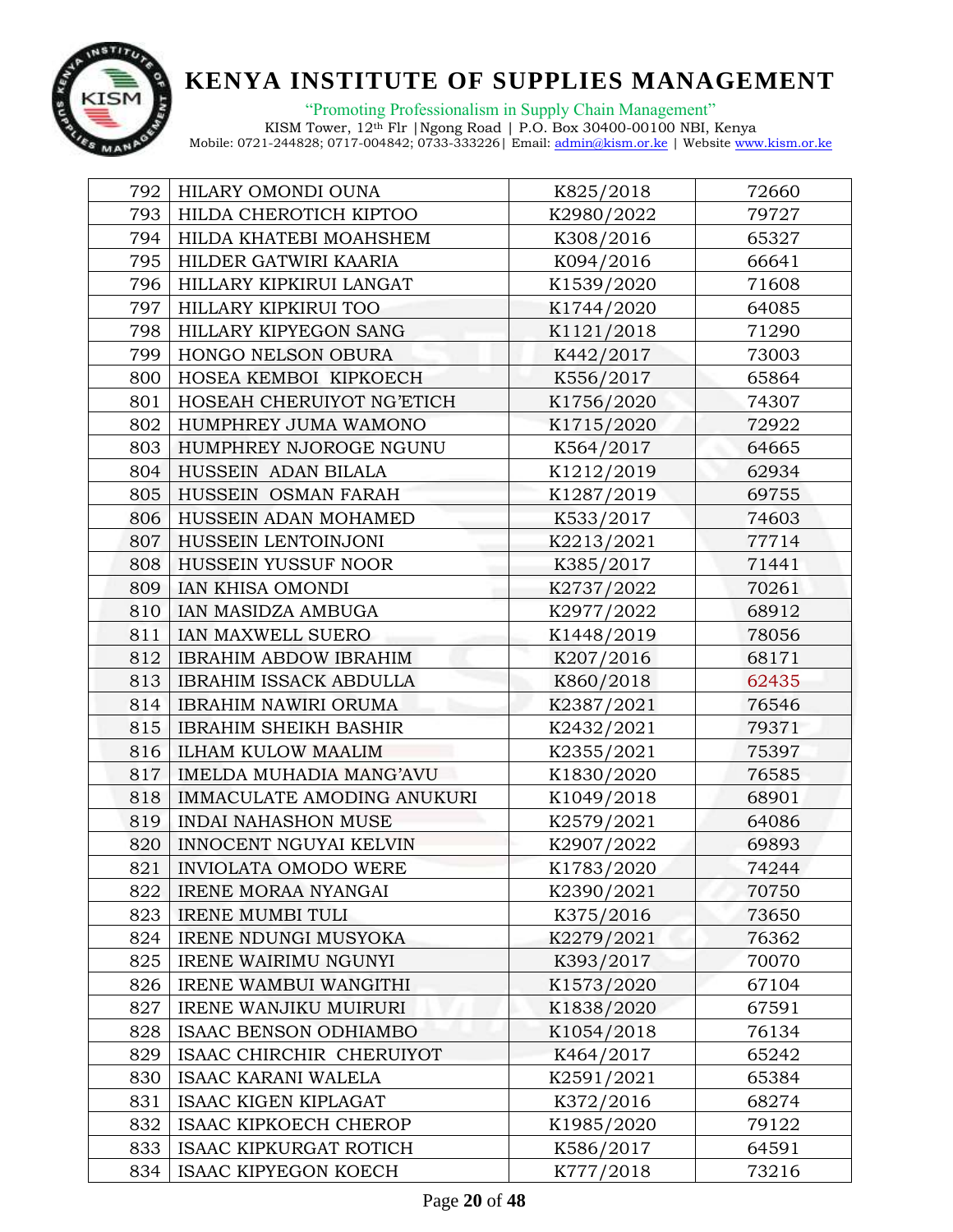

| 835 | ISAAC MOHAMED IBRAHIM              | K2593/2021 | 71278 |
|-----|------------------------------------|------------|-------|
| 836 | <b>ISAAC RENSON AYOYI</b>          | K100/2016  | 68959 |
| 837 | ISABELLA CHRISTINE OYOO            | K2230/2021 | 67836 |
| 838 | ISACK OWITI KOJO OMBWAYO           | K632/2017  | 69527 |
| 839 | <b>ISAIAH GITHINJI KAMAU</b>       | K1643/2020 | 72331 |
| 840 | ISSACK ISMAIL YUSSUF               | K730/2018  | 66271 |
| 841 | <b>ISSACK YUSSUF MOHAMED</b>       | K147/2016  | 63607 |
| 842 | <b>IVY LAURA KWAMBOKA</b>          | K1406/2019 | 75580 |
| 843 | JACINTA ANYANGO OKELO              | K2597/2021 | 75854 |
| 844 | JACINTA KOKA KILONZI               | K1698/2020 | 77190 |
| 845 | JACINTA MBULA MALOMBE              | K2298/2021 | 77749 |
| 846 | <b>JACINTA WAMBUI WAMWAKI</b>      | K2635/2022 | 63944 |
| 847 | <b>JACK GUMBOH</b>                 | K132/2016  | 66258 |
| 848 | JACK OMONDI OYIEKE                 | K1434/2019 | 76089 |
| 849 | JACKLINE ACHIENG OCHIENG           | K3024/2022 | 80019 |
| 850 | JACKLINE AKETCH OTIENO             | K2537/2021 | 72227 |
| 851 | <b>JACKLINE CHEPKOECH SUGUT</b>    | K2662/2022 | 75917 |
| 852 | <b>JACKLINE JEPCHIRCHIR</b>        | K2880/2022 | 75884 |
| 853 | JACKLINE KEMUNTO OBWOGI            | K2343/2021 | 74014 |
| 854 | JACKLINE MUTHUE MUTHOKA            | K1693/2020 | 63548 |
| 855 | JACKLINE MWANGO MOTURI             | K1473/2019 | 77754 |
| 856 | JACKLINE NGINA MUENDO              | K2725/2022 | 72727 |
|     | JACKLINE REBECCA OYIELA            |            |       |
| 857 | OWUOR                              | K2988/2022 | 73434 |
| 858 | JACKLYNE NAFULA MUMELO             | K1480/2019 | 73381 |
| 859 | <b>JACKSON KIARIE KINUTHIA</b>     | K1164/2019 | 73513 |
| 860 | JACKSON KIPKOECH YAEM              | K255/2016  | 71379 |
| 861 | JACKSON KIPROTICH CHERUIYOT        | K827/2018  | 73699 |
| 862 | <b>JACKSON LESIRAN LEIBOR</b>      | K2477/2021 | 76422 |
| 863 | <b>JACKSON MUIRURI MWAURA</b>      | K1553/2020 | 74880 |
| 864 | JACKSON MUTURI MUTUNGI             | K2523/2021 | 71079 |
| 865 | <b>JACKSON NJOROGE</b>             | K2248/2021 | 78957 |
| 866 | <b>JACKYLYNE BOSIBORI OTUNDO</b>   | K1580/2020 | 69879 |
| 867 | <b>JACOB K. KANGOGO</b>            | K1640/2020 | 63610 |
| 868 | <b>JACOB KIMUTAI CHERUIYOT</b>     | K1256/2019 | 62829 |
| 869 | <b>JACOB MUIGAI GACHERU</b>        | K736/2018  | 63539 |
| 870 | <b>JACOB MUTUI MATIVO</b>          | K404/2017  | 62963 |
| 871 | JACQUELENE MWENDE NZAMBU           | K172/2016  | 71439 |
| 872 | <b>JACQUELINE KAPTUM</b>           | K2028/2020 | 79059 |
| 873 | <b>JACQUELINE KATUMBE KITENG'E</b> | K1893/2020 | 73284 |
| 874 | <b>JACQUELINE MWENDE MUASYA</b>    | K2586/2021 | 66324 |
| 875 | <b>JACQUELINE SYOMITI MBUVI</b>    | K1172/2019 | 74466 |
| 876 | JACQUELINE WALUTSACHI              | K2277/2021 | 66029 |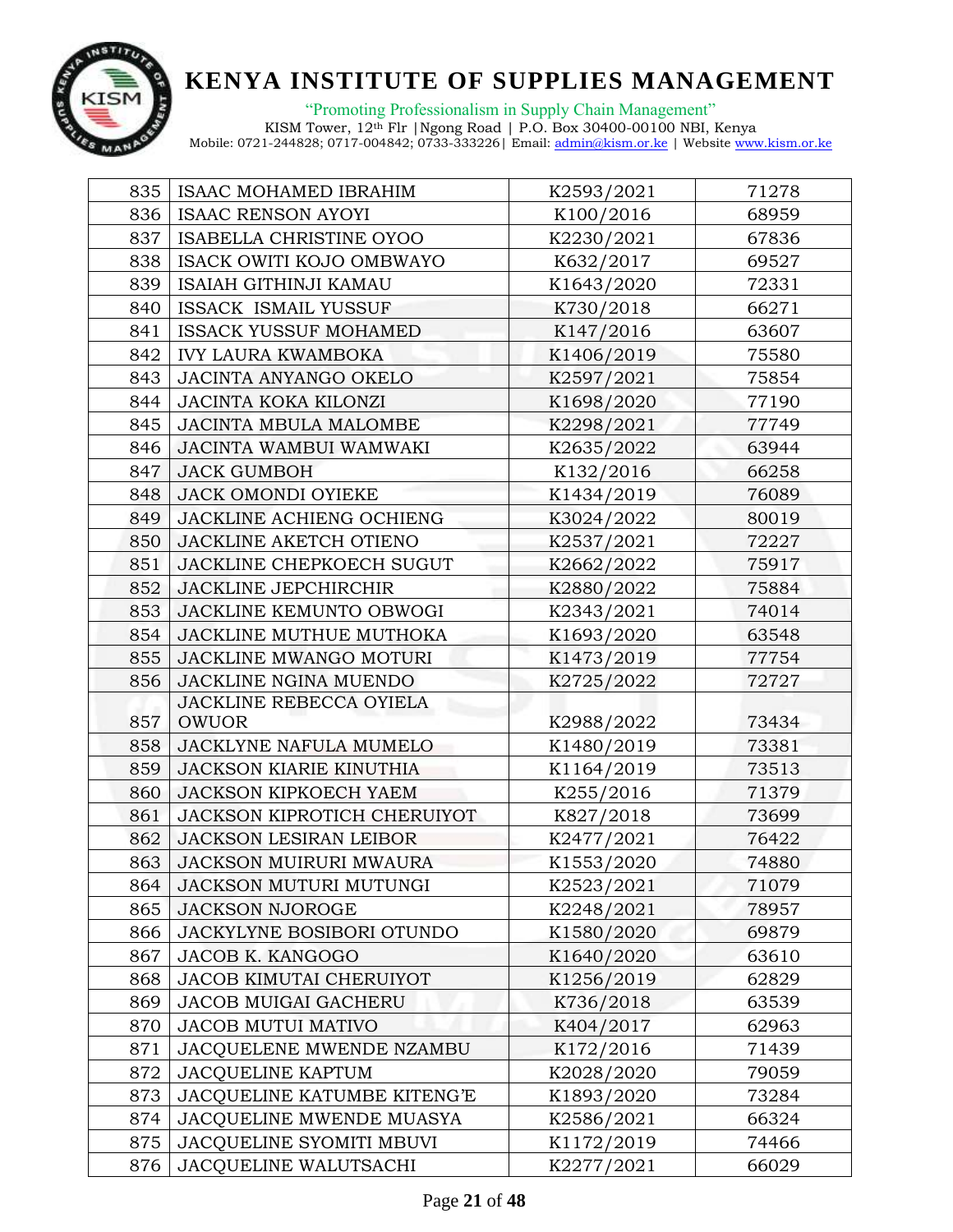

"Promoting Professionalism in Supply Chain Management"

| 877 | JACQUELINE WANGU KARIUKI       | K249/2016  | 64849 |
|-----|--------------------------------|------------|-------|
| 878 | JACQUELINE WANJIRU NDERITU     | K617/2017  | 68815 |
| 879 | JAEL AKINYI OLACK              | K752/2018  | 63195 |
| 880 | <b>JAIRUS OUNZA KIRANDE</b>    | K2524/2021 | 64186 |
| 881 | JAMAL ADAM RAHMA               | K218/2016  | 66503 |
| 882 | JAMAL MUTURI NJAU              | K2617/2022 | 80342 |
| 883 | JAMES MULINGE MUSYOKA          | K871/2018  | 63707 |
| 884 | <b>JAMES DOREEN MUTHEU</b>     | K1999/2020 | 78962 |
| 885 | <b>JAMES KAMAU KAIRU</b>       | K1041/2018 | 63660 |
| 886 | <b>JAMES KARANJA RIBIRU</b>    | K1469/2019 | 62812 |
| 887 | <b>JAMES KATANA KITSAO</b>     | K974/2018  | 65156 |
| 888 | <b>JAMES KIMATHI MITHAA</b>    | K2937/2022 | 81589 |
| 889 | <b>JAMES MBUGUA KAMAU</b>      | K958/2018  | 67607 |
| 890 | JAMES MUSUNGU KAHONGA          | K276/2016  | 67095 |
| 891 | <b>JAMES MUSYOKI MUNYITHYA</b> | K2637/2022 | 64353 |
| 892 | <b>JAMES MUTISO KALOKI</b>     | K882/2018  | 63278 |
| 893 | <b>JAMES MWAWANA MUEMA</b>     | K2892/2022 | 70958 |
| 894 | <b>JAMES NDIRITU MAINA</b>     | K1787/2020 | 71091 |
| 895 | <b>JAMES NDUNG'U MUKUI</b>     | K1185/2019 | 73150 |
| 896 | <b>JAMES NYAKWEBA NYAKOE</b>   | K348/2016  | 63494 |
| 897 | JAMES ODHIAMBO OTIENO          | K1171/2019 | 67819 |
| 898 | <b>JAMES OKIOGA GETUGI</b>     | K1340/2019 | 72631 |
| 899 | <b>JAMES OPIRI CONSTANTINE</b> | K2824/2022 | 76815 |
| 900 | <b>JAMES WACHIRA MUTHUA</b>    | K347/2016  | 63526 |
| 901 | <b>JAMES WEBI SIKUKU</b>       | K1109/2018 | 69441 |
| 902 | <b>JAMILA ABDI ADAN</b>        | K1598/2020 | 75522 |
| 903 | <b>JANE ARBE ABKUL</b>         | K2622/2022 | 81237 |
| 904 | JANE CHEPCHIRCHIR CHERUIYOT    | K2975/2022 | 66519 |
| 905 | <b>JANE JEPTANUI ROTICH</b>    | K112/2016  | 63379 |
| 906 | JANE K. KILONZI                | K2746/2022 | 80636 |
| 907 | JANE KOSGEI KIPKEMEI KIYAI     | K411/2017  | 63425 |
| 908 | JANE MOIGE MENGE               | K2798/2022 | 68950 |
| 909 | JANE MWIHAKI KIMANI            | K2667/2022 | 81404 |
| 910 | JANE NDAISI KYENGO             | K2734/2022 | 64348 |
| 911 | <b>JANE NDINYA</b>             | K092/2016  | 65164 |
| 912 | JANE NGAYA MBUVI               | K2607/2021 | 80942 |
| 913 | JANE NJAMBI MUIGAI             | K1081/2018 | 63916 |
| 914 | <b>JANE NJERI KARIUKI</b>      | K872/2018  | 71221 |
| 915 | JANE VULIGWA                   | K677/2017  | 65406 |
| 916 | <b>JANE WAITHERA</b>           | K1777/2020 | 71162 |
| 917 | JANE WAMBURA MURIUKI           | K1012/2018 | 67258 |
| 918 | JANE WANGARI NJOROGE           | K2774/2022 | 63057 |
| 919 | JANE WANJIRU MWANIKI           | K2759/2022 | 77941 |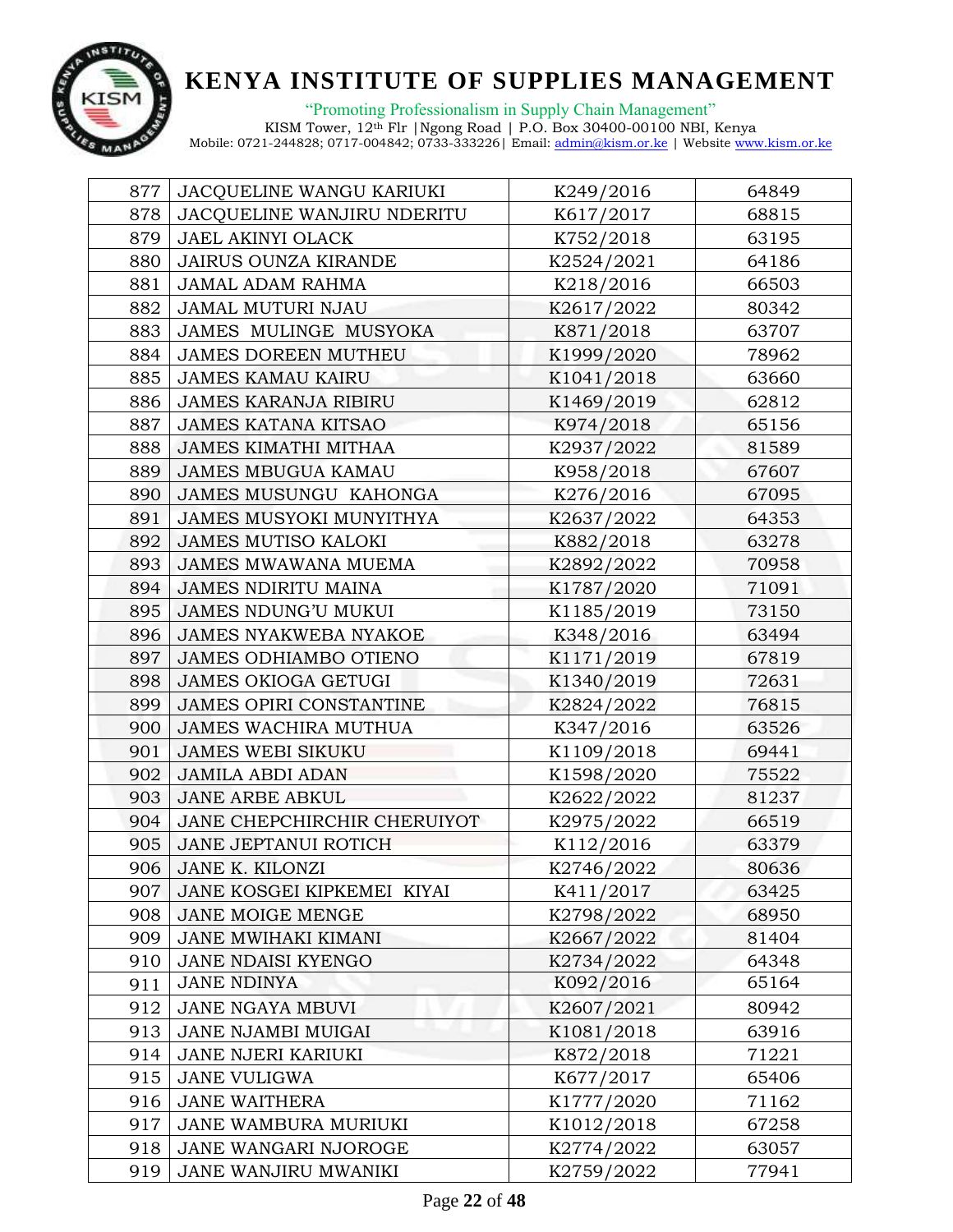

"Promoting Professionalism in Supply Chain Management" KISM Tower, 12th Flr |Ngong Road | P.O. Box 30400-00100 NBI, Kenya

| 920 | JANE WARUGURU KIMANI              | K552/2017  | 67584 |
|-----|-----------------------------------|------------|-------|
| 921 | JANET AKINYI OTIENO               | K2264/2021 | 71799 |
| 922 | <b>JANET CHEPKEMOI</b>            | K133/2016  | 62471 |
| 923 | JANET CHEPKORIR LANGAT            | K313/2016  | 63262 |
| 924 | <b>JANET JEPLETTING KUTO</b>      | K2814/2022 | 77798 |
| 925 | JANET KARUMANI IMUNYA             | K1751/2020 | 63545 |
| 926 | <b>JANET KIKENUA LERIRO</b>       | K1457/2019 | 77518 |
| 927 | JANET MUTHONI KAMAU               | K1814/2020 | 76029 |
| 928 | <b>JANET MUTHONI WACIIRA</b>      | K2120/2020 | 75721 |
| 929 | JANET WANJIRA MUNENE              | K2333/2021 | 68037 |
| 930 | JANETTE DOROTHY MUTIMBIA          | K712/2017  | 71796 |
| 931 | JAPHETH OCHARO KIAGE              | K1426/2019 | 68161 |
| 932 | JAPHETH OCHIENG OJWANG            | K2619/2022 | 70741 |
| 933 | <b>JARED K. CHEROP</b>            | K2174/2021 | 65919 |
| 934 | <b>JARED OKEMWA ASANDE</b>        | K2757/2022 | 66582 |
| 935 | JARED OMONDI MBARE                | K2186/2021 | 73613 |
| 936 | JARED ONSOTI RANGERIA             | K651/2017  | 64337 |
| 937 | JARED OTIENO ONYANGO              | K2141/2021 | 76720 |
| 938 | JARED RODRICK NYAUNDI             | K1200/2019 | 65356 |
| 939 | JARED WILFRED MALOBA              | K209/2016  | 65665 |
| 940 | <b>JEBICHII CAROLINE KIPKOROS</b> | K2305/2021 | 80366 |
| 941 | JECTONE YALA OTIENO               | K1166/2019 | 64708 |
| 942 | JEDDIDAH NASIMIYU KULUNDU         | K1995/2020 | 68743 |
| 943 | JEDIDAH NJERI KAIRIANJA           | K2830/2022 | 68353 |
| 944 | JEDIEL MUTURIA MBAABU             | K1997/2020 | 72458 |
| 945 | JEFTER GISEMBA GESAKA             | K1153/2018 | 65512 |
| 946 | JEFWA MWACHIRU MATHIAS            | K2116/2020 | 73651 |
| 947 | <b>JEIYLANI ISSACK ABDI</b>       | K2026/2020 | 74813 |
| 948 | JEMIMMAH KOKAH JOHN               | K2104/2020 | 75499 |
| 949 | <b>JEMUTAI KOMEN</b>              | K1953/2020 | 70263 |
| 950 | JENIFER JOY WAWUDA MWAPAGHA       | K1373/2019 | 63450 |
| 951 | JENIFFER CHEPKOECH SIGILAI        | K1341/2019 | 69741 |
| 952 | JENIFFER MBULA NZAMU              | K1639/2020 | 70949 |
| 953 | JENIPHER ADHIAMBO NYANJA          | K2519/2021 | 73008 |
| 954 | <b>JENTA WAMVUA MLAMBO</b>        | K123/2016  | 72267 |
| 955 | <b>JEPATIP CHERUIYOT ROSARIO</b>  | K2961/2022 | 77043 |
| 956 | <b>JEPTOO NAOMI</b>               | K2365/2021 | 74503 |
| 957 | <b>JEREMIAH KIBET YEGO</b>        | K1381/2019 | 63266 |
| 958 | <b>JEREMIAH KIIO NTHUSI</b>       | K109/2016  | 63497 |
| 959 | JEREMIAH WANYAMA MUCHEMBI         | K430/2017  | 66283 |
| 960 | <b>JESCAH NEKESA WANYONYI</b>     | K1067/2018 | 63337 |
| 961 | <b>JESSICA REBECCA AKINYI</b>     | K2934/2022 | 77900 |
| 962 | <b>JIMSON OBIRI MANYURA</b>       | K1299/2019 | 69525 |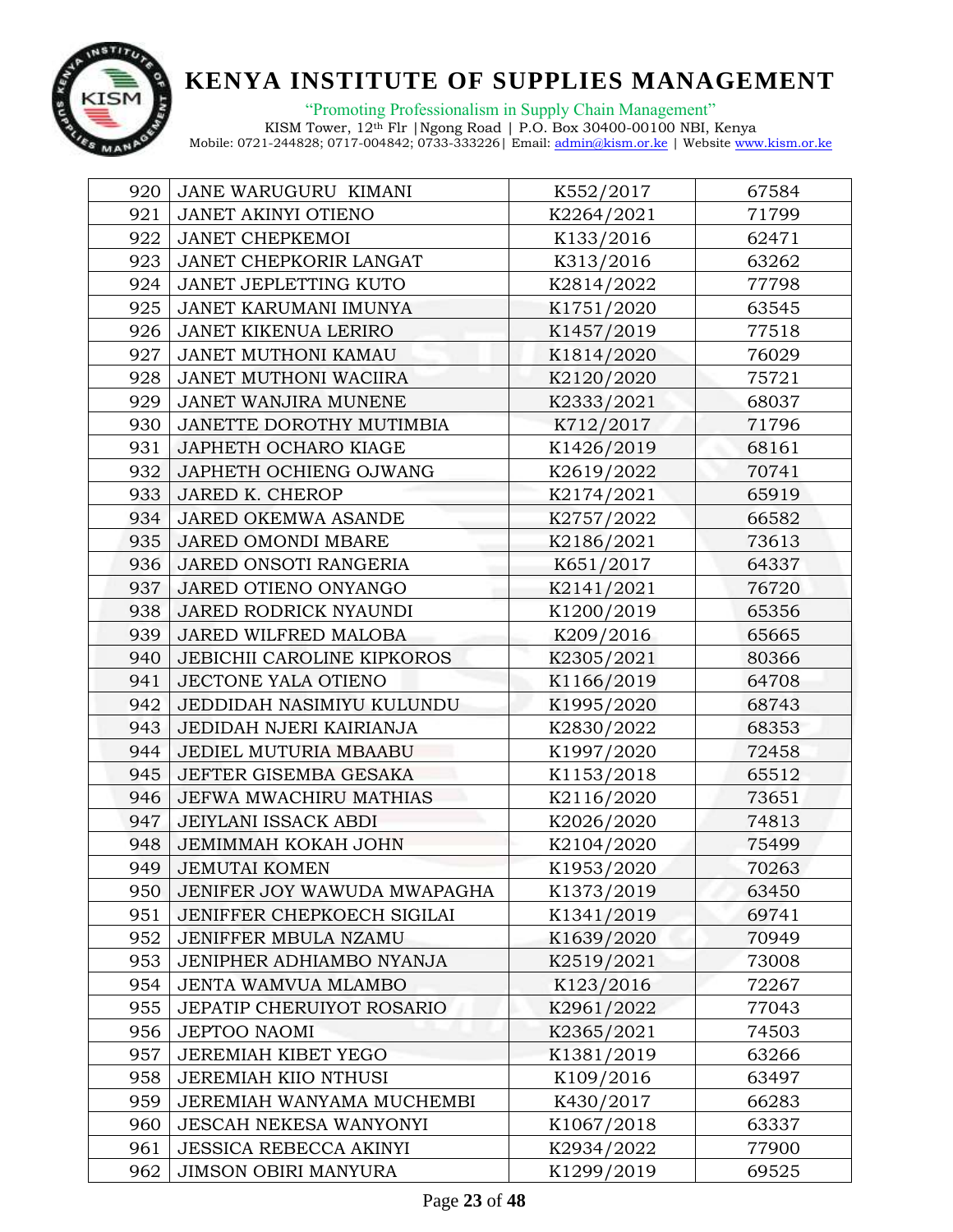

"Promoting Professionalism in Supply Chain Management"

| 963  | <b>JOAB MBALANYA</b>       | K2466/2021 | 63369 |
|------|----------------------------|------------|-------|
| 964  | JOAN ACHIENG KANJEJO       | K1324/2019 | 64907 |
| 965  | JOAN JELANGA KIMOSOP       | K490/2017  | 65984 |
| 966  | <b>JOAN KIGEN BIRIR</b>    | K553/2017  | 65037 |
| 967  | JOAN NYAMBURA NG'ANG'A     | K1540/2020 | 72394 |
| 968  | JOAN WANJA NDANYU          | K2611/2021 | 66654 |
| 969  | <b>JOANES OWUOR ODERO</b>  | K934/2018  | 70300 |
| 970  | <b>JOANNE KWEYU</b>        | K500/2017  | 69898 |
| 971  | <b>JOASH KIRWAH KIBET</b>  | K2550/2021 | 76860 |
| 972  | JOB NYANGENA ONGORI        | K1908/2020 | 65676 |
| 973  | <b>JOEL KHISA NYONGESA</b> | K884/2018  | 71625 |
| 974  | <b>JOEL MBURU KIMANI</b>   | K1994/2020 | 80063 |
| 975  | JOEL ONYANGO OSODO         | K1442/2019 | 70582 |
| 976  | JOHN CHERUIYOT SIONGOK     | K807/2018  | 70778 |
| 977  | JOHN DAVID OPIYO ODHIAMBO  | K161/2016  | 65583 |
| 978  | JOHN GATITHI WACHIRA       | K1441/2019 | 63922 |
| 979  | JOHN KAGIRI KINYANJUI      | K2955/2022 | 76205 |
| 980  | JOHN KAMAU MIRING'U        | K269/2016  | 65571 |
| 981  | JOHN KAMAU MWANGI          | K1846/2020 | 79609 |
| 982  | <b>JOHN KARANI NDIWA</b>   | K1097/2018 | 73895 |
| 983  | JOHN KARIUKI MWANGI        | K407/2017  | 62810 |
| 984  | <b>JOHN KARURI</b>         | K1462/2019 | 68949 |
| 985  | JOHN KENNEDY GEKARA MOGENI | K045/2013  | 62927 |
| 986  | JOHN KIBYEGON NGENO        | K1137/2018 | 65956 |
| 987  | JOHN KINYUA KANYOTI        | K503/2017  | 62848 |
| 988  | <b>JOHN KIPKORIR</b>       | K648/2017  | 66377 |
| 989  | JOHN KIPKOSGEI KEBENEI     | K1353/2019 | 67537 |
| 990  | JOHN KIPLAGAT KOSKEI       | K2801/2022 | 79973 |
| 991  | <b>JOHN KITHAKA KINYUA</b> | K257/2016  | 66883 |
| 992  | JOHN KITHUKA MUTUA         | K1658/2020 | 71764 |
| 993  | JOHN KWAMBOKA HYLINE       | K2415/2021 | 78816 |
| 994  | <b>JOHN KYALO</b>          | K1046/2018 | 64174 |
| 995  | JOHN MATHENGE LEKTARI      | K1874/2020 | 62774 |
| 996  | JOHN MBAGARA MBURU         | K501/2017  | 63196 |
| 997  | <b>JOHN MULWA NDUNDA</b>   | K169/2016  | 68335 |
| 998  | JOHN MWALYA MUSYOKA        | K1365/2019 | 65336 |
| 999  | JOHN MWAURA NDEGWA         | K331/2016  | 64610 |
| 1000 | JOHN NGUGI KAMAU           | K1970/2020 | 74898 |
| 1001 | JOHN NGURE KIGERA          | K2644/2022 | 72881 |
| 1002 | JOHN NYAGA MURIUKI         | K1127/2018 | 63225 |
| 1003 | JOHN NZEBI MUTYAUVYU       | K2095/2020 | 77666 |
| 1004 | JOHN OCHIENG AUMA          | K035/2012  | 62657 |
| 1005 | JOHN ODHIAMBO OKUKU        | K338/2016  | 64432 |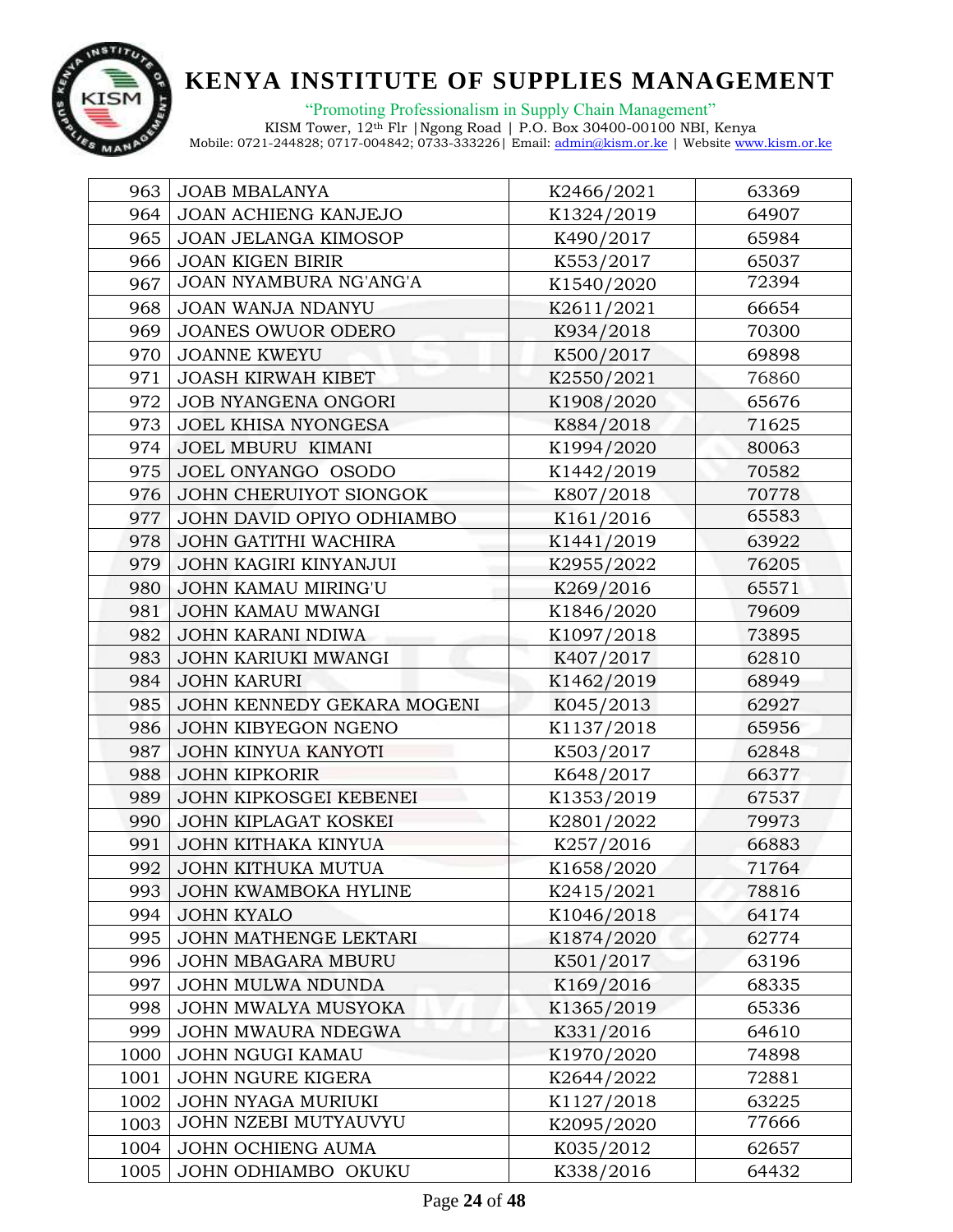

"Promoting Professionalism in Supply Chain Management" KISM Tower, 12th Flr |Ngong Road | P.O. Box 30400-00100 NBI, Kenya

| 1006 | JOHN ODHIAMBO OCHIENG              | K2743/2022 | 71673 |
|------|------------------------------------|------------|-------|
| 1007 | JOHN PAUL ONYANGO OKWIRI           | K983/2018  | 66023 |
| 1008 | JOHN WAITARA THEURI                | K425/2017  | 62811 |
| 1009 | JOHNSON GACHANJA NGURE             | K937/2018  | 64385 |
| 1010 | JOHNSTONE MAURICE OUMA             | K115/2016  | 63428 |
| 1011 | JOLYNE CHEPNGETICH CHUMO           | K1390/2019 | 73507 |
| 1012 | <b>JONAH BRUNO MAKHAPILA</b>       | K2600/2021 | 67259 |
| 1013 | <b>JONATHAN KIRWA SANG</b>         | K808/2018  | 64639 |
| 1014 | JONATHAN MUTUKU MAKAU              | K764/2018  | 66095 |
| 1015 | JONATHAN OTOTI AGUNDA              | K933/2018  | 65441 |
| 1016 | JONES MWINZI KILONZI               | K314/2016  | 63728 |
| 1017 | JORAM RAMITI LENTOIJONI            | K508/2017  | 70730 |
| 1018 | JOSEPH MWANGI MAINA                | K494/2017  | 65207 |
| 1019 | JOSEPH AMURONO WAKA                | K285/2016  | 64118 |
| 1020 | JOSEPH ANTONY MASILA               | K1635/2020 | 76430 |
| 1021 | <b>JOSEPH GICIMU KARIUKI</b>       | K2254/2021 | 79642 |
| 1022 | JOSEPH KIMARU KARIUKI              | K705/2017  | 64188 |
| 1023 | JOSEPH KIMELI SERONEY              | K311/2016  | 70467 |
| 1024 | JOSEPH KIMUTAI KIGEN               | K1722/2020 | 76995 |
| 1025 | <b>JOSEPH KIRWA BETT</b>           | K2700/2022 | 82101 |
| 1026 | <b>JOSEPH M KIBAARA</b>            | K063/2015  | 63789 |
| 1027 | JOSEPH MAINA KARIUKI               | K2738/2022 | 79978 |
| 1028 | JOSEPH MUHUTHU NDUATI              | K1173/2019 | 77180 |
| 1029 | JOSEPH MUTUA NGANGI                | K1657/2020 | 70131 |
| 1030 | <b>JOSEPH MWAKA NZINA</b>          | K1129/2018 | 66052 |
| 1031 | JOSEPH NJIHIA MWANGI               | K2854/2022 | 70906 |
| 1032 | <b>JOSEPH OCHUNG' AOL</b>          | K383/2016  | 69717 |
| 1033 | JOSEPH OTIENO OKOTH                | K1248/2019 | 66779 |
| 1034 | JOSEPH OTWERA OWINO                | K2673/2022 | 74644 |
| 1035 | JOSEPH SAFARI KOLANI               | K649/2017  | 65306 |
| 1036 | JOSEPH WAFULA MAKARI               | K1024/2018 | 68853 |
| 1037 | <b>JOSEPH WAKAHIA</b>              | K2710/2022 | 71198 |
| 1038 | JOSEPHAT OLWAL NGESAH              | K076/2016  | 63457 |
| 1039 | JOSEPHINE MBULWA WAMBUA            | K1717/2020 | 68660 |
| 1040 | <b>JOSEPHINE MWELU MBUYA</b>       | K197/2016  | 66119 |
| 1041 | JOSEPHINE NJOKI KAMAU              | K1338/2019 | 77508 |
| 1042 | JOSEPHINE OGANGA YONGO             | K345/2016  | 70859 |
| 1043 | <b>JOSEPHINE ONDISA</b>            | K652/2017  | 75307 |
| 1044 | <b>JOSEPHINE WAMBUI WAWERU</b>     | K1310/2019 | 67550 |
| 1045 | JOSHUA KIMEU MUSAU                 | K1552/2020 | 68423 |
| 1046 | <b>JOSHUA KARIUKI OTIENO OKOTH</b> | K2789/2022 | 80796 |
| 1047 | JOSHUA KIPROTICH MENG'WA           | K1587/2020 | 78936 |
| 1048 | <b>JOSHUA KIPTUM KIBON</b>         | K2301/2021 | 76229 |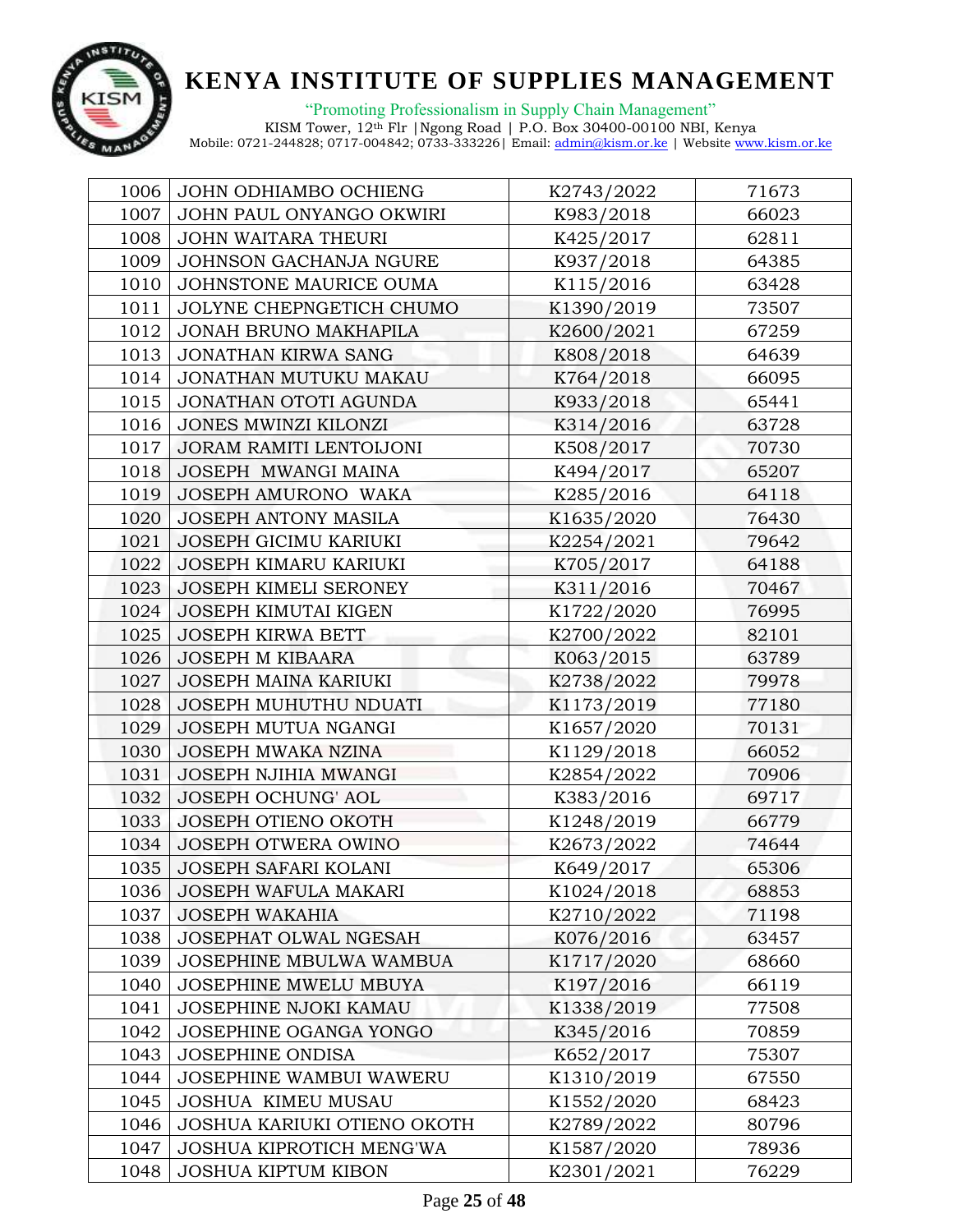

"Promoting Professionalism in Supply Chain Management" KISM Tower, 12th Flr |Ngong Road | P.O. Box 30400-00100 NBI, Kenya

| 1049 | <b>JOSHUA NYARIBO OKONGO</b>  | K2063/2020 | 69641 |
|------|-------------------------------|------------|-------|
| 1050 | JOSHUA OCHENGE OKINYI         | K1971/2020 | 77656 |
| 1051 | JOSHUA OMONDI ASEWE           | K341/2016  | 63464 |
| 1052 | JOSHUA WAMITHI MAINA          | K838/2018  | 63639 |
| 1053 | <b>JOSIAH MWANGI KURIA</b>    | K350/2016  | 64530 |
| 1054 | JOSPHAT NGENY TINGOS          | K283/2016  | 62894 |
| 1055 | JOSPHAT MUSILA MAWEU          | K2461/2021 | 79488 |
| 1056 | <b>JOSPHINE MWAKITHI</b>      | K1941/2020 | 65996 |
| 1057 | <b>JOY ADHIAMBO ODHIAMBO</b>  | K1679/2020 | 76509 |
| 1058 | <b>JOY KOKI MBWELE</b>        | K2633/2022 | 69320 |
| 1059 | <b>JOY MURUGI NJAU</b>        | K1130/2018 | 65529 |
| 1060 | JOYCE CHEPKOECH SONGOK        | K1429/2019 | 72575 |
| 1061 | JOYCE MOKEIRA ONYIEGO         | K1044/2018 | 67099 |
| 1062 | <b>JOYCE MOTURI</b>           | K113/2016  | 62821 |
| 1063 | JOYCE NAFULA BARASA           | K1491/2019 | 75378 |
| 1064 | JOYCE NEKOYE WANYONYI         | K1918/2020 | 73327 |
| 1065 | JOYCE NJERI GACHUHI           | K2053/2020 | 67962 |
| 1066 | <b>JOYCE NJERI MBURU</b>      | K1267/2019 | 64101 |
| 1067 | <b>JUDAH CHERUIYOT RUTTO</b>  | K2011/2020 | 78748 |
| 1068 | <b>JUDITH ADHIAMBO</b>        | K2698/2022 | 74150 |
| 1069 | JUDITH AMONDI OCHIENG'        | K1063/2018 | 63111 |
| 1070 | JUDITH CHEPKURUI RONO         | K2953/2022 | 79873 |
| 1071 | JUDITH KWAMBOKA ONCHOMBA      | K453/2017  | 68634 |
| 1072 | JUDITH MNYAZI PENDA           | K1977/2020 | 78176 |
| 1073 | JUDITH NYANCHAMA NYABERI      | K2405/2021 | 65679 |
| 1074 | JUDITH YWAYA ORIGO            | K2984/2022 | 78208 |
| 1075 | <b>JUDY KENDI KAILEMIA</b>    | K919/2018  | 63458 |
| 1076 | JUDY NJOROGE WANJIKU          | K3016/2022 | 80771 |
| 1077 | JUDY NYANCHOMBA CHEGE         | K2581/2021 | 63397 |
| 1078 | <b>JULIAN JEPCHIRCHIR</b>     | K2786/2022 | 81883 |
| 1079 | <b>JULIAS MAAKE GITANGWA</b>  | K2354/2021 | 79882 |
| 1080 | <b>JULIET ASILA AMBUNE</b>    | K397/2017  | 67912 |
| 1081 | <b>JULIET KALONDU KIIO</b>    | K2010/2020 | 72168 |
| 1082 | <b>JULIUS THAIRU MURAGURI</b> | K584/2017  | 63833 |
| 1083 | <b>JULIUS KYALO MWITHUI</b>   | K881/2018  | 67156 |
| 1084 | JULIUS LIMO LONGURIARENG      | K2779/2022 | 78821 |
| 1085 | <b>JULIUS MUCHIRI MAINA</b>   | K1557/2020 | 63350 |
| 1086 | <b>JULIUS MUSAU MWILU</b>     | K052/2014  | 63909 |
| 1087 | <b>JULIUS OKINYI MAYUNGA</b>  | K2229/2021 | 65225 |
| 1088 | JULIUS ONYANGO ORARO          | K089/2016  | 63294 |
| 1089 | <b>JULIUS OYAMO</b>           | K237/2016  | 69109 |
| 1090 | JUSPER GISORE NYANGAU MOBIBO  | K662/2017  | 71629 |
| 1091 | <b>JUSTINE KIPLAGAT KOECH</b> | K1805/2020 | 74978 |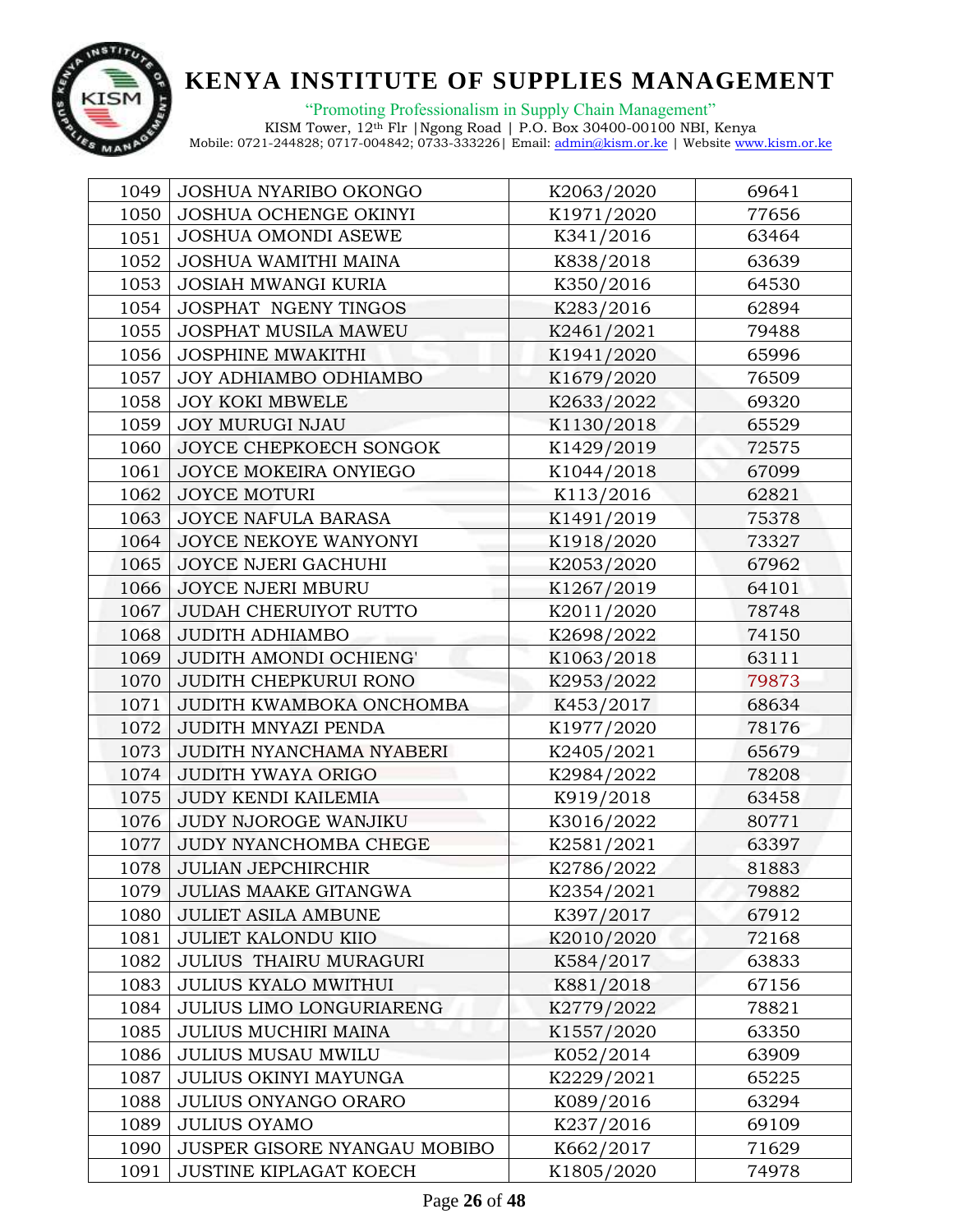

| 1092 | JUSTINE MAINA GITAIBA GITACHU | K1479/2019 | 62739 |
|------|-------------------------------|------------|-------|
| 1093 | <b>JUSTUS BUNDI KINOTI</b>    | K737/2018  | 64288 |
| 1094 | JUSTUS MUSYOKI MASINGI        | K2999/2022 | 71583 |
| 1095 | <b>JUSTUS MUTHINI DAVID</b>   | K2859/2022 | 79386 |
| 1096 | JUSTUS MUTINDA MUTISYA        | K1302/2019 | 66241 |
| 1097 | <b>JUSTUS WAMBUA KIMEU</b>    | K2645/2022 | 69154 |
| 1098 | <b>JUSTUS WANGIA WECHULI</b>  | K1090/2018 | 72804 |
| 1099 | KAISHA CATHERINE BIDALI       | K387/2017  | 65542 |
| 1100 | KALU KITABA FITTE             | K153/2016  | 69486 |
| 1101 | KAMAR RAKAM                   | K2371/2021 | 72588 |
| 1102 | KAMAU JEREMIAH WAMBUA         | K2592/2021 | 64926 |
| 1103 | KAMOS SIMON NDIWA             | K2541/2021 | 62877 |
| 1104 | KANDA PURITY JEROTICH         | K1625/2020 | 63589 |
| 1105 | KARANJA CHARLES KURIA         | K2416/2021 | 65143 |
| 1106 | KARANJA GILBERT MAINA         | K2760/2022 | 82030 |
| 1107 | KAREN WANGUI MAINA            | K1938/2020 | 75653 |
| 1108 | KEDDY JEROP CHEMOIYWO         | K2547/2021 | 79291 |
| 1109 | KEINO PERIS CHEPLETING        | K2959/2022 | 78364 |
| 1110 | KEITH MUSYOKI KISUNGUH        | K1979/2020 | 79815 |
| 1111 | KELLY ADHIAMBO OGIRAH         | K2877/2022 | 74777 |
| 1112 | KELLY MUKOMA WAGAI            | K2484/2021 | 81426 |
| 1113 | KELVIN KASAINE MUNGASIO       | K863/2018  | 73205 |
| 1114 | <b>KEMBOI KEVIN</b>           | K1152/2018 | 76609 |
| 1115 | KEMUNTO OSOTI WINNIE          | K2791/2022 | 71427 |
| 1116 | <b>KENNEDY AUKA</b>           | K2056/2020 | 63008 |
| 1117 | KENNEDY AWINO ARIEMBI         | K1211/2019 | 71541 |
| 1118 | KENNEDY J OCHWANDO            | K1895/2020 | 63306 |
| 1119 | KENNEDY KIPCHIRCHIR KWAMBAI   | K2670/2022 | 70226 |
| 1120 | KENNEDY MULANDI MALINDA       | K006/2008  | 62872 |
| 1121 | KENNEDY MUTHOMI KAARIA        | K2768/2022 | 72838 |
| 1122 | KENNEDY MUVAKA MUTHAMI        | K2925/2022 | 63865 |
| 1123 | KENNEDY NYAMBEGA OMBUKI       | K039/2012  | 64913 |
| 1124 | KENNEDY OBARE OMARI           | K2835/2022 | 63668 |
| 1125 | KENNEDY OCHIENG OGOLA         | K962/2018  | 65233 |
| 1126 | KENNEDY ONGOYE OGWENGO        | K408/2017  | 63893 |
| 1127 | KENNETH KANJA MUCHIRU         | K047/2013  | 62903 |
| 1128 | KENNETH KIMUTAI ROP           | K2059/2020 | 63572 |
| 1129 | KENNETH KIPKOECH SANG         | K2274/2021 | 75642 |
| 1130 | KENNETH KIREMA MUGAMBI        | K1019/2018 | 68380 |
| 1131 | KENNETH MUGWE WAHOME          | K1325/2019 | 73517 |
| 1132 | KENNETH NGARI NJERU           | K1270/2019 | 68687 |
| 1133 | KEPHA NYANG'AU OMBETA         | K1982/2020 | 73720 |
| 1134 | KEVIN KILONZO MUTUA           | K097/2016  | 68247 |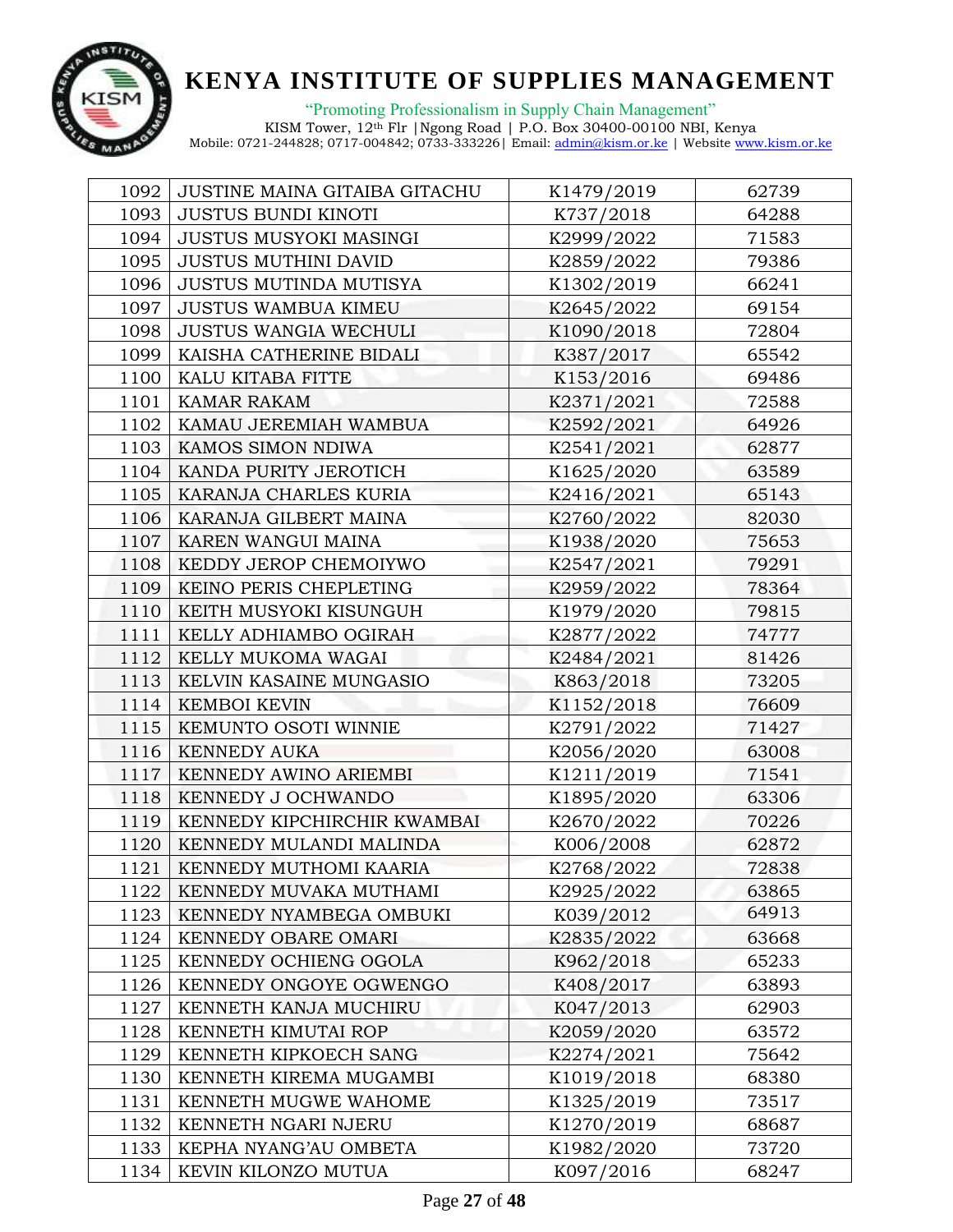

"Promoting Professionalism in Supply Chain Management" KISM Tower, 12th Flr |Ngong Road | P.O. Box 30400-00100 NBI, Kenya

| 1135 | KEVIN MACDONALD MUEMA      | K2684/2022 | 79756 |
|------|----------------------------|------------|-------|
| 1136 | KEVIN MOINDI OMAI          | K2176/2021 | 68136 |
| 1137 | KEVIN NAMATSI OKUBO        | K2039/2020 | 69789 |
| 1138 | KEVIN OKOTH OKINDA         | K1551/2020 | 71085 |
| 1139 | KEVIN WAMBUTSI SALASIA     | K1357/2019 | 64382 |
| 1140 | KEZIAH NGINA NDETO         | K2676/2022 | 72724 |
| 1141 | KEZIAH NJOKI NGARI         | K2625/2022 | 74831 |
| 1142 | KHADIJA RAMADHAN           | K297/2016  | 63435 |
| 1143 | <b>KHALIF ABEY HUSSEIN</b> | K400/2017  | 68936 |
| 1144 | KHALIF SOMANE ISSA         | K1577/2020 | 77337 |
| 1145 | KIBET LEONARD              | K1036/2018 | 74915 |
| 1146 | KIBET WILLY                | K429/2017  | 74341 |
| 1147 | KINGSFORD MURIITHI RUCHA   | K1423/2019 | 77367 |
| 1148 | KINYA EVANGELINE RATANYA   | K1326/2019 | 65300 |
| 1149 | KIOKO MUTINDA              | K2002/2020 | 77092 |
| 1150 | KIPKOECH KIRUI             | K895/2018  | 63716 |
| 1151 | KIPNG'ENO GILBERT BETT     | K2485/2021 | 75413 |
| 1152 | KIPNGETICH NGENO           | K1156/2018 | 74598 |
| 1153 | KIPROTICH ROBERT           | K2362/2021 | 77063 |
| 1154 | KIPROTICH SIMION KOSKEI    | K1402/2019 | 73496 |
| 1155 | KIPRUTO KIPKUTO LAKTANO    | K2986/2022 | 76817 |
| 1156 | KLAUS KATUMAA LILUMA       | K579/2017  | 73358 |
| 1157 | KOECH CHERWON ISIDORE      | K1597/2020 | 73989 |
| 1158 | KORWASIA YOHANA POGHISIO   | K2840/2022 | 81983 |
| 1159 | LABAN MURUTHI GICHOHI      | K1459/2019 | 65038 |
| 1160 | <b>LABARAKWE AARON</b>     | K1680/2020 | 77640 |
| 1161 | <b>LABOSO K THEOPHILUS</b> | K1826/2020 | 67371 |
| 1162 | LALYVINE NALIAKA WANDABWA  | K781/2018  | 74326 |
| 1163 | LAMECK MOGUSU MOGENI       | K2169/2021 | 69038 |
| 1164 | LAMECK OMONDI OLWEYA       | K2833/2022 | 78912 |
| 1165 | LAMET KIMIREI MAIKA        | K1964/2020 | 79740 |
| 1166 | LANGAT BENARD KIMUTAI      | K997/2018  | 66344 |
| 1167 | LAURYNE GRACE ACHILA       | K1205/2019 | 73848 |
| 1168 | LAVENDER AKOTH ONDITI      | K1778/2020 | 75851 |
| 1169 | LAWRENCE KALE CHESAINA     | K528/2017  | 65808 |
| 1170 | LAWRENCE MADZAYO MONGO     | K2612/2021 | 81950 |
| 1171 | LAWRENCE MUENDO MUSYOKA    | K2913/2022 | 65250 |
| 1172 | LAWRENCE OGANGA OIMO       | K1628/2020 | 65382 |
| 1173 | LAWRENCE WAMALWA NANG'OLE  | K1418/2019 | 70015 |
| 1174 | LAWY NYAMUNI AURA          | K835/2018  | 66061 |
| 1175 | LAZARUS MUKONGOLO KAUSI    | K1538/2020 | 63072 |
| 1176 | LEADUMA FENCIA RAEL        | K2386/2021 | 75515 |
| 1177 | LEAH NAISOI LEPORE         | K587/2017  | 63033 |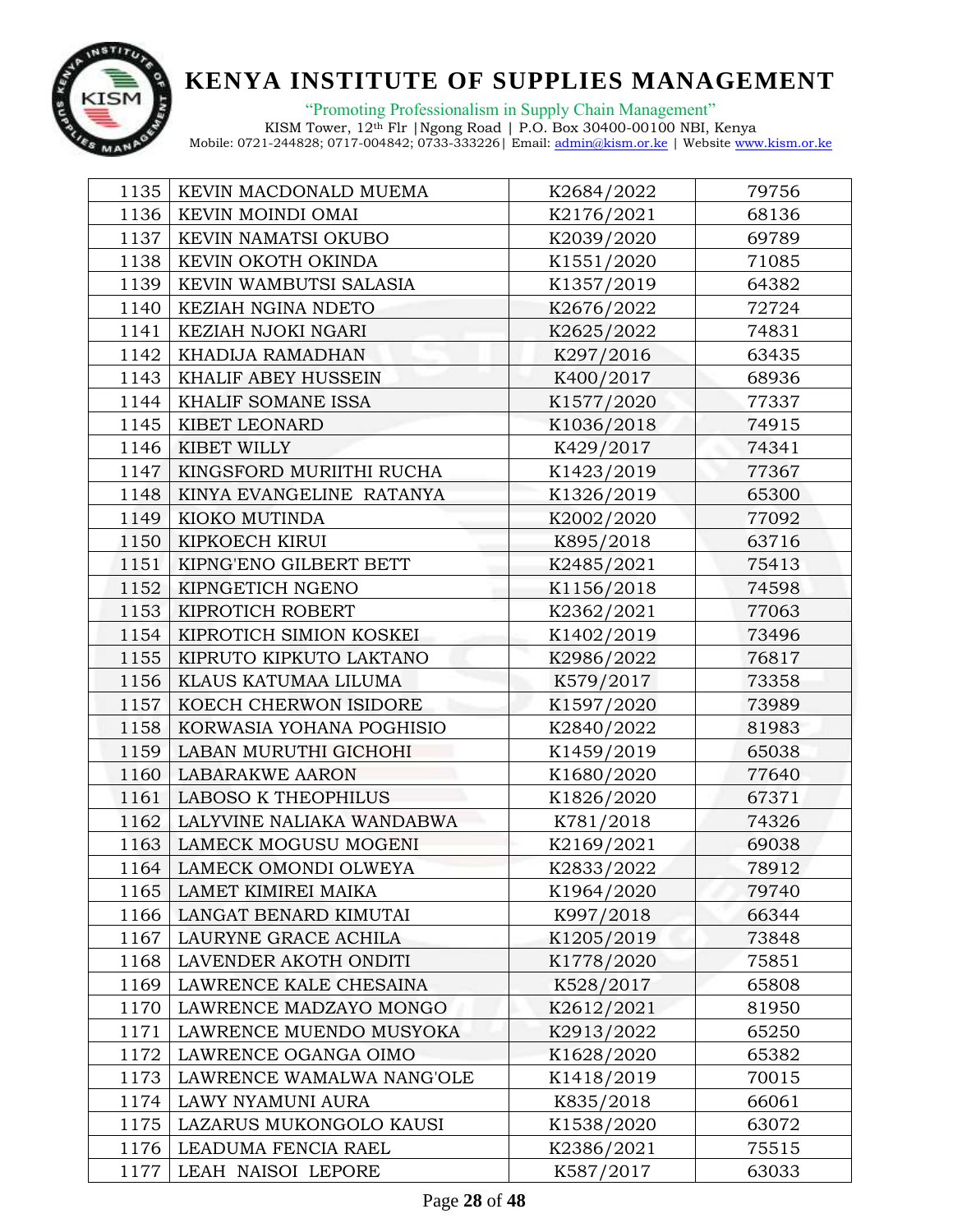

"Promoting Professionalism in Supply Chain Management" KISM Tower, 12th Flr |Ngong Road | P.O. Box 30400-00100 NBI, Kenya

|      | 1178   LEAH JEBIY KOECH       | K942/2018  | 71710 |
|------|-------------------------------|------------|-------|
| 1179 | LEBARLEYA LEBAYO              | K2739/2022 | 81937 |
| 1180 | LEON OKUNGU MUMBO             | K2596/2021 | 80713 |
| 1181 | LEONARD CHERUIYOT ROTICH      | K1703/2020 | 77958 |
| 1182 | LEONARD NJENGA MUNGAI         | K1059/2018 | 62807 |
| 1183 | LEONARD THOYA MRAMBA          | K1578/2020 | 70929 |
| 1184 | LEVINA KULUNDU WANYONYI       | K058/2015  | 63340 |
| 1185 | LIDBURY MUGABE WERE           | K1309/2019 | 64095 |
| 1186 | LILIAN AKINYI KIONGE          | K573/2017  | 65453 |
| 1187 | LILIAN AWINO OWEGI            | K2705/2022 | 78868 |
| 1188 | LILIAN MARGARET ANYANGO OKIDI | K1339/2019 | 62620 |
| 1189 | LILIAN NANJALA WAMBWILE       | K2575/2021 | 66072 |
| 1190 | LILIAN NJERI KABIGA           | K3021/2022 | 63931 |
| 1191 | LILIAN NYABOKE MONYANCHA      | K2678/2022 | 79537 |
| 1192 | LILIAN NYOKABI MUHIA          | K427/2017  | 71102 |
| 1193 | LILIAN ODERO AKINYI           | K569/2017  | 72119 |
| 1194 | LILIAN ODUNGA NAKHWANGA       | K3019/2022 | 68993 |
| 1195 | LILIAN RITAH NEKESA           | K2956/2022 | 71383 |
| 1196 | LINDA ATIENO ADERO            | K1487/2019 | 64859 |
| 1197 | LINDA AWUOR NJOGA             | K802/2018  | 63194 |
| 1198 | LINDA INGARI OSUNDWA          | K031/2012  | 63159 |
| 1199 | LINDSAY NYAWIRA WACHIENI      | K2992/2022 | 72790 |
| 1200 | LINET ADHIAMBO AMOLLO         | K2696/2022 | 66141 |
| 1201 | LINUS BENARD THOMI            | K968/2018  | 69019 |
| 1202 | LINUS MAKHULO BALERA          | K2064/2020 | 64045 |
| 1203 | LIZA JEBOR KIPRONO            | K568/2017  | 63974 |
| 1204 | LIZZY MAKENA MWITI            | K204/2016  | 63678 |
| 1205 | LOICE MUMBI THUGE             | K353/2016  | 63388 |
| 1206 | LOICE WAMBUI MBURU            | K288/2016  | 64545 |
| 1207 | LOKHO HUKA ADAN               | K2320/2021 | 67317 |
| 1208 | LORNA WAITHIRA NJUGUNA        | K2012/2020 | 71392 |
| 1209 | LORNA WANGARI KIMANI          | K1694/2020 | 71418 |
|      | LOUIS MICHAEL KIPRUGUT        |            |       |
| 1210 | ROTICH                        | K868/2018  | 68188 |
| 1211 | LTAGOLON GABRIEL LESUPER      | K2325/2021 | 80876 |
| 1212 | LUCY ANISA SWALEH             | K535/2017  | 71949 |
| 1213 | LUCY BOCHABERI ONYANCHA       | K1747/2020 | 79144 |
| 1214 | LUCY DAMA FONDO               | K964/2018  | 76451 |
| 1215 | LUCY KAIMURI MUKARIA          | K2724/2022 | 77638 |
| 1216 | LUCY KAKI ARULA               | K2508/2021 | 77452 |
| 1217 | LUCY KANYUA MUGO              | K061/2015  | 63061 |
| 1218 | LUCY KINYA MUNGATIA           | K2066/2020 | 63079 |
| 1219 | LUCY LUKANIA                  | K2583/2021 | 72835 |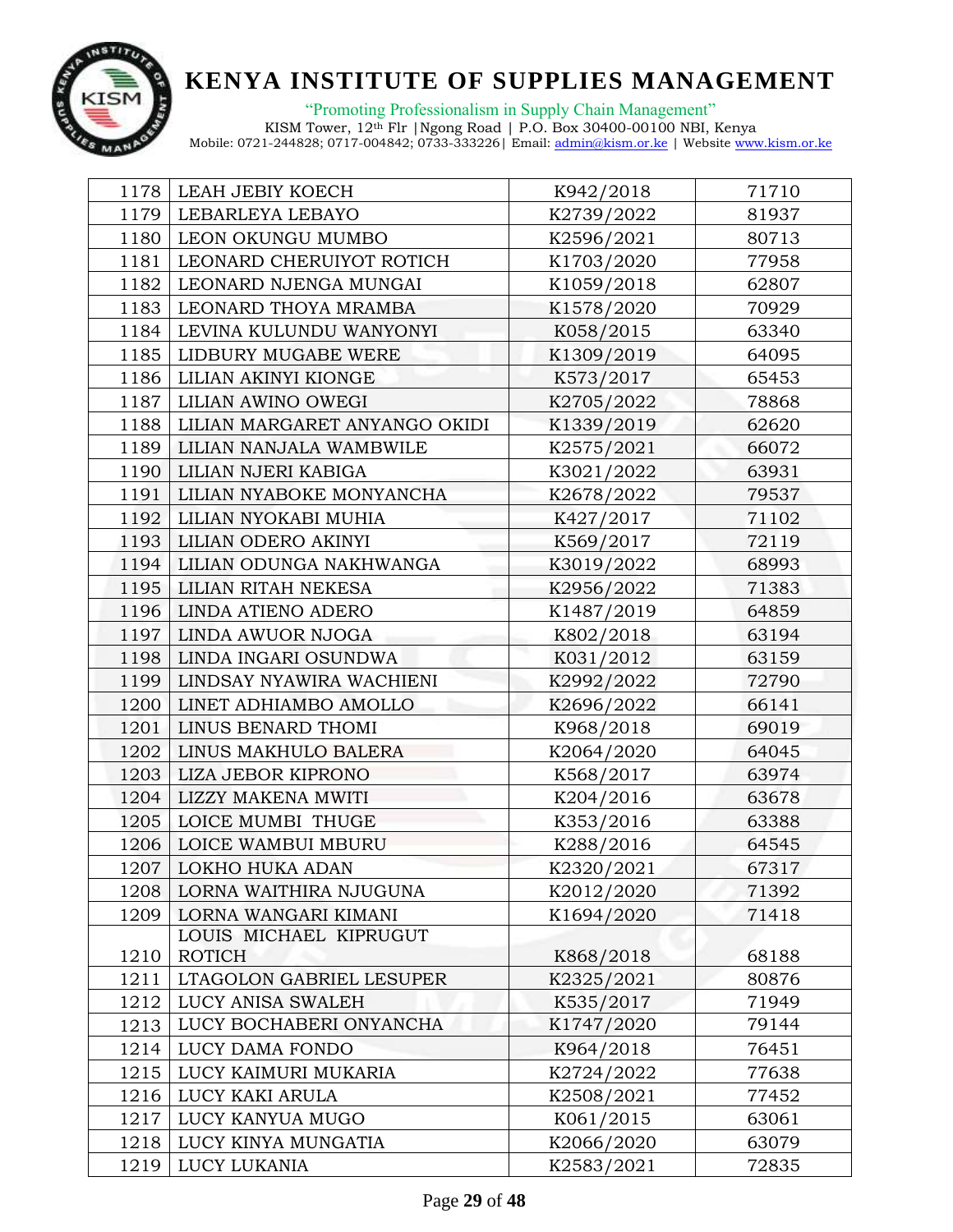

"Promoting Professionalism in Supply Chain Management"

|      | 1220   LUCY NJOKI METHU      | K2148/2021 | 78924 |
|------|------------------------------|------------|-------|
| 1221 | LUCY RACHEAL ECHESA          | K2771/2022 | 73774 |
|      | 1222   LUCY WAMBUI IRUNGU    | K3033/2022 | 72096 |
| 1223 | LUCY WAMBUI KAMOTHO          | K278/2016  | 65293 |
|      | 1224   LUCY WANGECHI KAMAU   | K2933/2022 | 68089 |
| 1225 | LUCY WANJIRU NJOROGE         | K138/2016  | 64788 |
| 1226 | LUDOVICAS MWANGI MWACHARO    | K1037/2018 | 67804 |
| 1227 | LUMADEDE LUGADILU WINSTON    | K1782/2020 | 73558 |
| 1228 | LYDIA ADHIAMBO AIM           | K2832/2022 | 81580 |
| 1229 | LYDIA ATIENO OGENDO          | K2899/2022 | 79644 |
| 1230 | LYDIA BOSIBORI MIYOGO        | K1554/2020 | 69581 |
|      | 1231   LYDIA KAKENYA KORIR   | K240/2016  | 66203 |
|      | 1232   LYDIA KINA EVANSON    | K1710/2020 | 64832 |
|      | 1233   LYDIA KIRIGO GAKUO    | K2641/2022 | 78230 |
| 1234 | LYDIA NYAGUTHII KANG'ARA     | K1505/2021 | 71337 |
|      | 1235   LYDIAH NGAYA MUTINDA  | K1119/2018 | 64596 |
|      | 1236   LYDIAH NKIROTE NGEERA | K359/2016  | 65923 |
| 1237 | LYDIAH NYAMBURA NDUNG'U      | K1674/2020 | 68714 |
| 1238 | LYNETTE WAMBUI IRUNGU        | K2378/2021 | 64939 |
| 1239 | MAALIM MOHAMUD KUNO          | K2271/2021 | 65623 |
| 1240 | MACKLINE ATIENO OTIU         | K2719/2022 | 71211 |
| 1241 | MADINA ALI JILLO             | K2017/2020 | 75067 |
| 1242 | MAGDALENE RUGUT              | K2379/2021 | 78682 |
| 1243 | MAGDALINE GAKII MUTHAMIA     | K2685/2022 | 75390 |
| 1244 | MAGDELINA JUNE MJENI MWINGA  | K1065/2018 | 76986 |
| 1245 | MAHALATH AWINO MANGICHO      | K2936/2022 | 63795 |
| 1246 | <b>MAHAMUD SIAD</b>          | K2483/2021 | 77005 |
| 1247 | MAITHA SIRYA MUDIGO          | K2875/2022 | 68355 |
| 1248 | MARCELLINE MALEMBA MWAZIGHE  | K3017/2022 | 74958 |
| 1249 | MARGARET AWINO ADHIAMBO      | K1582/2020 | 67588 |
| 1250 | MARGARET KAGENDO NGARI       | K1801/2020 | 73115 |
| 1251 | MARGARET MKANJALA MWAKUGHU   | K1671/2020 | 72317 |
| 1252 | MARGARET OSLAH MALONZA       | K2748/2022 | 66990 |
| 1253 | MARGARET WAMBUI KARANJA      | K1912/2020 | 69758 |
| 1254 | MARGARET WAMBUI MACHARIA     | K422/2017  | 65691 |
| 1255 | MARGARET WANGUI KINGORI      | K2122/2021 | 72098 |
| 1256 | MARGARET WANJA MUTHUI        | K163/2016  | 62986 |
| 1257 | MARGARET WANJIKU GIKANDI     | K2749/2022 | 71366 |
| 1258 | <b>MARIAM ALI MAHMUD</b>     | K527/2017  | 66513 |
| 1259 | MARIAM MSHUMA KAMBALE        | K2286/2021 | 80045 |
| 1260 | <b>MARIE ORINDA</b>          | K1781/2020 | 75871 |
| 1261 | MARION WACEKE THIONG'O       | K1358/2019 | 67547 |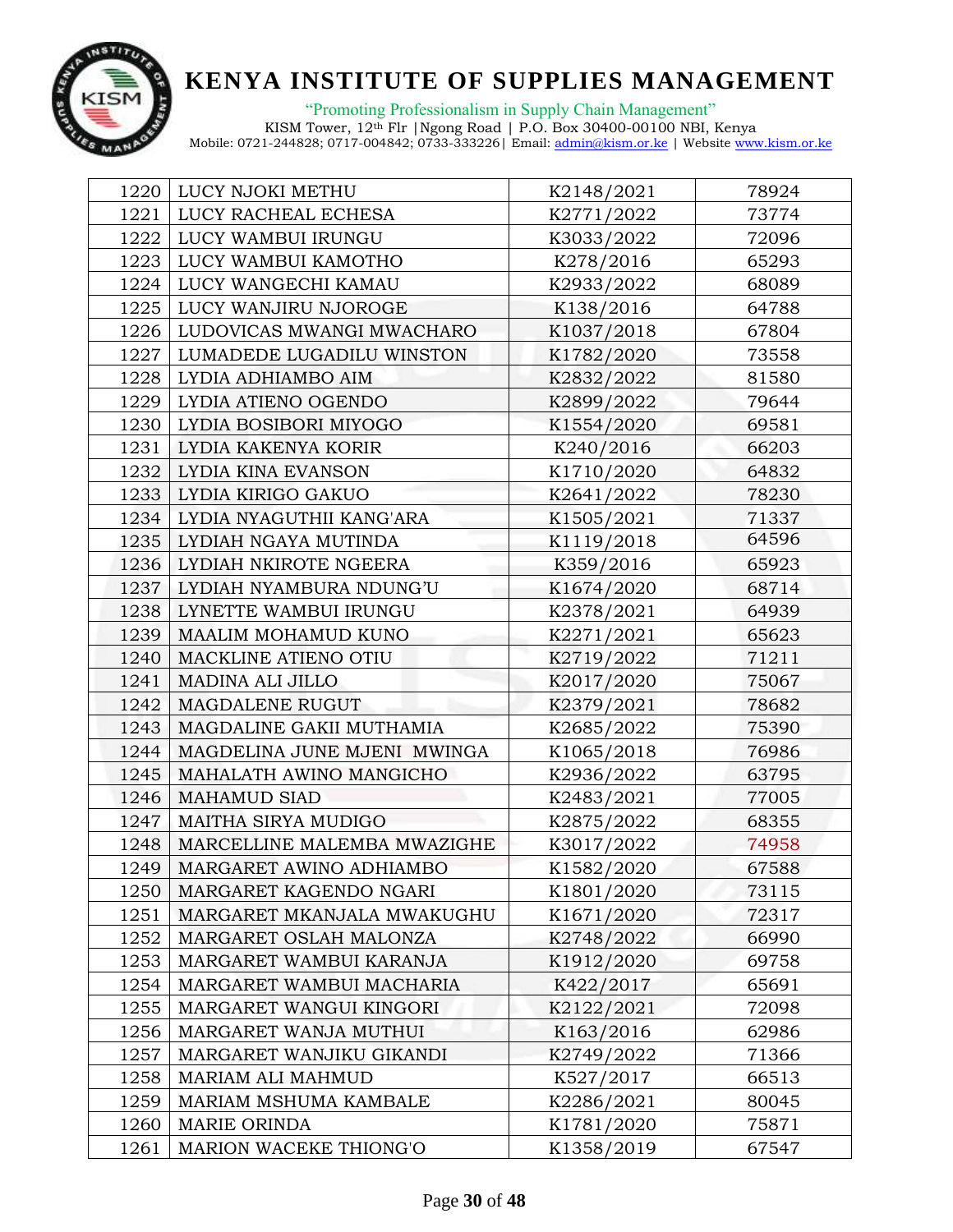

|      | MARK ANTHONY GITHUKU         |            |       |
|------|------------------------------|------------|-------|
| 1262 | <b>MWANGI</b>                | K1045/2018 | 64736 |
| 1263 | MARK KEMBOI KANDA            | K440/2017  | 68157 |
| 1264 | MARK MEJOOLI LEMPAKA         | K2893/2022 | 77298 |
| 1265 | <b>MARK WAITA</b>            | K127/2016  | 64842 |
| 1266 | <b>MARTHA KYALAANI</b>       | K1412/2019 | 64391 |
| 1267 | MARTHA MAKOKHA OLUNG'ATI     | K2722/2022 | 72673 |
| 1268 | MARTHA NAMALWA SIRENGO       | K1583/2020 | 64686 |
| 1269 | MARTHA WAKIO NJUGUNA         | K1437/2019 | 62844 |
| 1270 | <b>MARTIN BARASA SIMIYU</b>  | K1528/2020 | 71302 |
| 1271 | MARTIN BARASA WAMBAYA        | K2970/2022 | 68434 |
| 1272 | <b>MARTIN GITHUI GACHIRI</b> | K380/2016  | 67704 |
| 1273 | MARTIN KANG'ETHE GACHUKIA    | K2337/2021 | 67776 |
| 1274 | MARTIN KATANA KENGA          | K3002/2022 | 70727 |
| 1275 | MARTIN KAZUNGU KATANA        | K2629/2022 | 73964 |
| 1276 | <b>MARTIN MWITI NYAKI</b>    | K1269/2019 | 68967 |
| 1277 | MARTIN OTIENO OKWATTA        | K056/2014  | 62458 |
| 1278 | MARTIN SHEM ATEMO            | K2380/2021 | 68261 |
| 1279 | MARY AWINO MWAMBINGU         | K2070/2020 | 74367 |
| 1280 | MARY JENDEKA ANGADE          | K1624/2020 | 66764 |
| 1281 | MARY KALEVU MUEKE            | K2666/2022 | 79247 |
| 1282 | MARY KANINI KITISYA          | K351/2016  | 71389 |
| 1283 | <b>MARY KARIMI NABEA</b>     | K817/2018  | 75476 |
| 1284 | MARY KERUBO ONCHIRI          | K706/2017  | 66068 |
| 1285 | MARY MBULA KINGOLA           | K1346/2019 | 67160 |
| 1286 | MARY MKAMBURI MWATIKA        | K216/2016  | 65063 |
| 1287 | MARY MUKAMI GITAU            | K2780/2022 | 71132 |
| 1288 | MARY MUKULU MBITHI           | K1497/2020 | 78809 |
| 1289 | MARY MUMBI KARIUKI           | K604/2017  | 64598 |
| 1290 | <b>MARY MUTHONI KIARIE</b>   | K2924/2022 | 78539 |
| 1291 | MARY MUTHONI KINYUA          | K2931/2022 | 79304 |
| 1292 | MARY NASWA SIFUMA            | K2584/2021 | 73630 |
| 1293 | MARY NDUNGE KITAKA           | K1125/2018 | 65618 |
| 1294 | MARY NDUTA NGUGI             | K2464/2021 | 77350 |
| 1295 | MARY NYABOKE MANGERERE       | K461/2017  | 62802 |
| 1296 | MARY NYAMBURA KIMANI         | K2947/2022 | 69693 |
| 1297 | MARY RIZIKI NZARO            | K1122/2018 | 76415 |
| 1298 | MARY WANJIRU KANYUIRA        | K2217/2021 | 73367 |
| 1299 | MARYAM KHAMIS OMAR           | K1377/2019 | 76699 |
| 1300 | MARYANNE KUVOCHI KARANJA     | K2454/2021 | 79124 |
| 1301 | MASUD ADEN MOHAMED           | K757/2018  | 71005 |
| 1302 | MATAM MABEL ACHIENG'         | K2423/2021 | 74746 |
| 1303 | MATHEW KIOKO MUSAU           | K084/2016  | 66785 |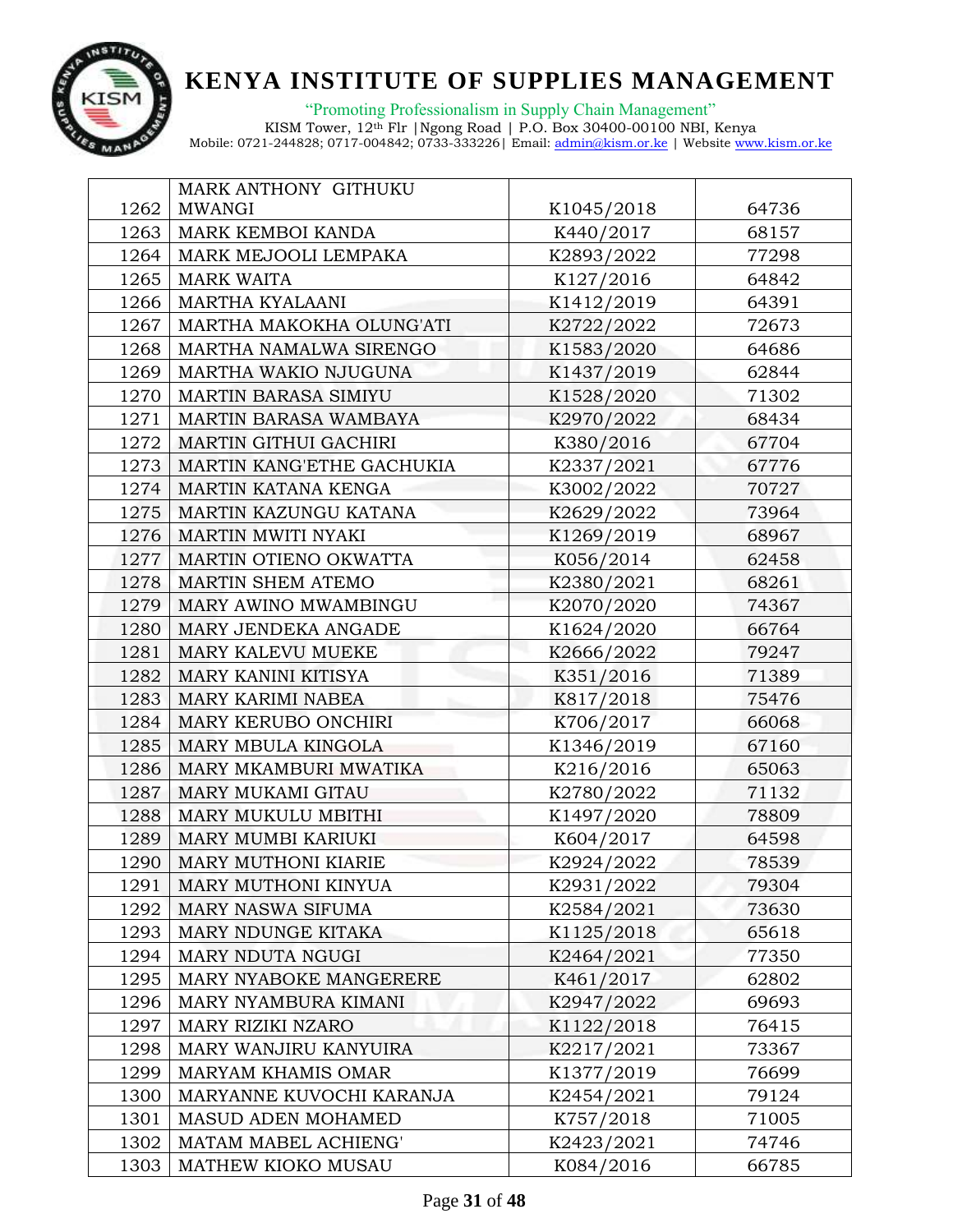

| 1304 | MATHEW LEWA CHILUMO          | K2031/2020 | 72006 |
|------|------------------------------|------------|-------|
| 1305 | MATHEW MAMO ADANO            | K2642/2022 | 70333 |
| 1306 | MATHEW MBOE PONDA            | K766/2018  | 76105 |
| 1307 | MATILDA JEPKOSGEI            | K226/2016  | 62756 |
| 1308 | MAUREEN CHEBET KORIR         | K1881/2020 | 77800 |
| 1309 | MAUREEN CHEPCHIRCHIR LIPWOP  | K1486/2019 | 76918 |
| 1310 | MAUREEN GATWIRI LACIA        | K439/2017  | 65495 |
| 1311 | MAUREEN MORAA SYMEKAH        | K1307/2019 | 77812 |
| 1312 | MAUREEN MUTHONI NJAGI        | K1344/2019 | 67729 |
| 1313 | MAUREEN WAITHERA MWENJE      | K623/2017  | 70348 |
| 1314 | MAURICE JUMA ATIENDE         | K2348/2021 | 74804 |
| 1315 | MAURICE KIPCHIRCHIR KIPTANUI | K780/2018  | 65435 |
| 1316 | MAURICE MUTWIRI GITARI       | K2074/2020 | 75609 |
| 1317 | MAURICE NZIOKA MAKAU         | K1286/2019 | 63452 |
| 1318 | MAURICE OMONDI OBONYO        | K2903/2022 | 82224 |
| 1319 | MAURINE CHIYUMBA SHIVACHI    | K1209/2019 | 68158 |
| 1320 | MAURINE MAMAKANA AURA        | K1134/2018 | 71176 |
| 1321 | MAWIRA MUTERIA MIKE          | K2973/2022 | 80099 |
| 1322 | MAX MOKANDU ABUYA            | K2718/2022 | 82050 |
| 1323 | MAXIMUS SIWA KAMOTA          | K657/2017  | 62776 |
| 1324 | MBITHA NELSON AMANI          | K1666/2020 | 74113 |
| 1325 | MEBBO TEMKO KUTUKHULU        | K2653/2022 | 73659 |
| 1326 | MELODY WANGECI MWANIKI       | K1260/2019 | 76733 |
| 1327 | MERCY CHEPKOECH              | K770/2018  | 75069 |
| 1328 | MERCY JEMUTAI MARINDICH      | K813/2018  | 75286 |
| 1329 | MERCY JEPLETING BIRGEN       | K574/2017  | 73201 |
| 1330 | MERCY JESCAH OGERO           | K451/2017  | 70121 |
| 1331 | MERCY KATHAMBI MBURUGU       | K530/2017  | 72896 |
| 1332 | MERCY MWENDE MUEMA           | K2459/2021 | 73528 |
| 1333 | MERCY WANGUI NDEGWA          | K2866/2022 | 63638 |
| 1334 | MERCY WANGUI WAIRIMU         | K2839/2022 | 79062 |
| 1335 | MERCY WANJIRU MUTHONI        | K1677/2020 | 68121 |
| 1336 | MERCYLINE NIGHT ADONGO       | K2991/2022 | 81055 |
| 1337 | MESHACK KIPNGETICH SOGEY     | K2429/2021 | 72748 |
| 1338 | MESHACK OGWANG ODAGO         | K2602/2021 | 62636 |
| 1339 | MICHAEL AMUKANGA             | K2297/2021 | 67816 |
| 1340 | MICHAEL EVANS OCHIENG OUMA   | K1226/2019 | 63631 |
| 1341 | MICHAEL GACHIE WANJIRU       | K671/2017  | 67093 |
| 1342 | MICHAEL GATHURU MBUGUA       | K1241/2019 | 63738 |
| 1343 | MICHAEL KEITANY MUNDUI       | K2044/2020 | 77716 |
| 1344 | MICHAEL MWADALI MARANGI      | K1118/2018 | 71004 |
| 1345 | MICHAEL NTHIGA MBOGO         | K437/2017  | 72924 |
| 1346 | MICHAL MIDIWO DIETTO         | K3015/2022 | 76808 |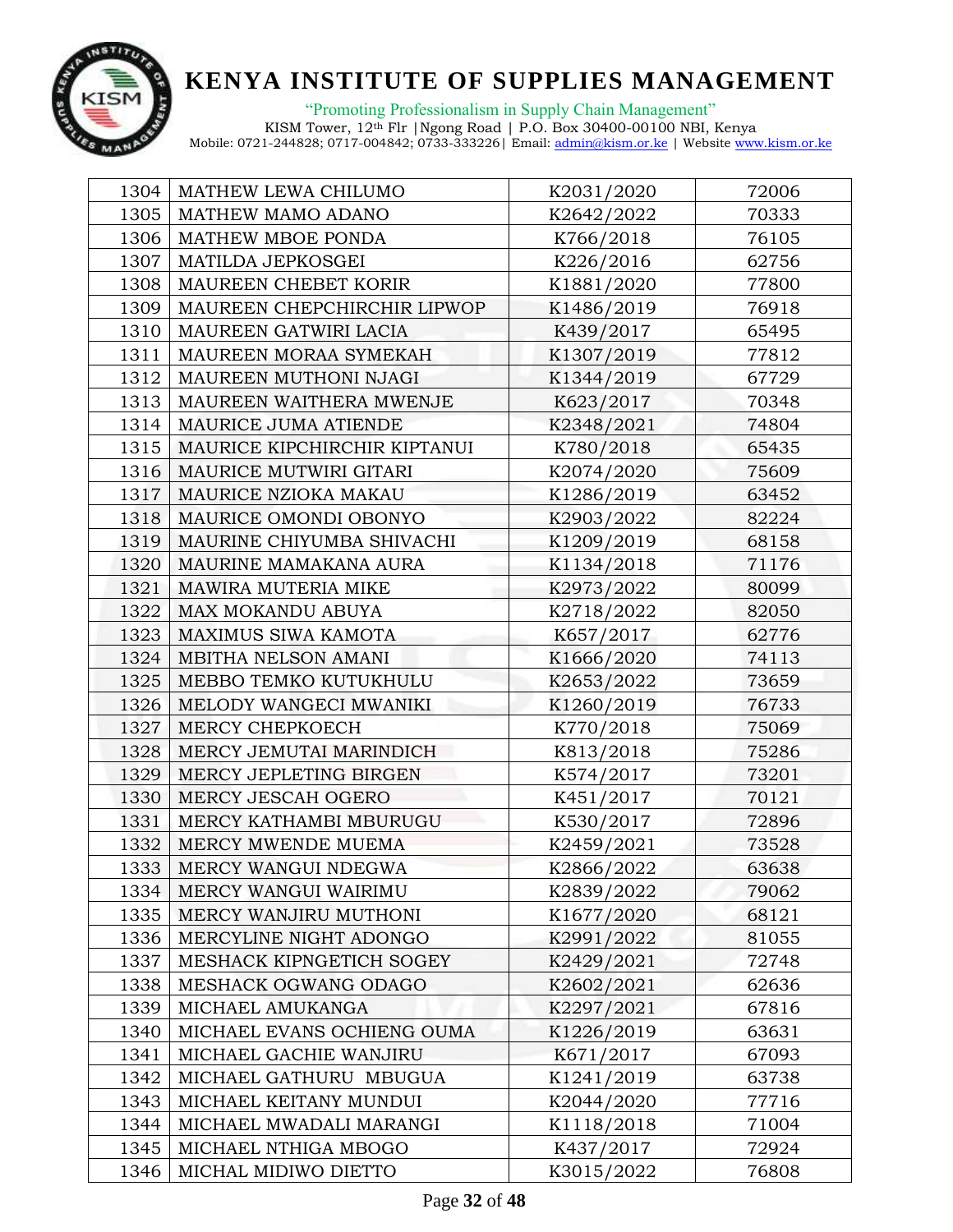

"Promoting Professionalism in Supply Chain Management" KISM Tower, 12th Flr |Ngong Road | P.O. Box 30400-00100 NBI, Kenya

| 1347 | MIGWI BEATRICE MUTHONI      | K826/2018  | 72731 |
|------|-----------------------------|------------|-------|
| 1348 | MILCAH CHEBOSIS SITET       | K266/2016  | 63007 |
| 1349 | MILCAH JERONO               | K264/2016  | 62857 |
| 1350 | MILCAH KERUBO GACHUHI       | K1113/2018 | 65832 |
| 1351 | MILCAH W. KAMAU             | K2236/2021 | 79019 |
| 1352 | MILDRED BWARI MAINA         | K1511/2020 | 65524 |
| 1353 | MILKA JEROTICH KIBOR        | K2714/2022 | 73564 |
| 1354 | MILLICENT ASEYO MUSALIA     | K1281/2019 | 71758 |
| 1355 | MILLICENT JEBICHII BIRCHOGO | K2112/2020 | 77919 |
| 1356 | MILLICENT JEPKORIR BARNO    | K2898/2022 | 75717 |
| 1357 | MILLICENT NAKHUMICHA WEKESA | K2702/2022 | 76361 |
| 1358 | MILTON OBOTE OMOLLO         | K734/2018  | 63348 |
| 1359 | MIRIAM MWENDE NYONGESA      | K565/2017  | 73378 |
| 1360 | MIRRIAM MUMO MUSYIMI        | K936/2018  | 69015 |
| 1361 | MIRRIAM MWONGELI MULEI      | K768/2018  | 69587 |
| 1362 | MKAMBE REHEMA DERI          | K1754/2020 | 65934 |
| 1363 | MLANDA MWAZONGA MAKANDA     | K1100/2018 | 69073 |
| 1364 | MOHAMED ABDIRAHMAN FARAH    | K318/2016  | 68923 |
| 1365 | MOHAMED ABDULLAHI AHMED     | K071/2016  | 63358 |
| 1366 | MOHAMED ABDULLAHI SALAT     | K2793/2022 | 81768 |
| 1367 | MOHAMED ADOW ADAN           | K2179/2021 | 79382 |
| 1368 | MOHAMED ALI KORANE          | K906/2018  | 76150 |
| 1369 | MOHAMED BADEL FARAH         | K1678/2020 | 66752 |
| 1370 | MOHAMED BARE                | K606/2017  | 63634 |
| 1371 | MOHAMED DIRIYE IBRAHIM      | K2577/2021 | 78687 |
| 1372 | MOHAMED HASSAN MOHAMUD      | K1542/2020 | 66311 |
| 1373 | MOHAMED HASSAN TUYA         | K195/2016  | 62691 |
| 1374 | MOHAMED HUSSEIN NOOR        | K1589/2020 | 75335 |
| 1375 | MOHAMED IBRAHIM ALI         | K664/2017  | 71220 |
| 1376 | MOHAMED MAALIM ABDI         | K190/2016  | 65331 |
| 1377 | MOHAMED MUSA ABIKAR         | K2312/2021 | 71403 |
| 1378 | MOHAMEDNOOR BASHIR FARAH    | K139/2016  | 70841 |
| 1379 | MOHAMEDNUR KHALIF ADOW      | K1268/2019 | 73415 |
| 1380 | MOHAMUD ABDI FARAH          | K2468/2021 | 65367 |
| 1381 | MOMANYI FREDRICK MAUTI      | K1415/2019 | 72802 |
| 1382 | MONICA KERUBO ORINA         | K701/2017  | 66382 |
| 1383 | MONICA NJERI KANGATTA       | K029/2011  | 63432 |
| 1384 | MONICA WAMBUI MUNGAI        | K1384/2019 | 69769 |
| 1385 | MONICA WANGARI MACHARIA     | K2895/2022 | 65711 |
| 1386 | MONICAH WANJIKU MWANGI      | K2997/2022 | 71430 |
| 1387 | MOREKA GWARO DENNIS         | K2384/2021 | 72425 |
| 1388 | MORRICE MAKHAYA SHILUNGU    | K1146/2018 | 69223 |
| 1389 | MORRIS MARWA MASAGA         | K2952/2022 | 66056 |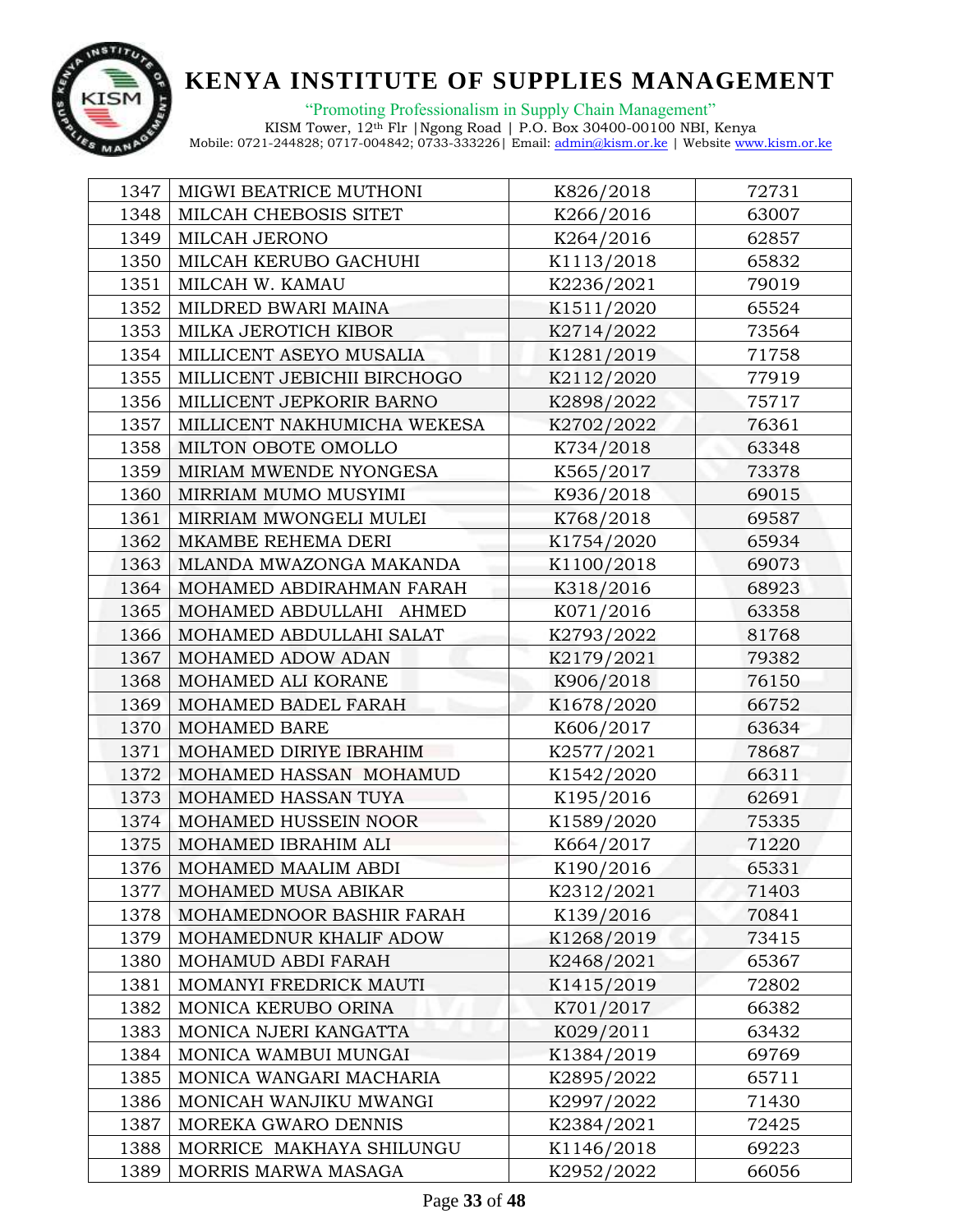

| 1390 | MORRIS MUSOMBA WAMBUA      | K1513/2020 | 72336 |
|------|----------------------------|------------|-------|
| 1391 | MORRIS TIMOTHY NYAGA       | K027/2010  | 63145 |
| 1392 | MOSES MURIITHI MARANGA     | K181/2016  | 66916 |
| 1393 | MOSES ALLAN OMONDI         | K1453/2019 | 62893 |
| 1394 | MOSES KAGEMA MUMBI         | K1704/2020 | 63268 |
| 1395 | MOSES KIPROP               | K2335/2021 | 77713 |
| 1396 | MOSES KIPROTICH TANUI      | K2819/2022 | 71800 |
| 1397 | MOSES KIPTANUI SIRGOI      | K1314/2019 | 77520 |
| 1398 | MOSES KIPTUM RAGOR         | K2058/2020 | 65444 |
| 1399 | MOSES KIRUI TOROITICH      | K644/2017  | 71770 |
| 1400 | MOSES MAKAU MATUVI         | K1110/2018 | 77154 |
| 1401 | MOSES MBITHI MUIA          | K1741/2020 | 74116 |
| 1402 | MOSES MUTUGI KINYUA        | K2926/2022 | 75958 |
| 1403 | MOSES SANNINGO MWARE       | K2846/2022 | 80406 |
| 1404 | MOSES SUDI OTOA            | K230/2016  | 73250 |
| 1405 | MOULID ABDI HIREY          | K2862/2022 | 77993 |
| 1406 | <b>MUEMA KIMANI</b>        | K1959/2020 | 69847 |
| 1407 | MUHSIN HAJI HASSAN         | K2690/2022 | 77842 |
| 1408 | <b>MUHSIN LALI</b>         | K3012/2022 | 76523 |
| 1409 | MUKTAR MOHAMED AMIN        | K121/2016  | 69435 |
| 1410 | <b>MULI MALUKI</b>         | K755/2018  | 63957 |
| 1411 | MUNGIIRA MBOROKI CHARLES   | K2979/2022 | 75886 |
| 1412 | MUTENGE ALUMASA GILBERT    | K2825/2022 | 78280 |
| 1413 | MUTHUI BENSON MUSYA        | K1896/2020 | 73195 |
| 1414 | MUTTAI JOYCE JEROTICH      | K2396/2021 | 66763 |
| 1415 | MUTUA MATHEW MUTUKU        | K2420/2021 | 65366 |
| 1416 | MWACHARO DIANA NADZUA      | K232/2016  | 65732 |
| 1417 | <b>MWAKE GITHINJI</b>      | K1498/2020 | 67702 |
| 1418 | MWANAHAMISI HALUBHA GOBU   | K452/2017  | 70281 |
| 1419 | MWANGI DISHON GITONGA      | K360/2016  | 65722 |
| 1420 | MWANGI MONICA MUTHONI      | K2133/2021 | 78194 |
| 1421 | MWENGEI MUTHOKA DENNIS     | K504/2017  | 68700 |
| 1422 | NABULU LESINKO OLE         | K2363/2021 | 68998 |
| 1423 | NADHIFO IBRAHIM HARO       | K1264/2019 | 70522 |
| 1424 | NAFTALI OMONDI OKODO       | K541/2017  | 71902 |
| 1425 | NAIBOR GRAHAM SIMIREN      | K1273/2019 | 67345 |
| 1426 | NANCY CHEPKEMOI RONO       | K454/2017  | 63438 |
| 1427 | NANCY CHEPNGENO NGETICH    | K2594/2021 | 72454 |
| 1428 | NANCY JEPCHUMBA KIMUTAI    | K2294/2021 | 73014 |
| 1429 | NANCY NAINGASHA LENAIROSHI | K887/2018  | 63277 |
| 1430 | NANCY NDUNGE MUUNDA        | K630/2017  | 65840 |
| 1431 | NANCY NJAHIRA NDOMO        | K700/2017  | 69655 |
| 1432 | NANCY WAITHIRA MWANGI      | K2994/2022 | 81165 |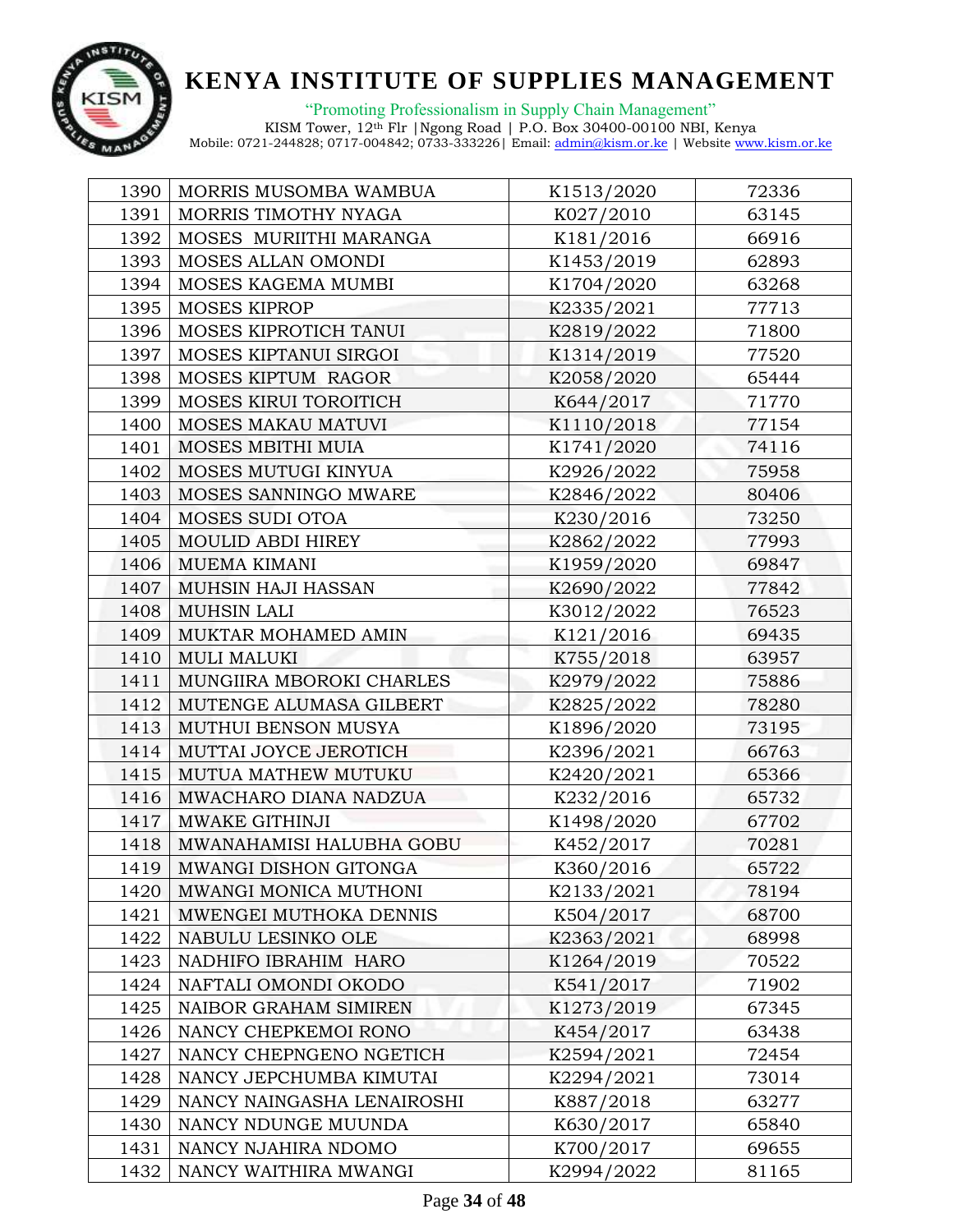

"Promoting Professionalism in Supply Chain Management"

| 1433 | NANCY WAMBUI WANGAI         | K1581/2020 | 65059 |
|------|-----------------------------|------------|-------|
| 1434 | NANCY WANJIKU GATHUNDIA     | K2223/2021 | 74646 |
| 1435 | NAOM KERUBO ONGWAE          | K669/2017  | 67149 |
| 1436 | NAOMI CHELIMO SAINA         | K2356/2021 | 71666 |
| 1437 | NAOMI KALEWA KITHUKA        | K1321/2019 | 73721 |
| 1438 | NAOMI NUNGARI MBURU         | K136/2016  | 69216 |
| 1439 | <b>NASRA BILLOW HUSSEIN</b> | K709/2017  | 71900 |
| 1440 | NASUMBO MERCY MUKWANJA      | K2838/2022 | 71346 |
| 1441 | NATHANIEL SULEIMAN CHENJI   | K1149/2018 | 75025 |
| 1442 | NEEMA MBARU ROBERT          | K440/2020  | 77653 |
| 1443 | NEHEMIAH NJIHIA NGIGI       | K2640/2022 | 71651 |
| 1444 | NELLY KAJUJU KINYUA         | K2750/2022 | 80546 |
| 1445 | NELLY WAMUYU MWENDWA        | K2431/2021 | 65405 |
| 1446 | NELSON KERINA MAGETO        | K1465/2019 | 72576 |
| 1447 | NELSON KIPROTICH MARU       | K2808/2022 | 79236 |
| 1448 | NELSON MUKUNA THIONG'O      | K2701/2022 | 81482 |
| 1449 | NELSON WILFRED NYABWARI     | K2831/2022 | 75597 |
| 1450 | NEMWEL MASESE ARAMA         | K2834/2022 | 64809 |
| 1451 | NEREAH AKELLO ODUOR         | K2578/2021 | 80795 |
| 1452 | NESPHATE GITONGA GEOFFREY   | K941/2018  | 63537 |
| 1453 | NETTY AMONDI OMBUORO        | K2694/2022 | 80653 |
| 1454 | NEWTON KIMUTAI CHOGE        | K1261/2019 | 72602 |
| 1455 | NEWTON MUTEA MURIITHI       | K2105/2020 | 80262 |
| 1456 | NEWTON OWUOR OYUKE          | K2115/2020 | 78743 |
| 1457 | NGOTIE KIPLIMO KENEI        | K1064/2018 | 70499 |
| 1458 | NICELLAH WAIRIMU MWAI       | K468/2017  | 66093 |
| 1459 | NICERA WANGIRI NDWIGA       | K2165/2021 | 76022 |
| 1460 | NICHOLAS CHENGEH CHEPTORA   | K1143/2018 | 65863 |
| 1461 | NICHOLAS GITOBU             | K621/2017  | 64655 |
| 1462 | NICHOLAS MUNYAO KIVEVU      | K1181/2019 | 73681 |
| 1463 | NICHOLAS NJERU MUTHENGI     | K1463/2019 | 65114 |
| 1464 | NICHOLAS OMBONGI MANG'ATA   | K1191/2019 | 63557 |
| 1465 | NICHOLAS OUMA ODERO         | K2556/2021 | 73794 |
| 1466 | NIMO ABDULLAHI HUSSEIN      | K1071/2018 | 64649 |
| 1467 | NIXON KIPRONO KANDAWALA     | K847/2018  | 72544 |
| 1468 | NOAH KIPRUTO RONO           | K2159/2021 | 78264 |
| 1469 | NOELLE TANYASSIS            | K1765/2020 | 77793 |
| 1470 | NORAH KAJUJU MUGAMBI        | K1716/2020 | 72901 |
| 1471 | NORAH KHASANDI SHIKULE      | K1685/2020 | 78427 |
| 1472 | NORAH MBODZE MWAGAMBO       | K2784/2022 | 70283 |
| 1473 | NORAH NDINDA KAMBA          | K2855/2022 | 73382 |
| 1474 | NORAH NYANGASI MUKUNA       | K1142/2018 | 70123 |
| 1475 | NURIA MOLU BILIDHA          | K2167/2021 | 74554 |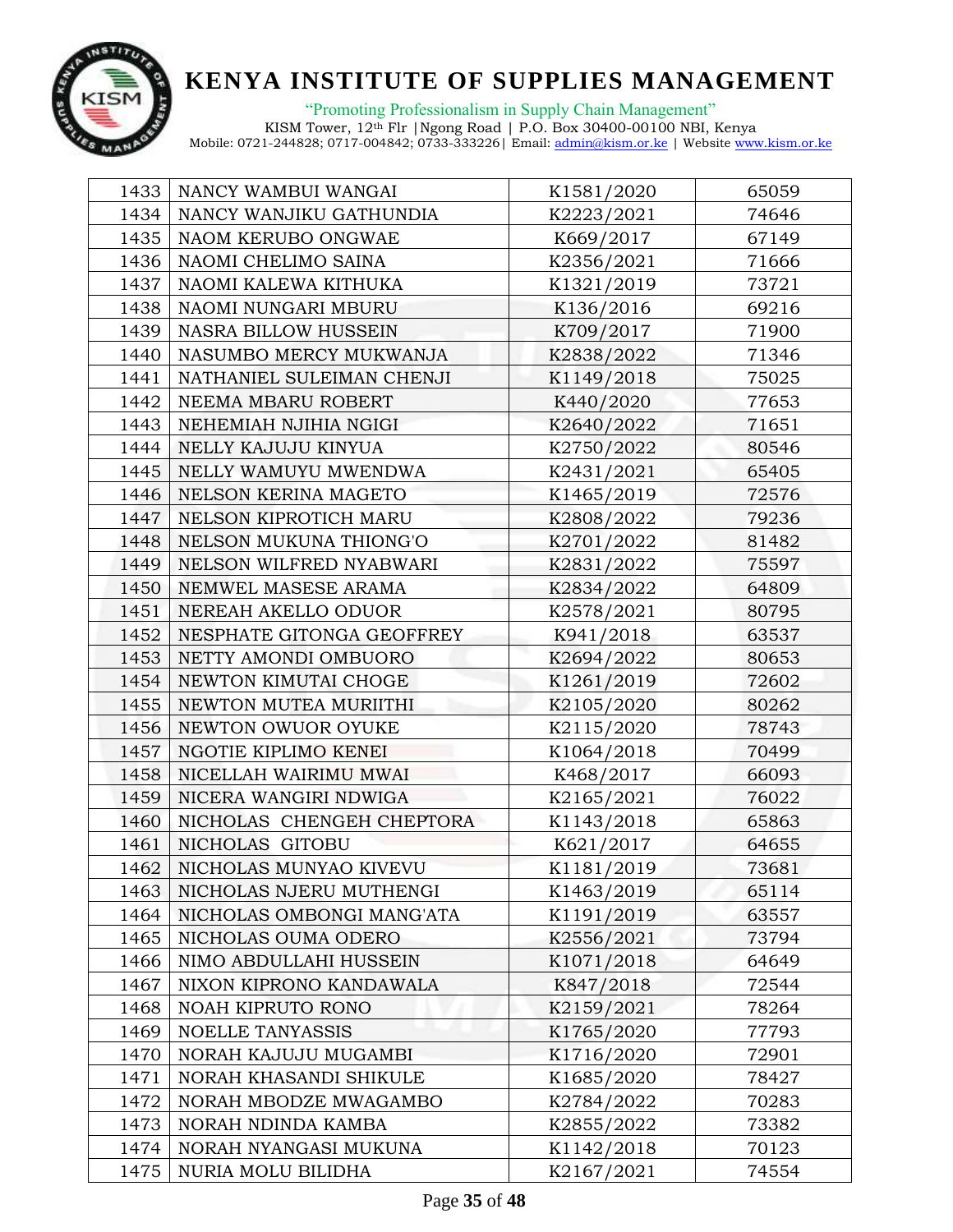

"Promoting Professionalism in Supply Chain Management"

| 1476 | NURIA SHEIKH TAKOY          | K785/2018  | 73374 |
|------|-----------------------------|------------|-------|
| 1477 | NURWIN FOZIA RAJAB          | K079/2016  | 65888 |
| 1478 | NYANGWESO ONYANGO REUBEN    | K2364/2021 | 76429 |
| 1479 | OBADIAH KIPKOECH KOSGEI     | K2781/2022 | 69186 |
| 1480 | OBAT GEORGE KEVIN           | K2776/2022 | 80175 |
| 1481 | OBED AMURIA ERUKWAN         | K1204/2019 | 69846 |
| 1482 | OBEGI KWAMBOKA ELIZABETH    | K546/2017  | 73064 |
| 1483 | OGACHI JOSEPH FIDELIS       | K001/2008  | 62540 |
| 1484 | OGOLLA SELPHINE AKINYI      | K2828/2022 | 63714 |
| 1485 | OKENO CHRIS OMONDI          | K1072/2018 | 65823 |
| 1486 | OLIVE MLALE MKAKINA         | K2098/2020 | 79959 |
| 1487 | OLIVER ANYONGE MULAMA       | K2136/2021 | 71190 |
| 1488 | OLUKO IAN JUSTO             | K2437/2021 | 78142 |
| 1489 | OMAGWA EVANCE MOGAKA        | K1216/2019 | 70665 |
| 1490 | OMAR ABDALLA                | K1419/2019 | 73893 |
| 1491 | ONESMUS MUEMA KINYANZUI     | K390/2017  | 70126 |
| 1492 | ONESMUS MUIMI MWETI         | K2954/2022 | 79657 |
| 1493 | ONESMUS MUSYOKI MUEMA       | K401/2017  | 63866 |
| 1494 | ONGARO MAGANGA JOB          | K1431/2019 | 76278 |
| 1495 | ONYANGO KENNEDY MITO        | K1489/2019 | 71252 |
| 1496 | ORINA ENOCK ORWOBA          | K2247/2021 | 76076 |
| 1497 | ORINA MOCHACHE STEPHEN      | K1323/2019 | 65230 |
| 1498 | <b>OSCAR BARASA AWORY</b>   | K858/2018  | 65646 |
| 1499 | OSMAN ALI SAMAN             | K2352/2021 | 75032 |
| 1500 | OSMAN JELE HASSAN           | K1882/2020 | 76555 |
| 1501 | <b>OUKO TOM MBOYA</b>       | K1697/2020 | 75808 |
| 1502 | OUMA MONICA OGOLLA          | K957/2018  | 72931 |
| 1503 | OWINO AKOTH OLGAH           | K1195/2019 | 76202 |
| 1504 | OYARO NYABOKE VANE          | K1790/2020 | 74175 |
| 1505 | OYOO JUDITH ADHIAMBO        | K670/2017  | 74504 |
| 1506 | PAMELA MAKUTSA KHAMBA OUMA  | K832/2018  | 68278 |
| 1507 | PAMELA MALENYA              | K1396/2019 | 69929 |
| 1508 | PAMELA MALUTI               | K441/2017  | 64843 |
| 1509 | PAMELA MARENDI NYABOKE      | K114/2016  | 63584 |
| 1510 | PAMELA NANJALA WAKOLI       | K371/2016  | 66080 |
| 1511 | PATIENCE PAHE MUMBA         | K1739/2020 | 77404 |
| 1512 | PATRICIA CHEPKORIR KIPTUI   | K2740/2022 | 75938 |
| 1513 | PATRICIA NJAMBI GACHUNGI    | K151/2016  | 68884 |
| 1514 | PATRICIA NYAGUTHIE WANYOIKE | K2503/2021 | 68092 |
| 1515 | PATRICIA SYOMBUA KIOKO      | K154/2016  | 66075 |
| 1516 | PATRICIA WANJA KATHURIMA    | K1688/2020 | 67700 |
| 1517 | PATRICK ABUYA OWEKE         | K829/2018  | 65783 |
| 1518 | PATRICK CHERUIYOT KORIR     | K1154/2018 | 65196 |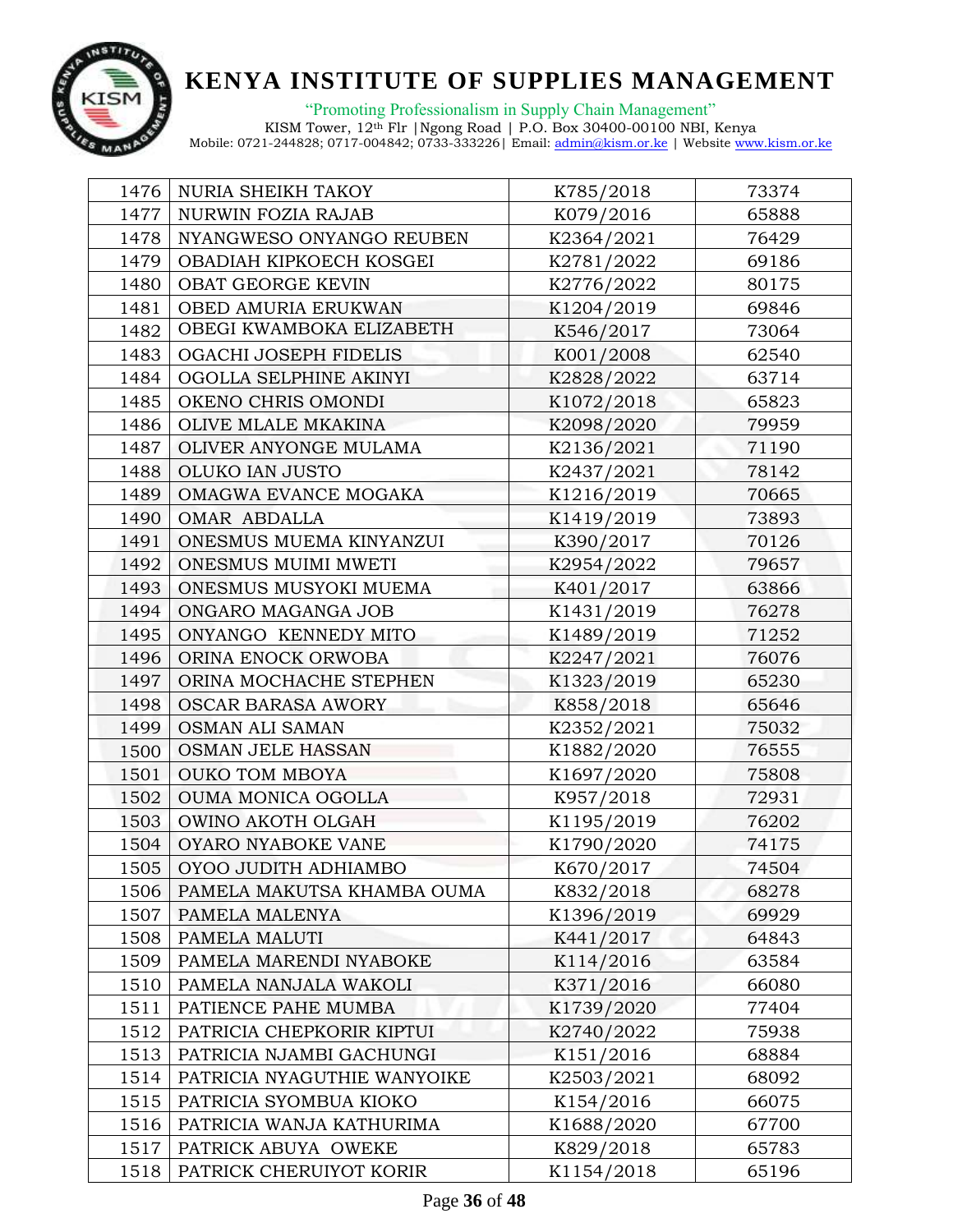

| 1519 | PATRICK GITHAGA MUTUMA     | K666/2017  | 70045 |
|------|----------------------------|------------|-------|
| 1520 | PATRICK KANYUNGO WANJUKI   | K256/2016  | 64302 |
| 1521 | PATRICK KIPKOECH ROTICH    | K2582/2021 | 67609 |
| 1522 | PATRICK KIPROP KAPTO       | K382/2016  | 63238 |
| 1523 | PATRICK KIPROTICH MALAKWEN | K164/2016  | 62930 |
| 1524 | PATRICK KIPTOO KORIR       | K2458/2021 | 74789 |
| 1525 | PATRICK LUMUMBA ODEK       | K2867/2022 | 66898 |
| 1526 | PATRICK MACHARIA NGARA     | K2870/2022 | 70869 |
| 1527 | PATRICK MASAGO MOKINYO     | K2490/2021 | 76510 |
| 1528 | PATRICK MENG'ATI LEWERI    | K1682/2020 | 67774 |
| 1529 | PATRICK MUEMA KIEMA        | K192/2016  | 66930 |
| 1530 | PATRICK MURITHI MUCHIRI    | K549/2017  | 65208 |
| 1531 | PATRICK MWANGI WAMBUGU     | K2969/2022 | 79536 |
| 1532 | PATRICK MWITI GITOBU       | K2938/2022 | 68302 |
| 1533 | PATRICK NDIRANGU KIMEMIA   | K072/2016  | 62409 |
| 1534 | PATRICK NYOIKE NJOORA      | K2998/2022 | 79728 |
| 1535 | PATRICK PAUL MEYO          | K2158/2021 | 63616 |
| 1536 | PAUL AKIDA JILANI          | K399/2017  | 62972 |
| 1537 | PAUL CHEPLIM KISANG        | K2758/2022 | 69373 |
| 1538 | PAUL GATHIGA KAMAU         | K369/2016  | 62998 |
| 1539 | PAUL GITAU MUGURO          | K2224/2021 | 77593 |
| 1540 | PAUL KIOKO NZUKI           | K449/2017  | 63784 |
| 1541 | PAUL MATHENGE NYATHORE     | K717/2017  | 67738 |
| 1542 | PAUL MUCHIRA NJAGI         | K1981/2020 | 64758 |
| 1543 | PAUL MUINDE MUTISYA        | K624/2017  | 64645 |
| 1544 | PAUL MUKURIA NGUNJIRI      | K903/2018  | 65632 |
| 1545 | PAUL NYAREGA DZORO         | K2654/2022 | 69765 |
| 1546 | PAUL ODUOR ANGILA          | K1190/2019 | 64172 |
| 1547 | PAUL PANUEL NYAGA          | K261/2016  | 63106 |
| 1548 | PAUL VINCENT NJELI         | K2863/2022 | 72812 |
| 1549 | PAUL WANGILA SAPIRI        | K146/2016  | 64685 |
| 1550 | PAULINE M WAWIRA NJIRU     | K686/2017  | 72783 |
| 1551 | PAULINE MASHAKA MWABILI    | K3005/2022 | 77823 |
| 1552 | PAULINE MBULWA KILONZO     | K128/2016  | 67187 |
| 1553 | PAULINE NANGEKHE NGANGA    | K2951/2022 | 77884 |
| 1554 | PENDO MWAMBIRE EVERLYNE    | K2976/2022 | 80161 |
| 1555 | PENINA MALONI LESHOOMO     | K2211/2021 | 76786 |
| 1556 | PENINA OMENDA KIBISU       | K2407/2021 | 67399 |
| 1557 | PENINAH CHEPITOK RUTTO     | K854/2018  | 67793 |
| 1558 | PERIS JEROTICH CHEROP      | K547/2017  | 70110 |
| 1559 | PERIS WAIRIMU MWANIKI      | K2742/2022 | 79017 |
| 1560 | PERMENAS DAVID MUTTU       | K480/2017  | 64669 |
| 1561 | PERPEJUA KIPLAGAT          | K2851/2022 | 75436 |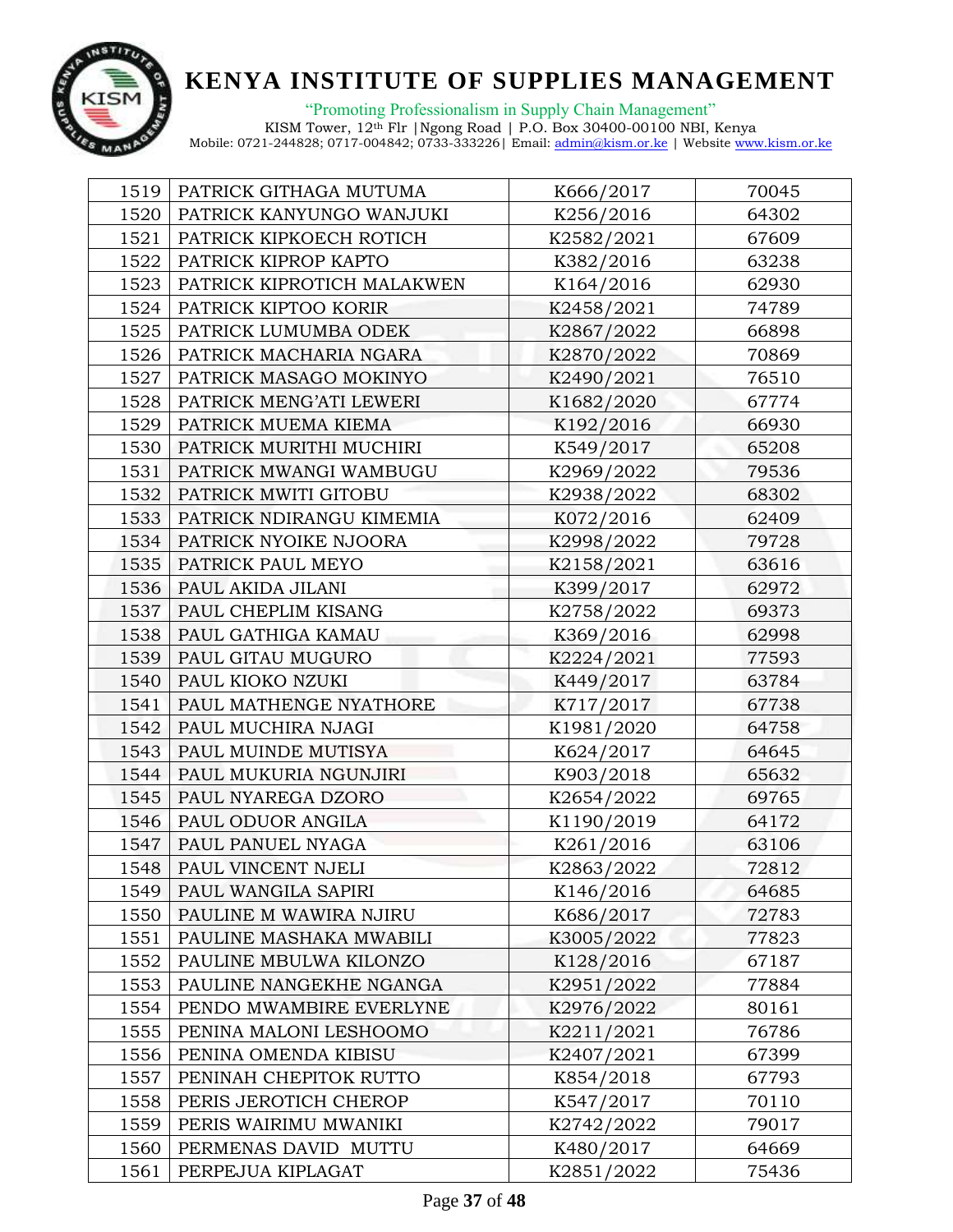

"Promoting Professionalism in Supply Chain Management"

| 1562 | PETER MUNYAKA MUNENE         | K051/2014  | 62965 |  |
|------|------------------------------|------------|-------|--|
| 1563 | PETER CHIGIRI MWARABU        | K1136/2018 | 65370 |  |
| 1564 | PETER GITAU MWANGI           | K975/2018  | 70076 |  |
| 1565 | PETER JUMA ALOO              | K3003/2022 | 63219 |  |
| 1566 | PETER KABUGU NDICHU          | K668/2017  | 65452 |  |
| 1567 | PETER KAMAU CHEGE            | K605/2017  | 72690 |  |
| 1568 | PETER KAUMBUTHU              | K281/2016  | 73805 |  |
| 1569 | PETER KIMANTHI MUTHOKA       | K1833/2020 | 73779 |  |
| 1570 | PETER KINARO MUCHORI         | K3018/2022 | 65451 |  |
| 1571 | PETER KIOGOTHI KABOKA        | K2601/2021 | 69518 |  |
| 1572 | PETER KITONYI KIOKO          | K362/2016  | 62924 |  |
| 1573 | PETER MAINA NJEHIA           | K178/2016  | 62763 |  |
| 1574 | PETER MAINA WANGUI           | K1161/2019 | 64251 |  |
| 1575 | PETER MBATHA MUIA            | K224/2016  | 70151 |  |
| 1576 | PETER MBWANGI MWAKIMA        | K1926/2020 | 73452 |  |
| 1577 | PETER MICHIEKA MOKAYA        | K2948/2022 | 78872 |  |
| 1578 | PETER MUNGAI MURIGI          | K1827/2020 | 79325 |  |
| 1579 | PETER MWANGANGI MUTEVU       | K2675/2022 | 64949 |  |
| 1580 | PETER NGAO MUTUA             | K2616/2022 | 81687 |  |
| 1581 | PETER NJOROGE MWANGI         | K724/2018  | 68237 |  |
| 1582 | PETER NJUGUNA MWANGI         | K078/2016  | 64342 |  |
| 1583 | PETER ODHIAMBO NYANGWARA     | K162/2016  | 64733 |  |
| 1584 | PETER OMUKAYA MUTELE         | K1709/2020 | 69848 |  |
| 1585 | PETER PASAKA OWUOR ONYANGO   | K680/2017  | 62967 |  |
|      | PETER RIONORIPO AKUDUNYANG   |            |       |  |
| 1586 | <b>PSERET</b>                | K1646/2020 | 76684 |  |
| 1587 | PETER RUORO RITHO            | K2909/2022 | 70504 |  |
| 1588 | PETERSON MURAGE MBICHO       | K2965/2022 | 69035 |  |
| 1589 | PETERSON NDEGWA KAMUNYA      | K1719/2020 | 73685 |  |
| 1590 | PETRONILLA REHEMA KEAH       | K1761/2020 | 77172 |  |
| 1591 | PHANICE ADHIAMBO ONYANGO     | K2560/2021 | 65445 |  |
| 1592 | PHARIS GITAU KINYANJUI       | K319/2016  | 64123 |  |
| 1593 | PHELIX NYADWA ODHIAMBO       | K514/2017  | 65228 |  |
| 1594 | PHILEMON ONGALO OMUTITI      | K2651/2022 | 80350 |  |
| 1595 | PHILIGONAH KWAMBOKA ONSARE   | K2631/2022 | 73614 |  |
| 1596 | PHILIP ANTONY MATHENGE MUIGA | K174/2016  | 72732 |  |
| 1597 | PHILIP KIPKEMEI YATOR        | K2707/2022 | 79046 |  |
| 1598 | PHILIP KIPKEMOI YEGO         | K1277/2019 | 63588 |  |
| 1599 | PHILIP KIPLANGAT KORIR       | K1630/2020 | 63546 |  |
| 1600 | PHILIP ODOYO ODINDO          | K840/2018  | 70649 |  |
| 1601 | PHILIP ODUOR AHOMO           | K1066/2018 | 69833 |  |
| 1602 | PHILIP ONYANGO OCHOLA        | K182/2016  | 66739 |  |
| 1603 | PHOEBE AUMA MUOK             | K2533/2021 | 81504 |  |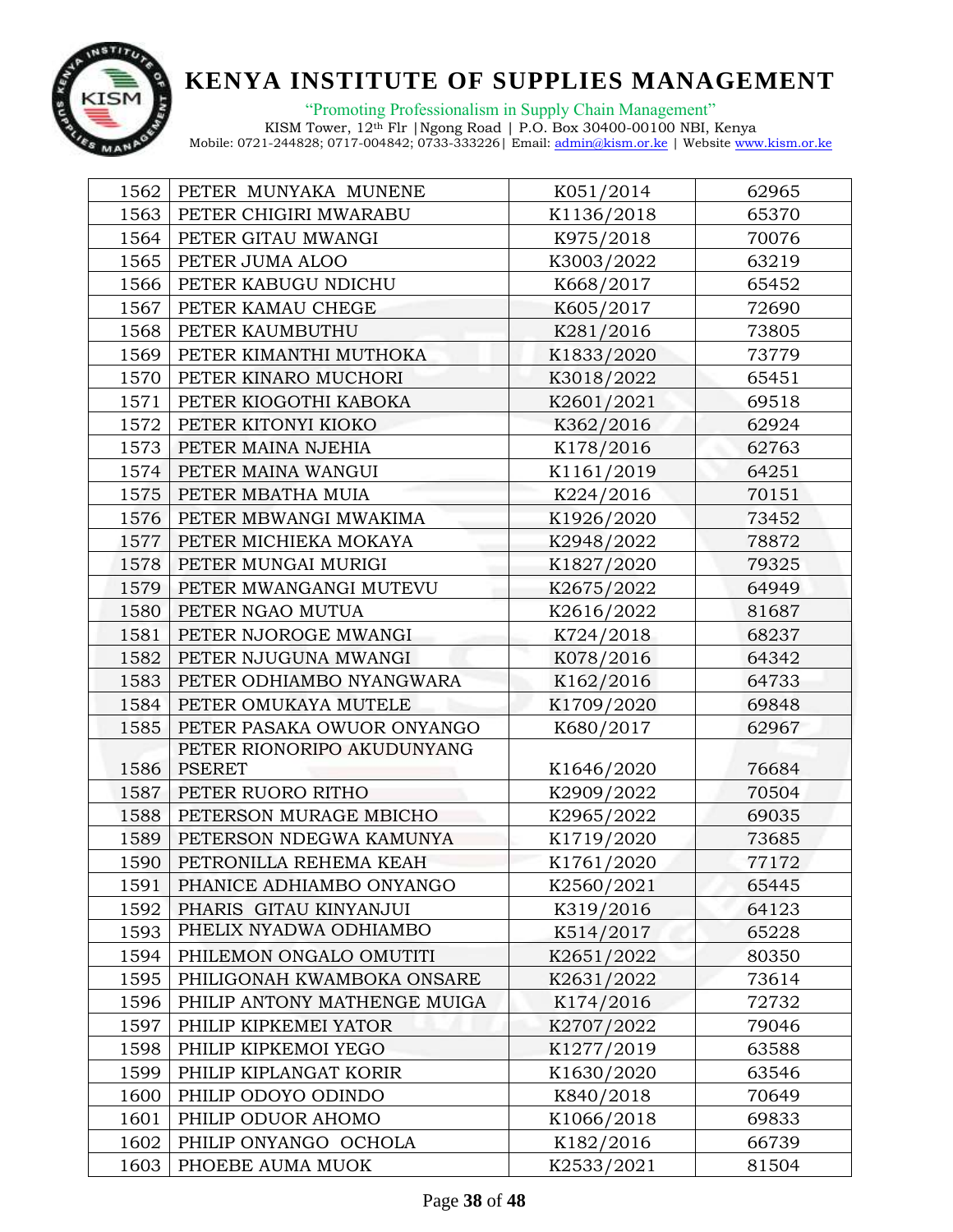

|      | 1604   PHYLIS NJERI MARAI      | K2708/2022  | 69013 |  |
|------|--------------------------------|-------------|-------|--|
| 1605 | PHYLIS NJERI NDUNG'U           | K2237/2021  | 79480 |  |
| 1606 | PHYLLIS JERUTO KIPRUTO         | K191/2016   | 63236 |  |
| 1607 | PHYLLIS WANJIRA KARIMI         | K540/2017   | 65874 |  |
| 1608 | PHYLLIS WANJIRU MUIRURI        | K754/2018   | 70133 |  |
| 1609 | PIUS WANYONYI WAFULA           | K2971/2022  | 71557 |  |
| 1610 | PRISCA CHEBET BARSAMBU         | K2821/2022  | 67981 |  |
| 1611 | PRISCA LIHAVI KUBASU           | K844 / 2018 | 63903 |  |
| 1612 | PRISCAH CHEPCHIRCHIR BETT      | K1652/2020  | 64349 |  |
| 1613 | PRISCILLA MURUGI MACHARIA      | K2102/2020  | 65698 |  |
| 1614 | PRISCILLA MWAKA MUNGA          | K413/2017   | 66650 |  |
| 1615 | PRISCILLA NDINDI MUSYOKA       | K1232/2019  | 68133 |  |
| 1616 | PRISCILLAH WANJIRU MBURU       | K1089/2018  | 73363 |  |
| 1617 | PURITY NDALE TAURA             | K1278/2019  | 74202 |  |
| 1618 | PURITY MUKIRI MWIRIGI          | K402/2017   | 62506 |  |
| 1619 | PURITY MURINGI GACHEMI         | K2879/2022  | 80673 |  |
| 1620 | PURITY MUTHOKI MUSAU           | K2717/2022  | 71226 |  |
| 1621 | PURITY NGUNJU MUGARURI         | K467/2017   | 74266 |  |
| 1622 | PURITY RONO                    | K2803/2022  | 77981 |  |
| 1623 | QUINTER ADHIAMBO DAN           | K1844/2020  | 69367 |  |
| 1624 | <b>QURESHA ABDIKADIR GEDOW</b> | K529/2017   | 74273 |  |
| 1625 | RACHAEL RESIAN PERTET          | K1735/2020  | 71447 |  |
| 1626 | RACHEAL WANGECHI NYINGI        | K1225/2019  | 73769 |  |
|      | RACHEL RAHAB WAMAITHA          |             |       |  |
| 1627 | NDUNG'U                        | K398/2017   | 63202 |  |
| 1628 | RACHEL WAIRIMU IRUNGU          | K2945/2022  | 71138 |  |
| 1629 | RAHAB FURAHA DAVID             | K2327/2021  | 76248 |  |
| 1630 | RAHMA AHMED BONAYA             | K446/2018   | 70340 |  |
| 1631 | RAHMA IBRAHIM HUSSEIN          | K845/2018   | 69471 |  |
| 1632 | RAHMA MOHAMED HASSAN           | K2563/2021  | 74347 |  |
| 1633 | RAYMOND KIPROTICH KOROS        | K865/2018   | 64618 |  |
| 1634 | RAYMOND TOMNO KIBICHI          | K199/2016   | 65286 |  |
| 1635 | REBECCA MUTANU JOHN            | K2762/2022  | 81971 |  |
| 1636 | REGINA JEROTICH KIBOR          | K1500/2020  | 78429 |  |
| 1637 | REGINA WANJIRU NG'ANG'A        | K880/2018   | 76381 |  |
| 1638 | REUBEN EKAI EBEI               | K961/2018   | 66167 |  |
| 1639 | REUBEN KIPSANG MARITIM         | K2804/2022  | 80186 |  |
| 1640 | REUBEN MUTISYA KIMEU           | K550/2017   | 74683 |  |
| 1641 | REUBEN MWENDA MAUKI            | K635/2017   | 66561 |  |
| 1642 | RHODA ESIRABA ONDISO           | K1472/2019  | 74402 |  |
| 1643 | RHODA OLESI KIRUI              | K2357/2021  | 66076 |  |
| 1644 | RHODAH NZOVILA                 | K1586/2020  | 69346 |  |
| 1645 | RHODEMPTER MUMBI MUTHOKA       | K2319/2021  | 71590 |  |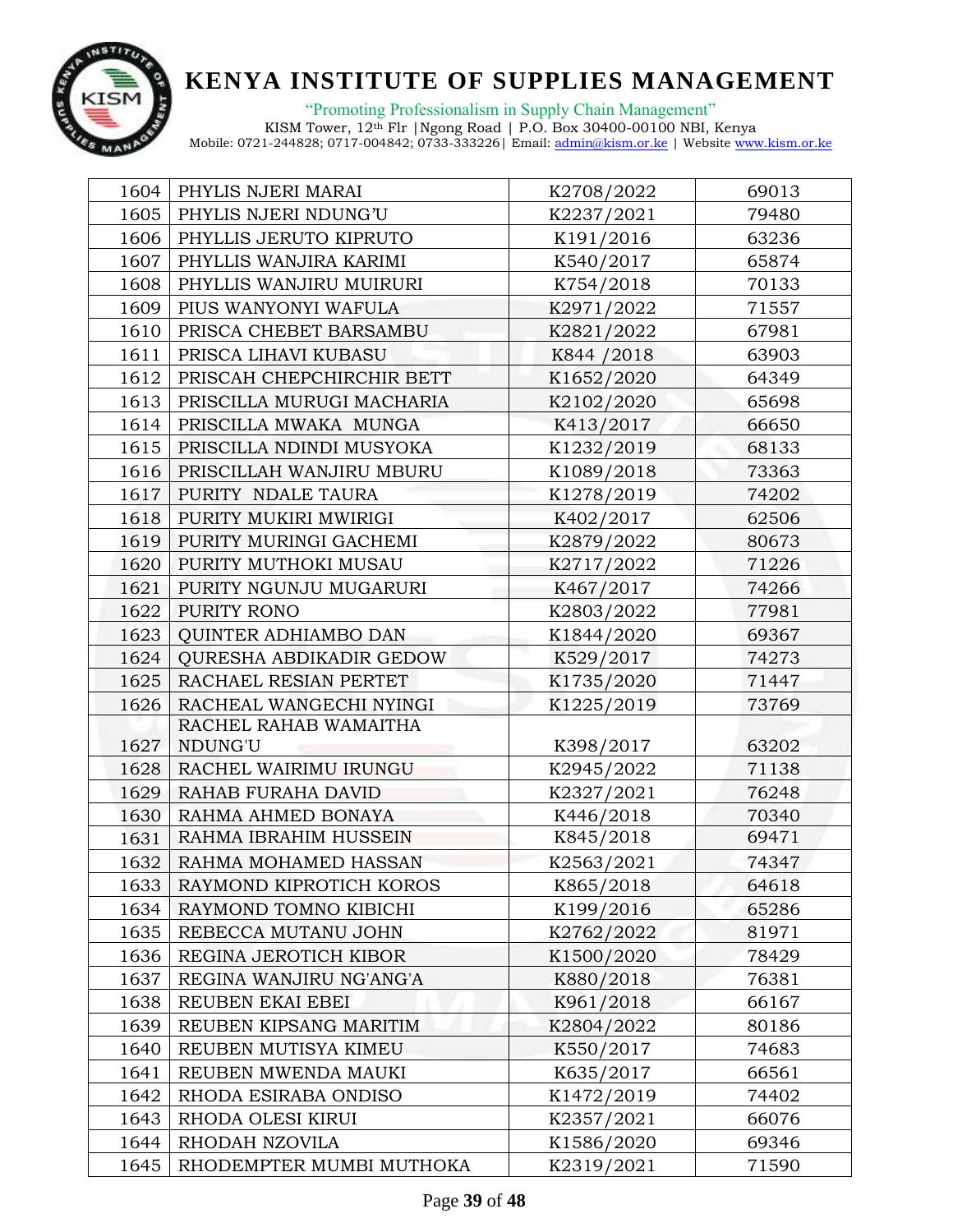

| 1646 | RICHARD CHERUIYOT BII      | K729/2018  | 62869 |  |
|------|----------------------------|------------|-------|--|
| 1647 | RICHARD KAGUNDA MAINA      | K2052/2020 | 73168 |  |
| 1648 | RICHARD KEMBOI KEMEI       | K1823/2020 | 72127 |  |
| 1649 | RICHARD KIMUTAI KILEL      | K475/2017  | 62813 |  |
| 1650 | RICHARD KIPKURUI KAPLELACH | K779/2018  | 75929 |  |
| 1651 | RICHARD LOLKIDIANYE K      | K707/2017  | 65010 |  |
| 1652 | RICHARD OGAKE OTONDI       | K2668/2022 | 77915 |  |
| 1653 | RICHARD OLIECH ODUONG      | K1382/2019 | 74205 |  |
| 1654 | RISPER CHEMUTAI BETT       | K2202/2021 | 79426 |  |
| 1655 | RISPER NYAMOITA LUKA       | K507/2017  | 68428 |  |
| 1656 | RIZIKI MATANO CHOGA        | K105/2016  | 68702 |  |
| 1657 | ROBERT KAZUNGU RIZIKI      | K678/2017  | 68552 |  |
| 1658 | ROBERT KANYI WACHIRA       | K1210/2019 | 63012 |  |
| 1659 | ROBERT NGATA WAINAINA      | K2658/2022 | 75104 |  |
| 1660 | ROBERT OBONGO KAGORI       | K2486/2021 | 67071 |  |
| 1661 | ROBINSON MULWA KANUKU      | K2861/2022 | 73311 |  |
| 1662 | RODAH CHEMOIWO             | K137/2016  | 68416 |  |
| 1663 | RODAH JELIMO CHERUTICH     | K1651/2020 | 70120 |  |
| 1664 | RODAH OKOSE MAKANGA        | K2463/2021 | 63108 |  |
| 1665 | RODGERS KIPROP KIPTURGO    | K469/2017  | 65090 |  |
| 1666 | RODRICK RONOH              | K3032/2022 | 76099 |  |
| 1667 | ROMANA AUMA OKWANY         | K2559/2021 | 75993 |  |
| 1668 | RONNIE OBULA ACHOLA        | K3030/2022 | 78274 |  |
| 1669 | RONO EDWIN KIPNGETICH      | K831/2018  | 67532 |  |
| 1670 | ROSAITA WAVINYA MUSENGYA   | K2040/2020 | 72730 |  |
| 1671 | ROSALIA MAGOMBE DZOMBO     | K2314/2021 | 71461 |  |
| 1672 | ROSE ACHIENO MUKHONGO      | K143/2016  | 67033 |  |
| 1673 | ROSE AMALIA OSORE          | K484/2017  | 74157 |  |
| 1674 | ROSE ATIENO AMAYO          | K2900/2022 | 78869 |  |
| 1675 | ROSE CHEPKOECH RONO        | K2709/2022 | 77303 |  |
| 1676 | ROSE KANANA MUGAMBI        | K088/2016  | 67357 |  |
| 1677 | ROSE MUNIAFU               | K361/2016  | 63242 |  |
| 1678 | ROSE SOILA SHUNET          | K2604/2021 | 67610 |  |
| 1679 | ROSE WAITHIRA GICHIMU      | K2720/2022 | 80089 |  |
| 1680 | ROSELINE SAILE             | K2716/2022 | 75916 |  |
| 1681 | ROSELYN NJERI MUTAHI       | K1824/2020 | 79548 |  |
| 1682 | ROSELYNE ANYANGO OUKO      | K2761/2022 | 82022 |  |
| 1683 | ROSEMARY AKINYI OMOLO      | K2546/2021 | 75056 |  |
| 1684 | ROSEMARY ATIENO ADONGO     | K855/2018  | 63561 |  |
| 1685 | ROSEMARY NDUNGE DAUDI      | K1387/2019 | 73903 |  |
| 1686 | ROSEMARY NJERI MUIRU       | K1986/2020 | 67991 |  |
| 1687 | ROTICH ROBERT              | K2507/2021 | 77511 |  |
| 1688 | ROY MGHANGA MTUNGURU       | K2377/2021 | 70911 |  |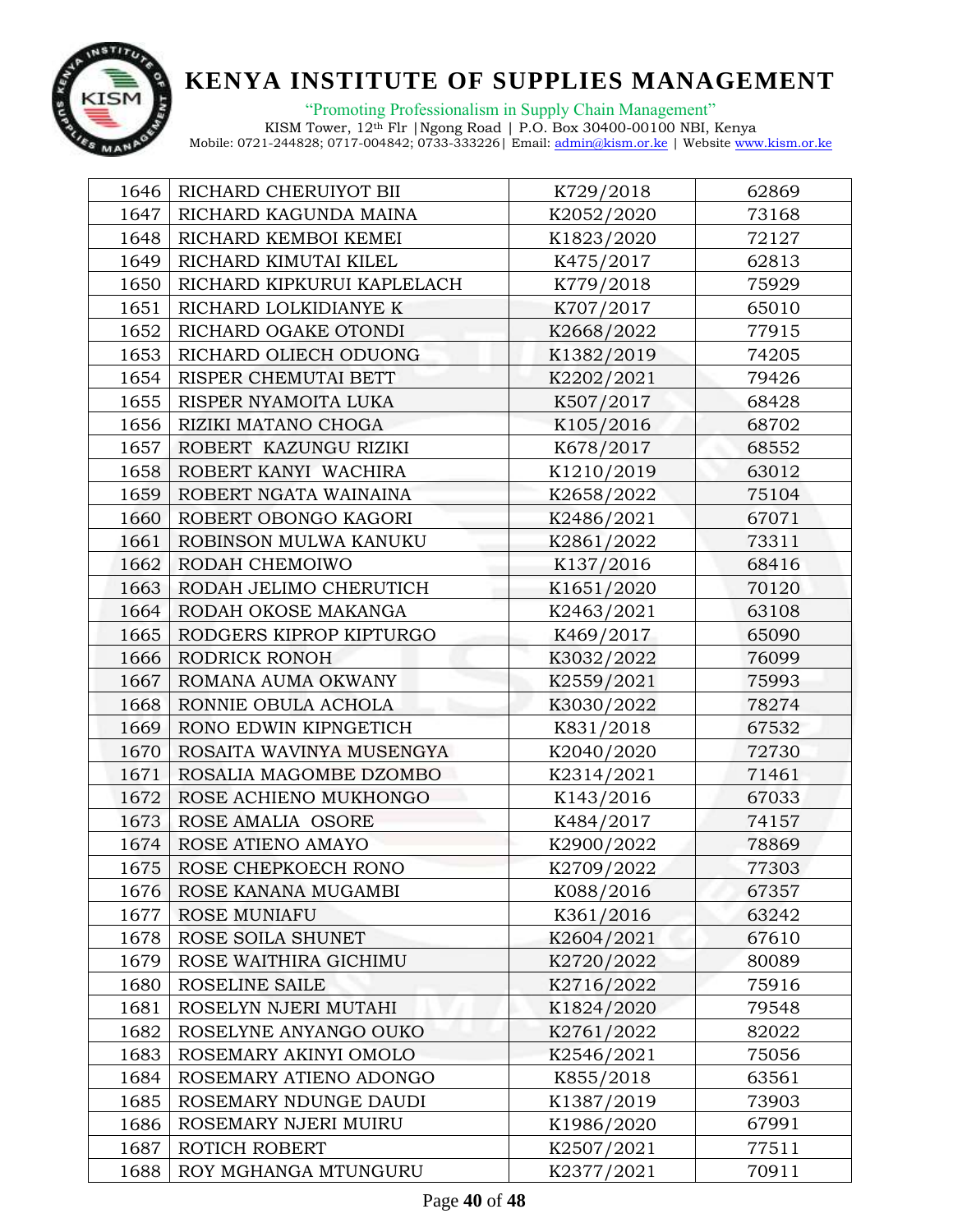

"Promoting Professionalism in Supply Chain Management"

| 1689 | ROY SASAKA TELEWA           | K117/2016  | 65659 |
|------|-----------------------------|------------|-------|
| 1690 | RUBEN KIPRONO               | K1275/2019 | 63839 |
| 1691 | RUFUS RUTTO YEGO            | K2889/2022 | 73079 |
| 1692 | RUMBA JUMA MAZERA           | K1219/2019 | 74177 |
| 1693 | <b>RUTH ANYURA</b>          | K588/2017  | 67790 |
| 1694 | RUTH AWINO OGOLA            | K2657/2022 | 72993 |
| 1695 | RUTH JEPKOECH ROP           | K2076/2020 | 71328 |
| 1696 | RUTH MUENI KIMEU            | K647/2017  | 72565 |
| 1697 | RUTH NTHENYA SILA           | K2310/2021 | 73669 |
| 1698 | RUTH NYAMBURA MWANGI        | K2304/2021 | 81142 |
| 1699 | RUTH PAULINE WERE           | K1796/2020 | 71477 |
| 1700 | RUTH WANJIRU MUGO           | K1675/2020 | 65802 |
| 1701 | RUTHWIN WANJIKU KARIUKI     | K1641/2020 | 71374 |
| 1702 | RYAN ALFRED OUKO            | K1973/2020 | 68427 |
| 1703 | SAADIA ABDI HUSSEIN         | K2209/2021 | 64951 |
| 1704 | SAADIA HAJI ADANKHALIF      | K176/2016  | 64813 |
| 1705 | SAADIA MOHAMUD ISSAK        | K2446/2021 | 79235 |
| 1706 | SADIYA BASHIR YAQUB         | K2845/2022 | 80260 |
| 1707 | SAHARA ISSACK ALI           | K743/2018  | 68558 |
| 1708 | SAHARA MUHUMED ADAN         | K2005/2020 | 72340 |
| 1709 | <b>SAID ABDI ELMI</b>       | K506/2017  | 74353 |
| 1710 | SALAD KIKUYU SARITE         | K126/2016  | 71404 |
| 1711 | SALAD SWALEH ABASHORA       | K1638/2020 | 78327 |
| 1712 | SALAT ADAN BULLE            | K811/2018  | 76177 |
| 1713 | SALIM AHMED SALIM           | K2013/2020 | 77687 |
| 1714 | SALLY MORAA MANOTI          | K3013/2022 | 71155 |
| 1715 | SALMA MOHAMED ABUD          | K2383/2021 | 78541 |
| 1716 | SALOME KASICHANA IHA        | K2770/2022 | 66475 |
| 1717 | SALOME WANJIKU KURU         | K2915/2022 | 73163 |
| 1718 | SAMMY MUTURA MUIRURI        | K2944/2022 | 67363 |
| 1719 | SAMMY ODARI NAMUSONGE       | K2467/2021 | 74851 |
| 1720 | SAMMY PONDA MOSES           | K2788/2022 | 74277 |
| 1721 | <b>SAMSON CHIRA MURIGI</b>  | K609/2017  | 66287 |
| 1722 | <b>SAMSON JUMA OKUMU</b>    | K1876/2020 | 75783 |
| 1723 | SAMSON KIPKOGEI CHANGWONY   | K615/2017  | 63444 |
| 1724 | <b>SAMSON LOKWEI NAKITO</b> | K1141/2018 | 72108 |
| 1725 | SAMSON MZERA MAGHANGA       | K2072/2020 | 80225 |
| 1726 | <b>SAMSON NUNGA MATILU</b>  | K577/2017  | 65564 |
| 1727 | SAMSON ODHIAMBO OKOK        | K1891/2020 | 70520 |
| 1728 | SAMSON OUMA OTIENO          | K2882/2022 | 79338 |
| 1729 | SAMUEL B.OBWOCHA            | K038/2012  | 64356 |
| 1730 | SAMUEL KARIUKI MAINA        | K1414/2019 | 69496 |
| 1731 | SAMUEL KIBIEGON LOWASIKAU   | K660/2017  | 66850 |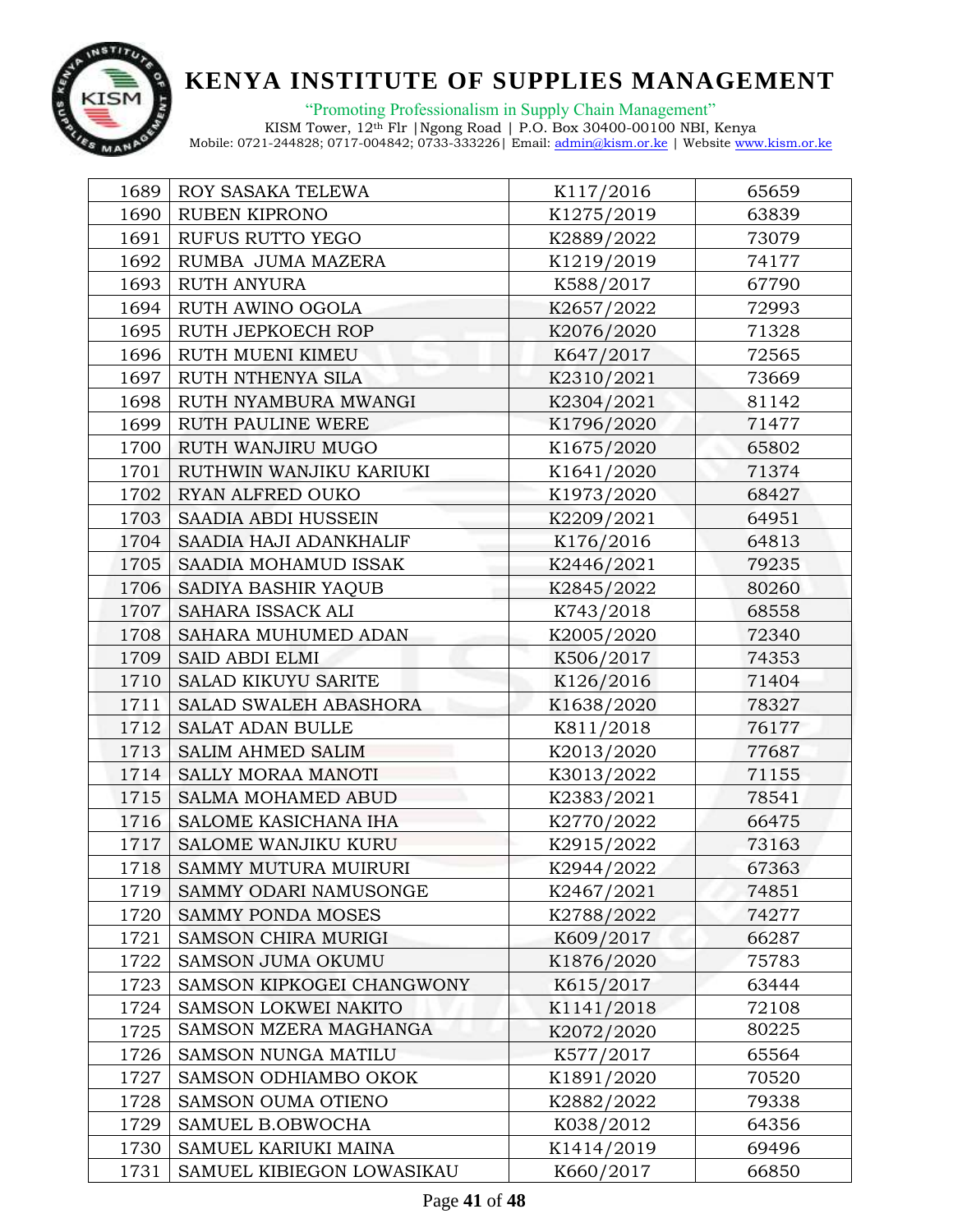

"Promoting Professionalism in Supply Chain Management" KISM Tower, 12th Flr |Ngong Road | P.O. Box 30400-00100 NBI, Kenya

| 1732 | SAMUEL MAINGI MATHEKA       | K3014/2022 | 81513 |
|------|-----------------------------|------------|-------|
| 1733 | SAMUEL MARK THINGURI MATHU  | K1380/2019 | 68641 |
| 1734 | SAMUEL MIGWI MUNENE         | K2175/2021 | 63115 |
| 1735 | SAMUEL MUCHIRI MWANGI       | K726/2018  | 62437 |
| 1736 | SAMUEL MUTHIKE MUTUKU       | K1176/2019 | 66673 |
| 1737 | SAMUEL MUTHUI IKIMA         | K330/2016  | 70288 |
| 1738 | SAMUEL MWANGI NDIRANGU      | K2521/2021 | 63805 |
| 1739 | SAMUEL OKANDA ODUOR         | K1280/2019 | 65408 |
| 1740 | SAMUEL WATIMA WASIKE        | K2457/2021 | 79298 |
| 1741 | SAMWEL NANOK KOSPIR         | K967/2018  | 69962 |
| 1742 | <b>SANYA JACINTER</b>       | K1794/2020 | 75058 |
| 1743 | SAPHIA FARHIA ABASS         | K2606/2021 | 67937 |
| 1744 | SARAH CHEPCHUMBA            | K1899/2020 | 74259 |
| 1745 | SARAH KWAMBOKA KINGI        | K2242/2021 | 77811 |
| 1746 | SARAH MUTHONI NDIRANGU      | K262/2016  | 65186 |
| 1747 | SARAH OWANO NDUBI           | K2628/2022 | 70442 |
| 1748 | <b>SARAH SIAMBI</b>         | K1303/2019 | 63445 |
| 1749 | SAUL CYPRUS AMEMBA          | K2417/2021 | 63600 |
| 1750 | SCARLET KAVAYA MUNZATSI     | K742/2018  | 65298 |
| 1751 | SCHOLASTICAH K MUTHARA      | K229/2016  | 70199 |
|      | <b>SCOLASTICA NARASHA</b>   |            |       |
| 1752 | GALGIDHELE                  | K2590/2021 | 77326 |
| 1753 | SEBASTIAN NYAN'GATE NYABERA | K2799/2022 | 78787 |
| 1754 | SERAH KANGWELE MALONZA      | K421/2017  | 70367 |
| 1755 | SERAH WANJIRU NGUGI         | K2234/2021 | 78792 |
| 1756 | SHADRACK KEMBOI BOIYWO      | K2919/2022 | 65296 |
| 1757 | SHADRACK KIBET RUTTO        | K1170/2019 | 66195 |
| 1758 | SHAFEE YAQUB MOHAMED        | K658/2017  | 72609 |
| 1759 | SHAMSI MUENI MAINA          | K1726/2020 | 77288 |
| 1760 | SHARIFA ADONYO SHABRAM      | K1958/2020 | 72166 |
| 1761 | SHARLET CHARI CHIMERAH      | K866/2018  | 76013 |
| 1762 | SHARON NDUTA GITAU          | K2510/2021 | 72877 |
| 1763 | SHEENA NG'ENDO MUNAH        | K2636/2022 | 78487 |
| 1764 | <b>SHEILA AKALA</b>         | K590/2017  | 67438 |
| 1765 | SHEILA JERONO RUTTO         | K2820/2022 | 81029 |
| 1766 | SHEILLAH JENNY WARUINU      | K2891/2022 | 63193 |
| 1767 | SHELMITH WANJIRU WACHIRA    | K723/2018  | 67301 |
| 1768 | SHEM MUSEVE SHALAKHA        | K628/2017  | 65203 |
| 1769 | SHEM ONSASE MOSETI          | K3010/2022 | 74958 |
| 1770 | SIBLINAH MDULO MWASHIGHADI  | K3004/2022 | 77833 |
| 1771 | SIFUNA ADELIDE NASIMIYU     | K2373/2021 | 76256 |
| 1772 | SILAS CHEBII KIMITEI        | K2419/2021 | 79313 |
| 1773 | <b>SILAS E NJERU</b>        | K1139/2018 | 63399 |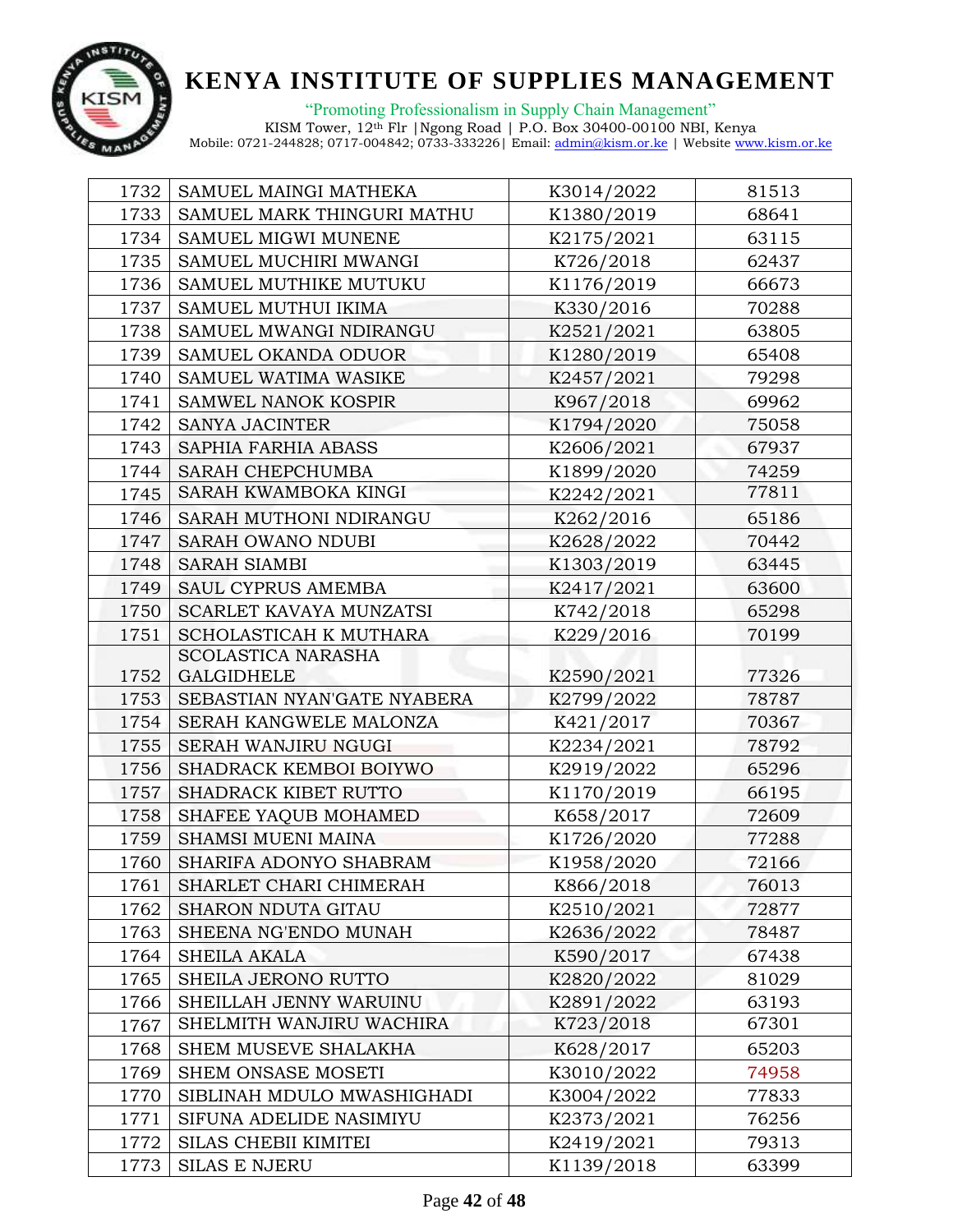

"Promoting Professionalism in Supply Chain Management" KISM Tower, 12th Flr |Ngong Road | P.O. Box 30400-00100 NBI, Kenya

| 1774 | SILLA OJWANG ODHIAMBO    | K2299/2021 | 70647 |  |
|------|--------------------------|------------|-------|--|
| 1775 | SILPHER ACHIENG          | K2704/2022 | 62936 |  |
| 1776 | SILVIA AUMA ONYANGO      | K2469/2021 | 80407 |  |
| 1777 | SIMION LOTH KIPSAIYA     | K585/2017  | 67444 |  |
| 1778 | SIMON CHAI JEFWA         | K614/2017  | 74780 |  |
| 1779 | SIMON KIMANI MUCHUNU     | K1975/2020 | 70797 |  |
| 1780 | SIMON MUCHIRI WAMBUGU    | K320/2016  | 65175 |  |
| 1781 | SIMON NGALA SYENGO       | K415/2017  | 70498 |  |
| 1782 | SIMON NJERU MBOGO        | K542/2017  | 65857 |  |
| 1783 | SIMON WAGURA WAITHAKA    | K1395/2019 | 68024 |  |
| 1784 | SIYAD MAALIM ABDISHAKUR  | K2639/2022 | 81507 |  |
| 1785 | SLYSTONE MALOMBE MUTAMBU | K2677/2022 | 81632 |  |
| 1786 | SOLOMON GITAHI GICHOHI   | K2487/2021 | 78739 |  |
| 1787 | SOLOMON JOSEPH KAPELI    | K1400/2019 | 66759 |  |
| 1788 | SOLOMON KIPROP CHEBOI    | K1850/2020 | 68647 |  |
| 1789 | SOLOMON KIPSIRIA BIWOTT  | K890/2018  | 66526 |  |
| 1790 | SOLOMON KWEMOI KIPLAMAI  | K2993/2022 | 71131 |  |
| 1791 | SOLOMON KYALO MUTANGILI  | K301/2016  | 73914 |  |
| 1792 | SOLOMON LESERE KITIYIA   | K1298/2019 | 74970 |  |
| 1793 | SOLOMON SASINE SHUKURU   | K1494/2020 | 72328 |  |
| 1794 | SOPHIA ATIENO OGILA      | K745/2018  | 67593 |  |
| 1795 | SOPHIA MWIHAKI MUTURI    | K1750/2020 | 63519 |  |
| 1796 | SOSTANIS OKOTH OTIENO    | K497/2017  | 65664 |  |
| 1797 | SOSTEN KIBET LELAN       | K2589/2021 | 72599 |  |
| 1798 | SOTTY ELIUD OBONYO       | K352/2016  | 74206 |  |
| 1799 | STANLEY MAINA SIMON      | K2878/2022 | 68892 |  |
| 1800 | STANLEY NDIRANGU NDUNGU  | K1360/2019 | 75030 |  |
| 1801 | STANSLOUS KATIKU KIMATU  | K2942/2022 | 71143 |  |
| 1802 | STANSLUS JIRA MWAYONGO   | K488/2017  | 64129 |  |
| 1803 | STELLA CHEMINY CHESSETO  | K1366/2019 | 63408 |  |
| 1804 | STELLA KWAMBOKA OGOTI    | K2564/2021 | 70610 |  |
| 1805 | STELLAMARIS MUENI WAMBUA | K898/2018  | 73454 |  |
|      | STEPHEN CHEPSOIYO        |            |       |  |
| 1806 | CHEPKANGOR               | K1104/2018 | 64394 |  |
| 1807 | STEPHEN IKHOLI ESHARANDA | K2309/2021 | 73668 |  |
| 1808 | STEPHEN KAIRU WANJIRU    | K2193/2021 | 72296 |  |
| 1809 | STEPHEN KANJA KIOGE      | K1288/2019 | 72418 |  |
| 1810 | STEPHEN MBUTHIA KIENJEKU | K631/2017  | 64290 |  |
| 1811 | STEPHEN MPAADA SUMAT     | K1055/2018 | 72506 |  |
| 1812 | STEPHEN MUINDI MBITHI    | K293/2016  | 68736 |  |
| 1813 | STEPHEN MUNGAI KARIUKI   | K2445/2021 | 65058 |  |
| 1814 | STEPHEN NGUTI MAINA      | K386/2017  | 72110 |  |
| 1815 | STEPHEN ODHIAMBO NYAMILA | K2220/2021 | 70359 |  |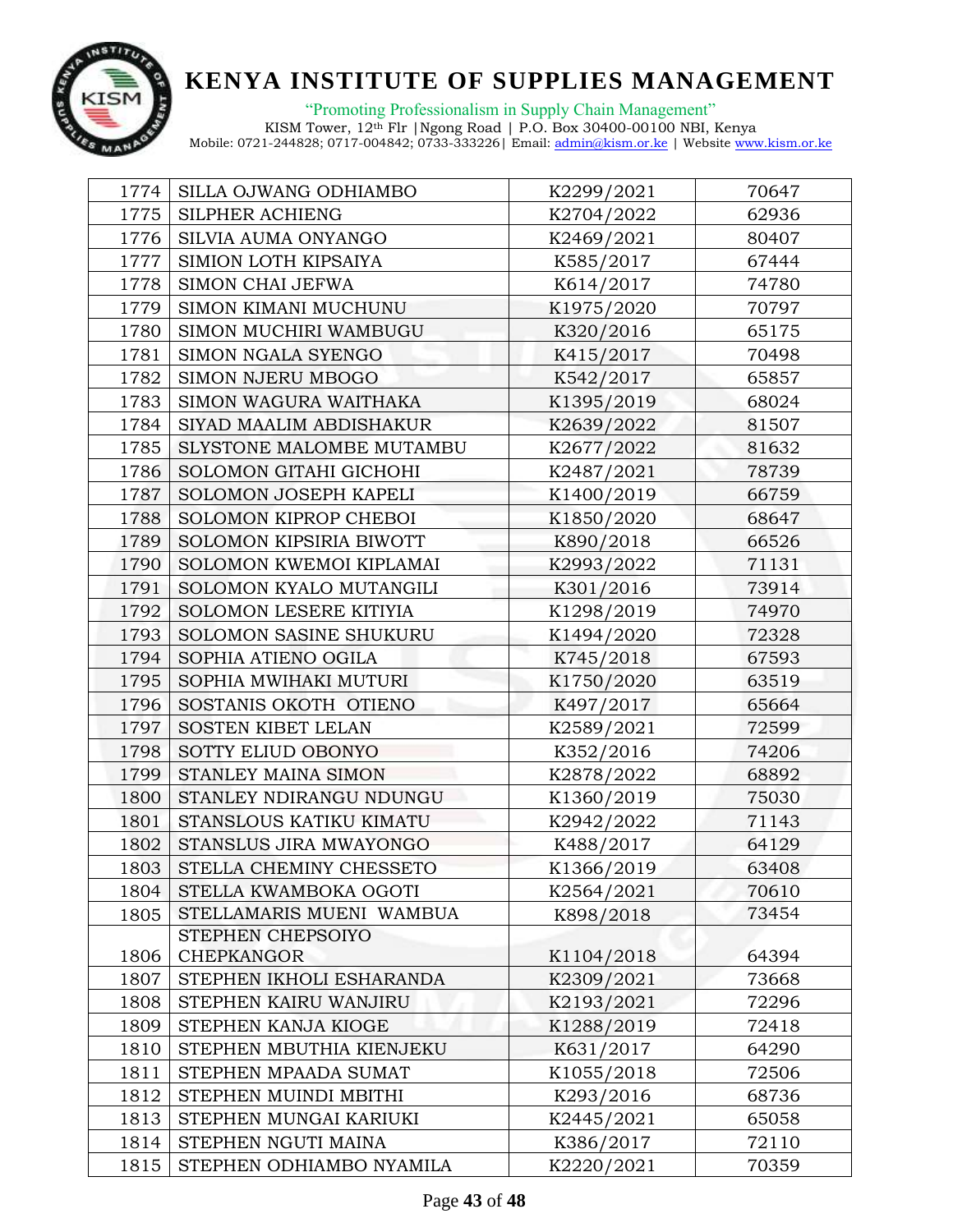

| 1816 | STEPHEN WACHIRA GATHONI      | K2906/2022 | 79082 |  |
|------|------------------------------|------------|-------|--|
| 1817 | STEPHEN WAMBUA MWAIWA        | K2744/2022 | 74364 |  |
| 1818 | STEVENS OMONDI MUSEWE        | K1048/2018 | 65040 |  |
| 1819 | <b>SUSAN CHESANG</b>         | K783/2018  | 63227 |  |
| 1820 | <b>SUSAN JELIMO</b>          | K2663/2022 | 82057 |  |
| 1821 | <b>SUSAN JEMUTAI</b>         | K2964/2022 | 70584 |  |
| 1822 | <b>SUSAN MUTHONI NDERITU</b> | K2460/2021 | 79346 |  |
| 1823 | SUSAN ONYANGO ANYANGO        | K436/2017  | 65924 |  |
| 1824 | SUSAN WACHERA MACHARIA       | K1740/2020 | 68810 |  |
| 1825 | <b>SUSAN WAMBUI KAMAU</b>    | K1649/2020 | 68869 |  |
| 1826 | SUSAN WAMBUI MWARIRI         | K2574/2021 | 74547 |  |
| 1827 | SUSAN WANJIRU MWANGI         | K982/2018  | 69462 |  |
| 1828 | SUSAN WANZA MUTUA            | K389/2017  | 71514 |  |
| 1829 | <b>SUSY KHWAKA MASAI</b>     | K2921/2022 | 74041 |  |
| 1830 | SUTER MONICA KIBOWEN         | K2802/2022 | 74669 |  |
| 1831 | SUZANNE WAMBUI WAMBUGU       | K2652/2022 | 71333 |  |
| 1832 | <b>SYLVESTER KIBET</b>       | K2806/2022 | 80173 |  |
| 1833 | SYLVESTER PAUL OBUNDE        | K1545/2020 | 69183 |  |
| 1834 | SYLVESTER WAMBUGU KAMAU      | K096/2016  | 64950 |  |
| 1835 | SYLVIA AKOTH HENRY           | K1774/2020 | 63704 |  |
| 1836 | SYLVIA KAJUJU KIMATHI        | K2681/2022 | 67496 |  |
| 1837 | TABITHA ATIENO ODIMA         | K2871/2022 | 70628 |  |
| 1838 | TABITHA NELLERIA BARASA      | K1362/2019 | 78091 |  |
| 1839 | TECLA CHEPKEMOI MARITIM      | K2920/2022 | 71658 |  |
| 1840 | TECLA JEPKEMEI KIBET         | K2841/2022 | 72447 |  |
| 1841 | TECLAH CHEPCHUMBA LEL        | K2659/2022 | 72819 |  |
| 1842 | TEDDY KIARIE KARANJA         | K2197/2021 | 80299 |  |
| 1843 | TENOI KIBIWOT ZEPHANIA       | K2342/2021 | 65795 |  |
| 1844 | TERESIA KAVUTHA KITONGA      | K443/2017  | 73354 |  |
| 1845 | TERESIA MUTHONI KARURI       | K2512/2021 | 79014 |  |
| 1846 | TERESIA NJERI MUTINDA        | K2829/2022 | 72481 |  |
| 1847 | TERESIA ONG'AMO              | K2518/2021 | 67619 |  |
| 1848 | TERRY NYACHUMBA MACHIRA      | K1057/2018 | 66838 |  |
| 1849 | TESSAH NKATHA KOBIA          | K2101/2020 | 63730 |  |
| 1850 | THADEUS OKUDUBA ODINGA       | K312/2016  | 67522 |  |
| 1851 | THIONG'O JIMMY MUGITHI       | K1784/2020 | 79256 |  |
| 1852 | THOMAS LUMATI ALUGONGO       | K618/2017  | 70161 |  |
| 1853 | THOMAS MUTISYA WAMBUA        | K567/2017  | 63994 |  |
| 1854 | THOMAS OKOTH ONDENGE         | K2439/2021 | 65536 |  |
| 1855 | THOMAS OTIENO AFWAMBO        | K2198/2021 | 64096 |  |
| 1856 | THOMAS WAWERU WAITHIRA       | K578/2017  | 74122 |  |
| 1857 | TIMOTHY KIPSANG KIPKOSGEI    | K2810/2022 | 67900 |  |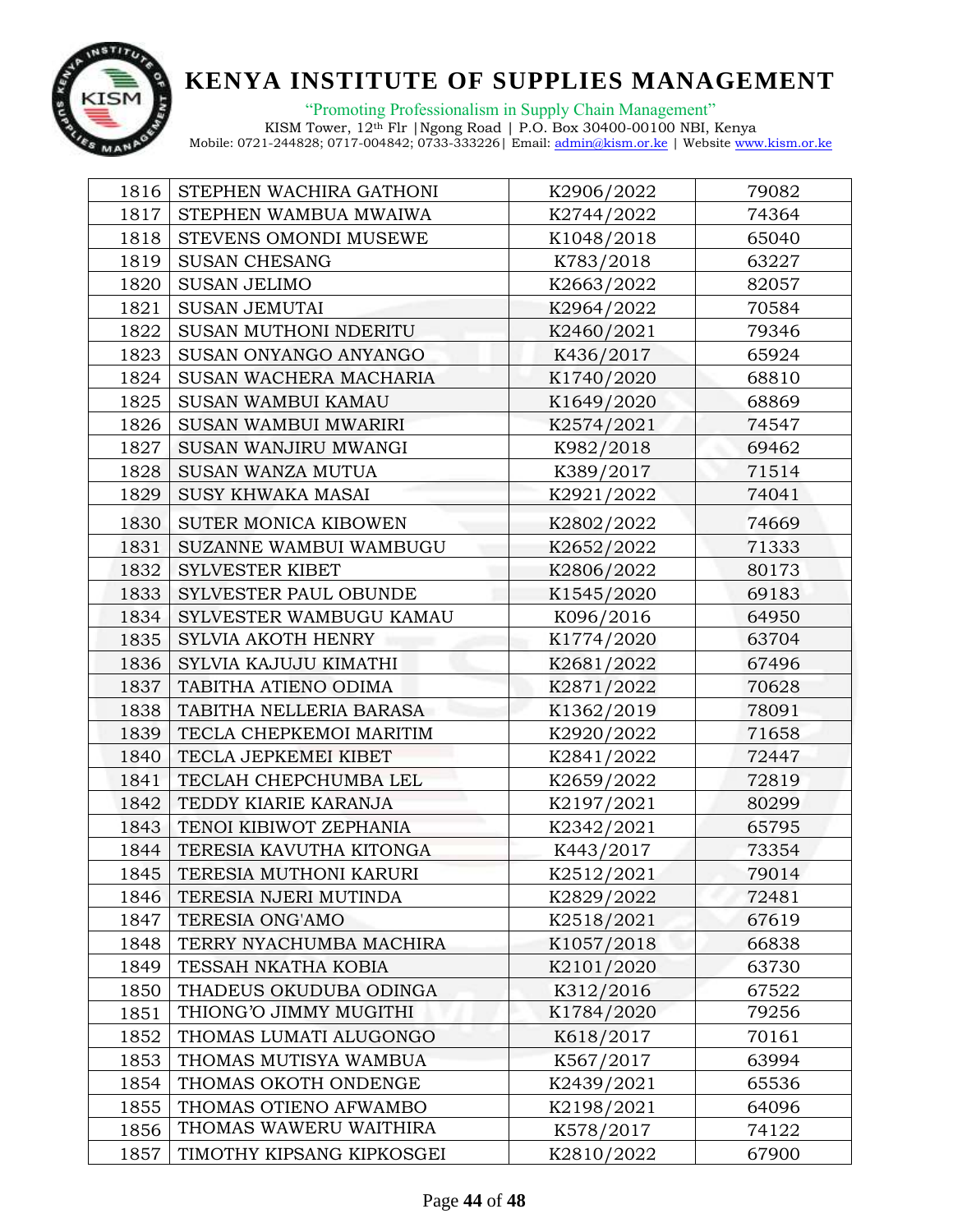

| 1858 | TIMOTHY OCHANGO INGUTIA     | K1478/2019 | 75678 |  |
|------|-----------------------------|------------|-------|--|
| 1859 | TIMOTHY TARUS SEUREY        | K763/2018  | 75963 |  |
| 1860 | TITUS KILONZO MWELE         | K1627/2020 | 64135 |  |
| 1861 | TITUS OCHIENG APINDI        | K1023/2018 | 63069 |  |
| 1862 | TITUS OCHIENG NDONG'A       | K250/2016  | 68793 |  |
| 1863 | TOBIAS NYAUKE ODUK          | K1074/2018 | 63105 |  |
| 1864 | TOM JAPHETH ASEKA           | K419/2017  | 64013 |  |
| 1865 | TOM LUTUBULA MAYENDE        | K2650/2022 | 81451 |  |
| 1866 | TOM MBOYA OKELLO            | K1696/2020 | 74592 |  |
| 1867 | TOM OUMA ONG'ONGE           | K641/2017  | 62698 |  |
| 1868 | TOMIC CHANZERA MATIKO       | K2902/2022 | 82841 |  |
| 1869 | TRICIAH WANZA WAMBUA        | K2184/2021 | 80254 |  |
| 1870 | TRIZAH NJOKI CHEGE          | K1920/2020 | 67601 |  |
| 1871 | VALARY AKINYI OTIENO        | K2711/2022 | 79314 |  |
| 1872 | VALARY CHELAGAT             | K2394/2021 | 70211 |  |
| 1873 | VALENTINE CHEROTICH         | K2811/2022 | 74757 |  |
| 1874 | VALENTINE JELIMO KIPSEMON   | K2151/2021 | 73334 |  |
| 1875 | VALERIE SANAYIAN SANKALE    | K2570/2021 | 81490 |  |
| 1876 | VALERIN NJOKA MWANGI        | K186/2016  | 64751 |  |
| 1877 | VERAH AWUOR OMOLO           | K2887/2022 | 77201 |  |
| 1878 | VERONICA AKINYI OLOO        | K2618/2022 | 81938 |  |
| 1879 | VERONICA MWENDE KYUMBE      | K1724/2020 | 63291 |  |
| 1880 | VERONICAH KANINI WAMBUA     | K2404/2021 | 67952 |  |
| 1881 | VERONICAH KISIO NZOKA       | K2495/2021 | 75760 |  |
| 1882 | VERONICAH MWENDE PETER      | K1825/2020 | 73093 |  |
| 1883 | VERONICAH NUNGA CHEGE       | K2349/2021 | 69952 |  |
| 1884 | VERONICAH WANGUI CHEGE      | K1095/2018 | 66672 |  |
| 1885 | <b>VICTOR BOSIRE OKEMWA</b> | K2858/2022 | 75639 |  |
| 1886 | VICTOR EMMANUEL NYONGESA    | K448/2017  | 71513 |  |
| 1887 | VICTOR KARIITHI KOBIA       | K930/2018  | 62883 |  |
| 1888 | VICTOR KIPCHUMBA YATOR      | K2901/2022 | 65102 |  |
| 1889 | VICTOR MBINDYO KINYUMU      | K2756/2022 | 81569 |  |
| 1890 | VICTOR MUCHEMI GICHUKI      | K1201/2019 | 72326 |  |
| 1891 | VICTOR NYAKABA MAGARA       | K977/2018  | 76682 |  |
| 1892 | VICTOR NYONGESA WASWA       | K691/2017  | 63599 |  |
| 1893 | VICTOR ODHIAMBO OKUMU       | K1031/2018 | 74003 |  |
| 1894 | VICTOR OGUTU MAGOLO         | K1594/2020 | 72624 |  |
| 1895 | <b>VICTOR TSUMA</b>         | K1082/2018 | 72457 |  |
| 1896 | VICTORIA CHELANGAT ROTICH   | K2852/2022 | 76030 |  |
| 1897 | VICTORIA MWIKALI MULWA      | K1644/2020 | 73724 |  |
| 1898 | VINCENSIA ANYANGO APOPA     | K073/2016  | 64911 |  |
| 1899 | VINCENT NYAMWEYA MAMBOLEO   | K1075/2018 | 62713 |  |
| 1900 | VINCENT KIMANI GATHONI      | K2599/2021 | 65634 |  |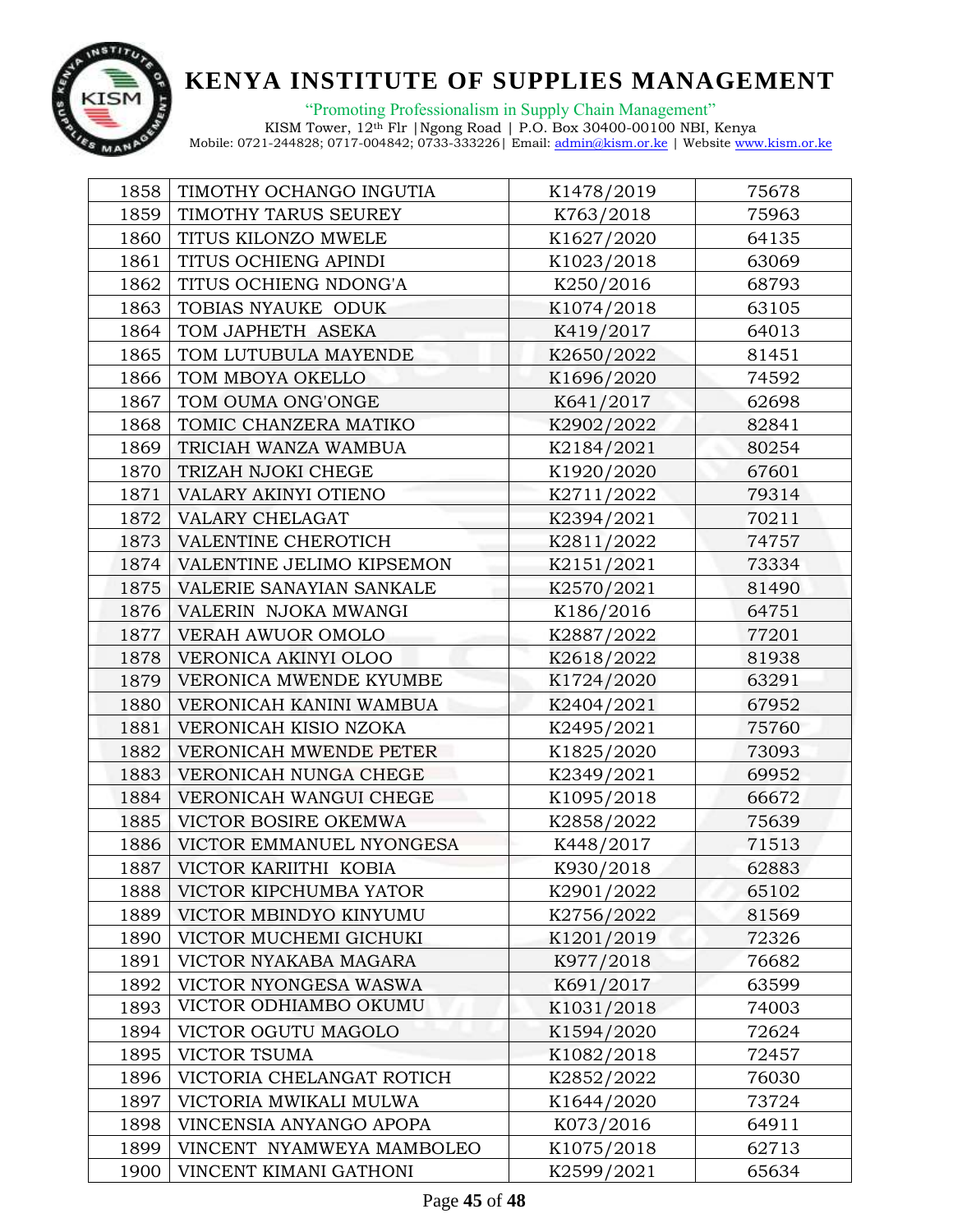

"Promoting Professionalism in Supply Chain Management" KISM Tower, 12th Flr |Ngong Road | P.O. Box 30400-00100 NBI, Kenya

| 1901 | VINCENT KIPROP KIMECHWA  | K935/2018  | 70244 |  |
|------|--------------------------|------------|-------|--|
| 1902 | VINCENT OGONJO OTIENO    | K057/2014  | 63964 |  |
| 1903 | VINCENT ROTICH           | K2206/2021 | 63081 |  |
| 1904 | VINCENT SODA JANJI       | K2610/2021 | 70905 |  |
| 1905 | VIOLA CHELANGAT          | K1112/2018 | 74822 |  |
| 1906 | VIOLET SIMIYU            | K1376/2019 | 63898 |  |
| 1907 | VIOLET ATIENO ODONGO     | K891/2018  | 67455 |  |
| 1908 | VIOLET N INDIAZI         | K627/2017  | 62861 |  |
| 1909 | VIOLET NEKESA MALOBA     | K536/2017  | 73394 |  |
| 1910 | VIRGINIA RARIN SABAYA    | K2543/2021 | 80314 |  |
| 1911 | VIRGINIA WAHU MWAI       | K1151/2018 | 67712 |  |
| 1912 | VITALIS KAMWESA WAFULA   | K2020/2020 | 70014 |  |
| 1913 | WAKO YUSSUF DAKICHA      | K2609/2021 | 80719 |  |
| 1914 | WALTER CHERUIYOT SIONGOK | K637/2017  | 68931 |  |
| 1915 | WALTER KEORO MIRONGA     | K2263/2021 | 70686 |  |
| 1916 | WALTER NDEGE MACHOGU     | K2160/2021 | 62817 |  |
| 1917 | WALTER NYAMONGO MOKOGI   | K2682/2022 | 71937 |  |
| 1918 | WALTER WANYONYI MASINDE  | K111/2016  | 62830 |  |
| 1919 | WAMBUA ERIC MUANGE       | K2361/2021 | 67993 |  |
| 1920 | WAMBUI NDEI KIBUE        | K791/2018  | 65249 |  |
| 1921 | WANDABWA MUSEBE ARNOLD   | K725/2018  | 72754 |  |
| 1922 | WANJALA ALLAN OSCAR      | K1712/2020 | 73175 |  |
| 1923 | WANJIKU GACURU MUHANDI   | K2494/2021 | 68447 |  |
| 1924 | WANYUNDI WESONGA MARY    | K2792/2022 | 76610 |  |
| 1925 | WARE KONCHORO BARILLE    | K1217/2019 | 76043 |  |
| 1926 | WELDON KIPRONOH          | K3001/2022 | 76494 |  |
| 1927 | WENDY MUTHONI            | K2613/2021 | 81894 |  |
| 1928 | <b>WESLEY KOECH</b>      | K1766/2020 | 76120 |  |
| 1929 | WESLEY KONGO ONYONI      | K2910/2022 | 65780 |  |
| 1930 | WESONGA BONFACE ODHIAMBO | K2588/2021 | 78459 |  |
| 1931 | WILBROD MULUPI NAMUTALI  | K417/2017  | 64763 |  |
| 1932 | WILFRED MARITA ONSOMU    | K610/2017  | 64609 |  |
| 1933 | WILFRED NYAMBARIGA OMBUI | K1282/2019 | 68717 |  |
| 1934 | WILFRED OUMA ODUOR       | K2916/2022 | 81181 |  |
| 1935 | WILIAM MUSILA LITALI     | K370/2016  | 63241 |  |
| 1936 | WILLIAM NYONGESA WANJALA | K116/2016  | 70753 |  |
| 1937 | WILLIAM OMOKA SAALU      | K1536/2020 | 69413 |  |
| 1938 | WILLIAM OMOYO NYACHOTI   | K1843/2020 | 62640 |  |
| 1939 | WILLIAM OOKO AGUMBI      | K555/2017  | 64896 |  |
| 1940 | WILLIAM OTIENO JUMA      | K2194/2021 | 68856 |  |
| 1941 | WILLIAM RORUA SAKUDA     | K2491/2021 | 69418 |  |
|      | WILLKISTER KWAMBOKA      |            |       |  |
| 1942 | <b>NYANGWESO</b>         | K1355/2019 | 73909 |  |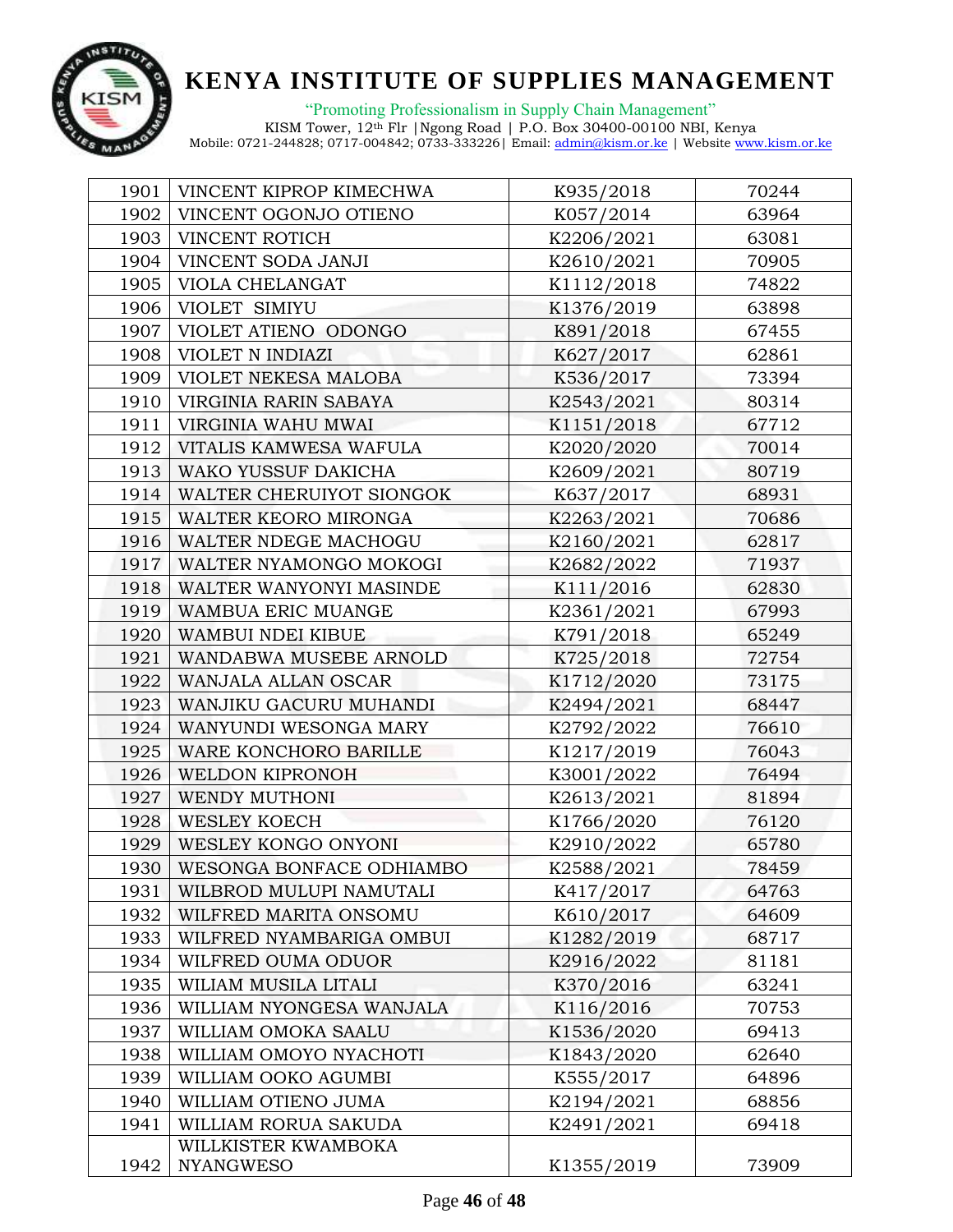

"Promoting Professionalism in Supply Chain Management"

| 1943 | WILLY CHUMBA                      | K2397/2021 | 66448 |
|------|-----------------------------------|------------|-------|
| 1944 | WILLY KIOKO NDOLO                 | K2754/2022 | 66459 |
| 1945 | WILLY KIPKOECH SIGEI<br>K828/2018 |            | 62831 |
| 1946 | WILLY KIPROTICH TOO               | K2252/2021 | 67780 |
| 1947 | WILSON AMUTABI WAMBANI            | K925/2018  | 70490 |
| 1948 | WILSON DENIS NJIRU                | K2728/2022 | 64921 |
| 1949 | WILSON KABIRO NJENGO              | K1175/2019 | 74228 |
| 1950 | WILSON KORI WAINAINA              | K2917/2022 | 75486 |
| 1951 | WILSON MACHARIA MUKUHA            | K544/2017  | 68424 |
| 1952 | WILSON NGOMBO MACHARIA            | K438/2017  | 63453 |
| 1953 | WINFRED NZULA MUKULA              | K2630/2022 | 69634 |
| 1954 | WINNIE KABURA MUGURE              | K365/2016  | 66000 |
| 1955 | WINNIE ATIENO AYWER               | K1476/2019 | 74004 |
| 1956 | WINNIE AWUOR ODHIAMBO             | K2713/2022 | 78200 |
| 1957 | WINNIE AWUOR OMENYA               | K2884/2022 | 73413 |
| 1958 | WINNIE JEPKORIR METTO             | K986/2018  | 68739 |
| 1959 | WINNIE KALONDU JOSPHAT            | K2649/2022 | 81035 |
| 1960 | WINNIE NYAGUTHIE KIBUCHI          | K1235/2019 | 68557 |
| 1961 | WYCLIFE WAKI ONDITI               | K2697/2022 | 81892 |
| 1962 | WYCLIFFE OMONDI AGUTU             | K1988/2020 | 71352 |
| 1963 | WYCLIFFE SAVA IMBAYI              | K1155/2018 | 70931 |
| 1964 | XAVIER SHIKUKU MAKUBA             | K1935/2020 | 70779 |
| 1965 | YASMIN HUSSEIN HASSAN             | K748/2018  | 75807 |
| 1966 | YUSRA MOHAMED HASSAN              | K2957/2022 | 77568 |
| 1967 | YUSSUF ABDI DELEHOW               | K640/2017  | 65916 |
| 1968 | YUSSUF HUSSEIN ABDULLAHI          | K815/2018  | 65275 |
| 1969 | YUSSUF K ABDIHAKIM                | K2330/2021 | 77252 |
| 1970 | YUSSUF NOOR HUSSEIN               | K1111/2018 | 65197 |
| 1971 | YVONNE ACHIENG                    | K2874/2022 | 76859 |
| 1972 | YVONNE DIMINAH ELIJAH             | K1006/2018 | 71920 |
| 1973 | YVONNE MAWIA MWENDWA              | K738/2018  | 66718 |
| 1974 | YVONNE MUSENYA KITAVALI           | K638/2017  | 72764 |
| 1975 | YVONNE NDANU MUTINDA              | K1069/2018 | 73839 |
| 1976 | ZACHARY KABARAGU KARIUKI          | K2128/2021 | 72775 |
| 1977 | ZACHARY WANJOHI KARIUKI           | K2045/2020 | 63948 |
| 1978 | ZADOCK OTIENO HAROUN              | K1350/2019 | 63412 |
| 1979 | ZADOCK SYLVANS SUMBA OWUOR        | K819/2018  | 68769 |
| 1980 | ZAKIA ALI ABDI                    | K268/2016  | 73858 |
| 1981 | ZENAH JEROP CHEPTOO               | K2990/2022 | 78689 |
| 1982 | ZEVELINE KATHURE MWONGERA         | K3027/2022 | 73018 |
| 1983 | ZIPPORAH NJAMBI THAMBU            | K270/2016  | 71145 |
| 1984 | ZUMA DUNCAN CHIGUBA               | K2129/2021 | 74515 |